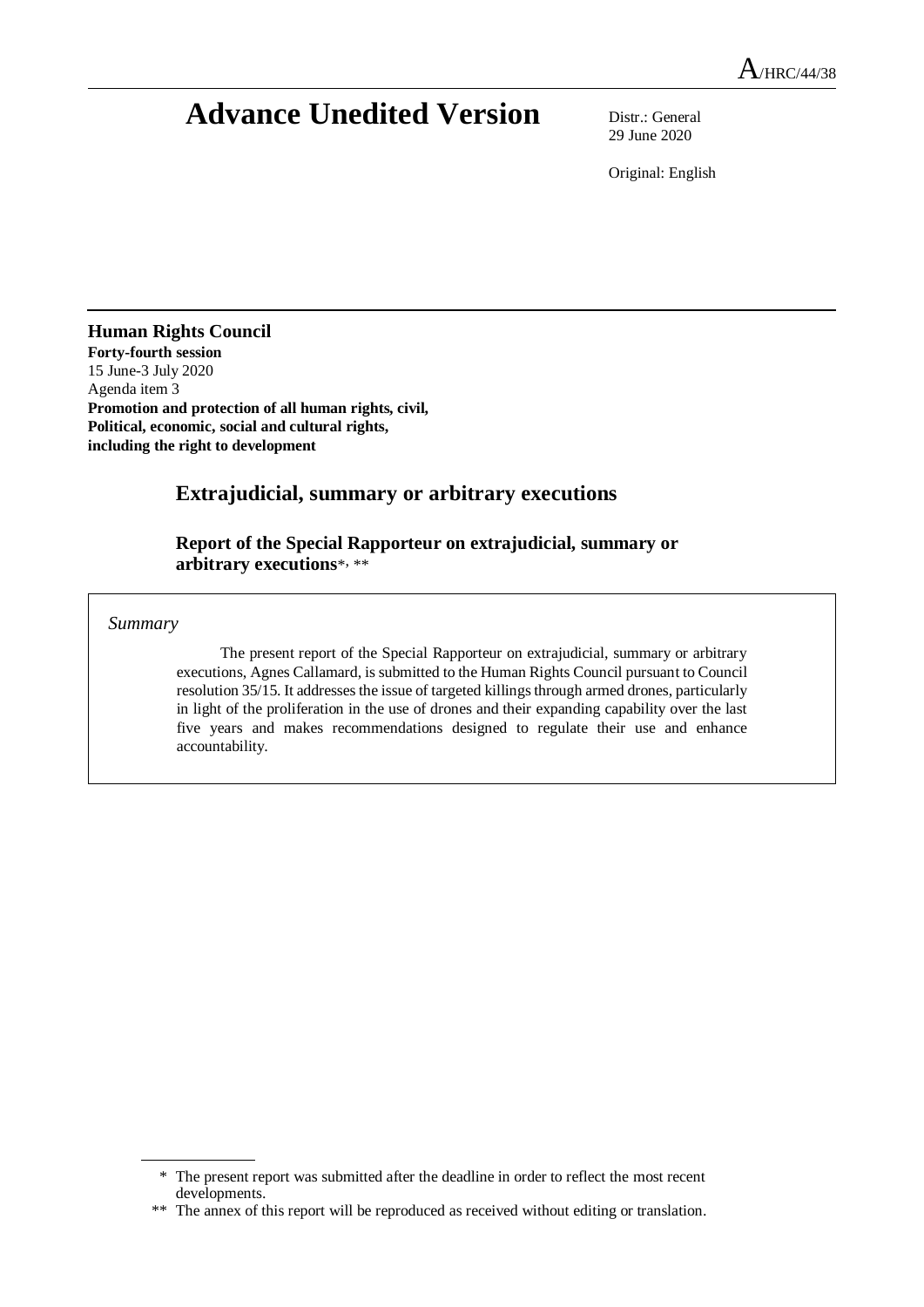# Contents

|                | Page           |
|----------------|----------------|
| $\mathbf{L}$   | 3              |
| $\mathbf{H}$ . | $\overline{4}$ |
| III.           | 9              |
|                | 16             |
| $V_{\perp}$    | 19             |
| VI.            | 20             |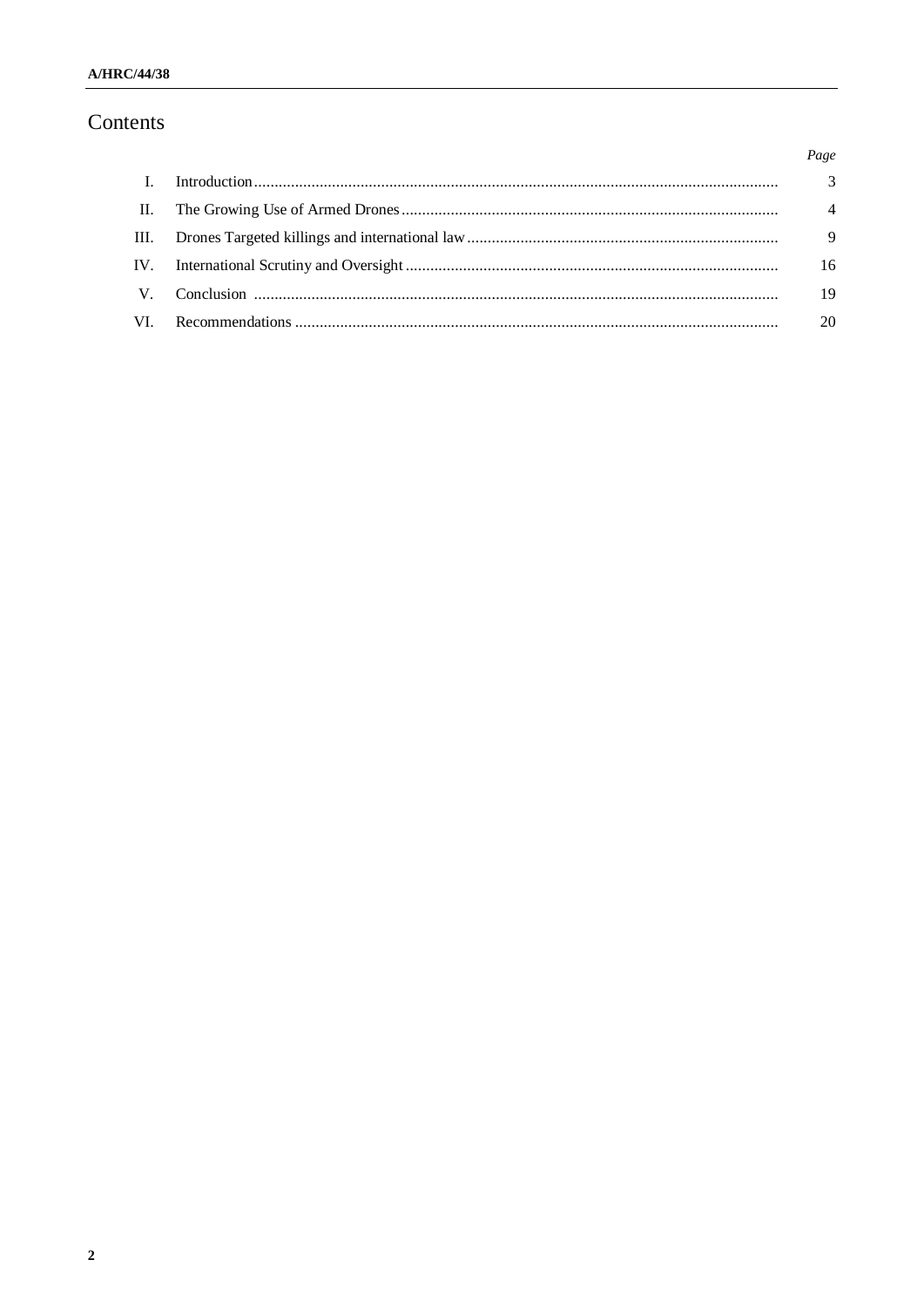# **I. Introduction**

1. Armed drones, whether deployed by State or non-State actors, can nowadays strike deep into national territory, targeting individuals and public infrastructure. While some "incidents" such as the drone strike in January 2020 against Iran's General Soleimani<sup>1</sup> or that against Saudi Arabia's oil facilities<sup>2</sup> generate strong political reaction, the vast majority of targeted killings by drones<sup>3</sup> are subjected to little public scrutiny at either national or international levels. And yet, drone technologies and drone attacks generate fundamental challenges to international legal standards, the prohibition against arbitrary killings and the lawful limitations on permissible use of force, and the very institutions established to safeguard peace and security.

2. This is not to suggest that armed drones are mainly, or solely, responsible for a weakening compliance with applicable international law. Deliberate attacks on civilians and civilian objects such as schools, hospitals and ambulances in Afghanistan, Occupied Palestinian Territory, Syria, Yemen and Libya, to name but a few (S/2019/373), evidence the tragic disregard of the most essential humanitarian principles.<sup>4</sup> Yet, while investigations, commissions of inquiries, UNGA and UNSC deliberations have led to some condemnation of these breeches of international humanitarian law and the resulting mass violations, by comparison, and despite their significant civilian casualties, the consequences of targeted killings by armed drones have been relatively neglected by states and institutions.

3. A reasonable argument can be made that to single out drones is misplaced, given that many targeted killings are carried out by conventional means – e.g. Special Operations Forces. Indeed, these also raise serious concerns. The present report thus contains findings applicable to all forms of targeted killings, no matter their method. Nonetheless, understanding the particularities of armed drone technologies is crucial if we are to keep pace with current and expected developments impacting on the protection of the right to life.

4. Two previous Special Rapporteurs focused on drones' targeted killings, setting out the applicable legal obligations under three legal regimes. They lamented the lack of clarity among States about their obligations, the absence of accountability and States' broad and permissive interpretations of the rules *(see A/HRC/26-36,* A/68/382*)*. In 2013, then Special Rapporteur Christoff Heyns warned that "*the expansive use of armed drones by the first States to acquire them, if not challenged, can do structural damage to the cornerstones of international security and set precedents that undermine the protection of life across the globe in the longer term*."<sup>5</sup>

5. Seven years later, the world has entered what has been called the "second drone age"<sup>6</sup> with now vast array of State and non-State actors deploying ever more advanced drone technologies<sup>7</sup> making their use a major and fast becoming international security issue.<sup>8</sup> For

<sup>&</sup>lt;sup>1</sup> See Annex One.

<sup>&</sup>lt;sup>2</sup> On 14 September 2019, flown alongside cruise missiles, drones hit Aramco oil processing facilities at Abqaiq and Khurais in eastern Saudi Arabia, 6 percent of world oil supply. The Houthi movement in Yemen claimed responsibility. Some States deemed Iran responsible. The drones were possibly UAV X. The UN Panel that inspected them found they were powered by German and Chinese engines.

<sup>&</sup>lt;sup>3</sup> Targeted killings are the intentional, premeditated and deliberate use of lethal force, by States or armed non-State actors, in times of peace as well as international and non-international armed conflicts, through drones, sniper fire, shooting at close range, missiles, car bombs, poison, etc. Although in most circumstances targeted killings violate the right to life, in the exceptional circumstance of armed conflict, some may be legal: A/HRC/14/24/Add.6, para 7-10.

<sup>4</sup> When the vast majority of wars' casualties are civilians, it is clear that the principles of distinction, proportionality, necessity and precaution, are being disregarded on a large scale. See S/2019/373. It has been estimated that 85% of war casualties are civilians.

<sup>5</sup> A/68/382, para 14-16.

<sup>6</sup> [https://theintercept.com/2019/05/14/turkey-second-drone-age/?comments=1.](https://theintercept.com/2019/05/14/turkey-second-drone-age/?comments=1)

<sup>7</sup> [https://www.newamerica.org/international-security/reports/world-drones/who-has-what-countries](https://www.newamerica.org/international-security/reports/world-drones/who-has-what-countries-with-armed-drones/)[with-armed-drones/](https://www.newamerica.org/international-security/reports/world-drones/who-has-what-countries-with-armed-drones/) .

<sup>8</sup> [https://www.mitpressjournals.org/doi/full/10.1162/ISEC\\_a\\_00257#fn31](https://www.mitpressjournals.org/doi/full/10.1162/ISEC_a_00257#fn31) : Military drones are grouped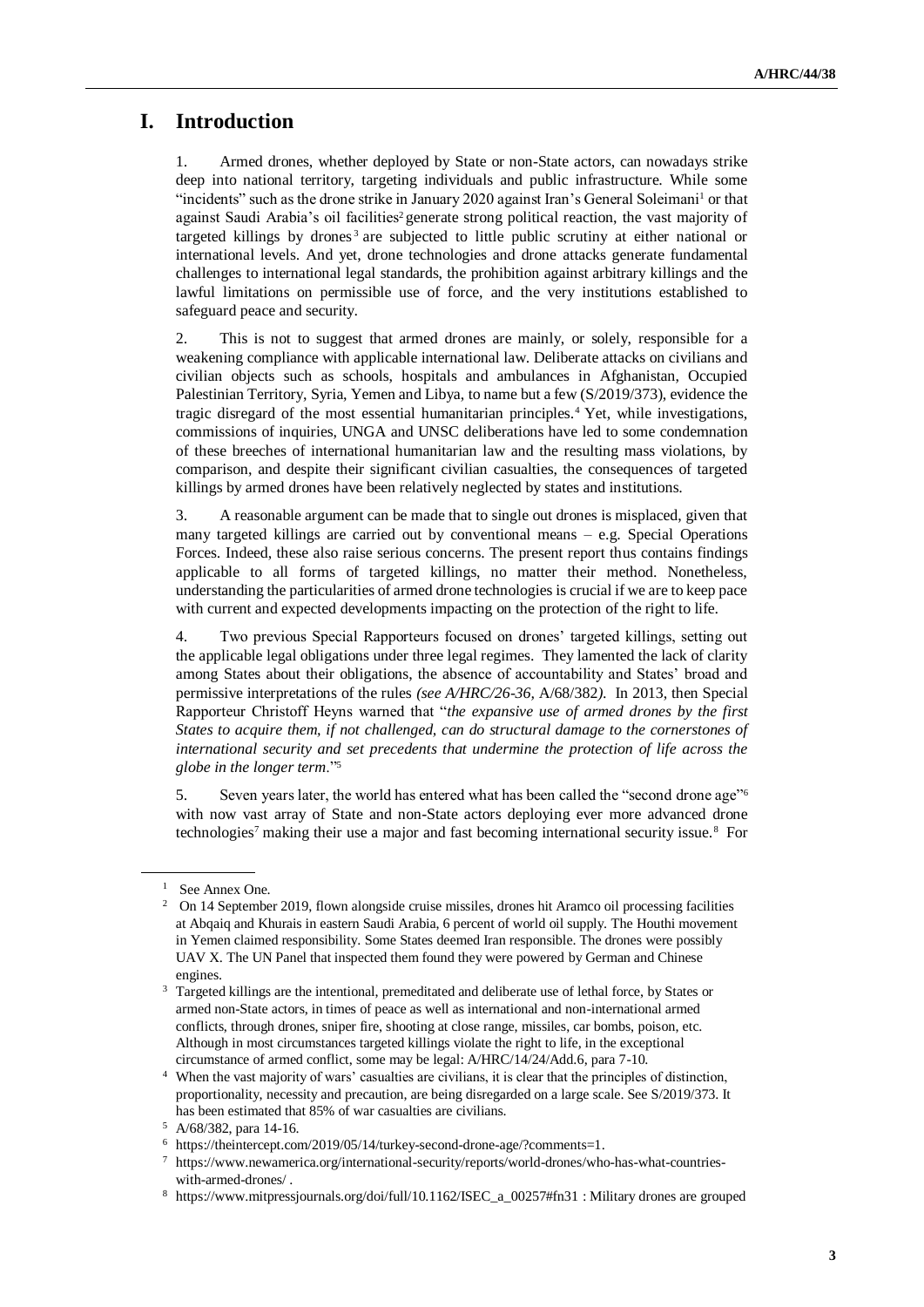the first time, in January 2020, a State armed drone targeted a high-level official of a foreign state on the territory of a third one - a significant development and an escalation.

6. It is against this backdrop that the present report seeks to update previous findings. It interrogates the reasons for drones' proliferation and the legal implications of their promises; questions the legal bases upon which their use is founded and legitimized; and identifies the mechanisms and institutions (or lack thereof) to regulate drones' use and respond to targeted killings. The report shows that drones are a lightning rod for key questions about protection of the right to life in conflicts, asymmetrical warfare, counter-terrorism operations, and socalled peace situations. With their lot of unlawful deaths and arbitrary killings, they are also revealing of the severe failures of national and international institutions mandated to protect human rights, democracy, peace and security.

# **II. The Growing Use of Armed Drones**

#### **A. Proliferation by actor, place and country**

7. As of 2020, at least 102 countries had acquired an active military drone inventory, and around 40 possess, or are in the process of procuring, armed drones. 35 States are believed to possess the largest and deadliest class.<sup>9</sup> Since 2015, Israel, Iraq, Iran, UK, US, Turkey, UAE, Saudi Arabia, Egypt, Nigeria, and Pakistan<sup>10</sup> have allegedly operated drones, including for the purpose of use of force, such as targeted killings.

8. Since 2015, armed drones have been used against domestic targets on national territories, within or outside non-international armed conflicts. Turkey has reportedly used drones domestically against the Kurdistan Worker's Party (PKK), <sup>11</sup> while Nigeria first confirmed attack was carried out against a Boko Haram logistics base in 2016.<sup>12</sup> In 2015 Pakistan allegedly used its armed drones for the very first time in an operation to kill three "high profile terrorists."<sup>13</sup> Iraq has similarly purchased drones to carry out strikes against ISIS in Anbar province in 2016.<sup>14</sup>

9. At least 20 armed non-State actors have reportedly obtained armed and unarmed drone systems<sup>15</sup> including the Libyan National Army, Harakat Tahrir al-Sham, Palestinian Islamic Jihad, Venezuelan military defectors, Partiya Karkerên Kurdistanê, Maute Group, Cártel de Jalisco Nueva Generación, the Houthis and ISIS.<sup>16</sup> Armed groups have accessed commercially available "off-the-shelf" systems, drones sold by States and internally

into three categories based on their size and capabilities: Class I (smallest drones); Class II (Mid-sized drones that weigh between 150 and 600 kgs); Class III (largest and most lethal drones).

<sup>9</sup> [https://www.newamerica.org/international-security/reports/world-drones/who-has-what-countries](https://www.newamerica.org/international-security/reports/world-drones/who-has-what-countries-with-armed-drones/)[with-armed-drones/.](https://www.newamerica.org/international-security/reports/world-drones/who-has-what-countries-with-armed-drones/)

<sup>&</sup>lt;sup>10</sup> Officially, France carried out its first drone strike in Dec 2019 for kinetic tactical support [https://www.france24.com/en/20191224-france-says-it-carried-out-first-armed-drone-strike-in-mali.](https://www.france24.com/en/20191224-france-says-it-carried-out-first-armed-drone-strike-in-mali) Russia allegedly conducted strikes in Syria whilst undertaking combat trials of the 'Orion'. [https://nationalinterest.org/blog/buzz/russia%E2%80%99s-predator-drone-flew-strikes-syria-93366.](https://nationalinterest.org/blog/buzz/russia%E2%80%99s-predator-drone-flew-strikes-syria-93366)

<sup>11</sup> [https://www.theguardian.com/news/2019/nov/18/killer-drones-how-many-uav-predator-reaper;](https://www.theguardian.com/news/2019/nov/18/killer-drones-how-many-uav-predator-reaper) Turkish government video of a 2018 strik[e https://www.youtube.com/watch?v=gQRNI6NDmAQ.](https://www.youtube.com/watch?v=gQRNI6NDmAQ)

<sup>&</sup>lt;sup>12</sup> [https://twitter.com/NigAirForce/status/958004984343343106;](https://twitter.com/NigAirForce/status/958004984343343106) Nigerian government videos of strikes: [https://www.youtube.com/channel/UC2Jf80aJw\\_wGhA5AzP\\_9iLg/search?query=drone.](https://www.youtube.com/channel/UC2Jf80aJw_wGhA5AzP_9iLg/search?query=drone)

<sup>13</sup> [https://www.defensenews.com/air/2015/09/08/pakistan-surprises-many-with-first-use-of-armed](https://www.defensenews.com/air/2015/09/08/pakistan-surprises-many-with-first-use-of-armed-drone/)[drone/.](https://www.defensenews.com/air/2015/09/08/pakistan-surprises-many-with-first-use-of-armed-drone/)

<sup>14</sup> [https://www.popularmechanics.com/military/a21197/the-iraqi-army-is-flying-chinese-made-killer](https://www.popularmechanics.com/military/a21197/the-iraqi-army-is-flying-chinese-made-killer-drones/)[drones/.](https://www.popularmechanics.com/military/a21197/the-iraqi-army-is-flying-chinese-made-killer-drones/)

<sup>15</sup> [https://www.newamerica.org/international-security/reports/world-drones/non-state-actors-with-drone](https://www.newamerica.org/international-security/reports/world-drones/non-state-actors-with-drone-capabilities)[capabilities](https://www.newamerica.org/international-security/reports/world-drones/non-state-actors-with-drone-capabilities) [; https://ploughshares.ca/pl\\_publications/the-use-of-drones-by-nonstate-actors/;](https://ploughshares.ca/pl_publications/the-use-of-drones-by-nonstate-actors/) [http://saharareporters.com/2018/11/30/%E2%80%98boko-haram-using-drones-mercenaries-against](http://saharareporters.com/2018/11/30/%E2%80%98boko-haram-using-drones-mercenaries-against-nigerian-troops%E2%80%99)[nigerian-troops%E2%80%99.](http://saharareporters.com/2018/11/30/%E2%80%98boko-haram-using-drones-mercenaries-against-nigerian-troops%E2%80%99)

<sup>16</sup> [https://www.newamerica.org/international-security/reports/world-drones/non-state-actors-with-drone](https://www.newamerica.org/international-security/reports/world-drones/non-state-actors-with-drone-capabilities)[capabilities.](https://www.newamerica.org/international-security/reports/world-drones/non-state-actors-with-drone-capabilities)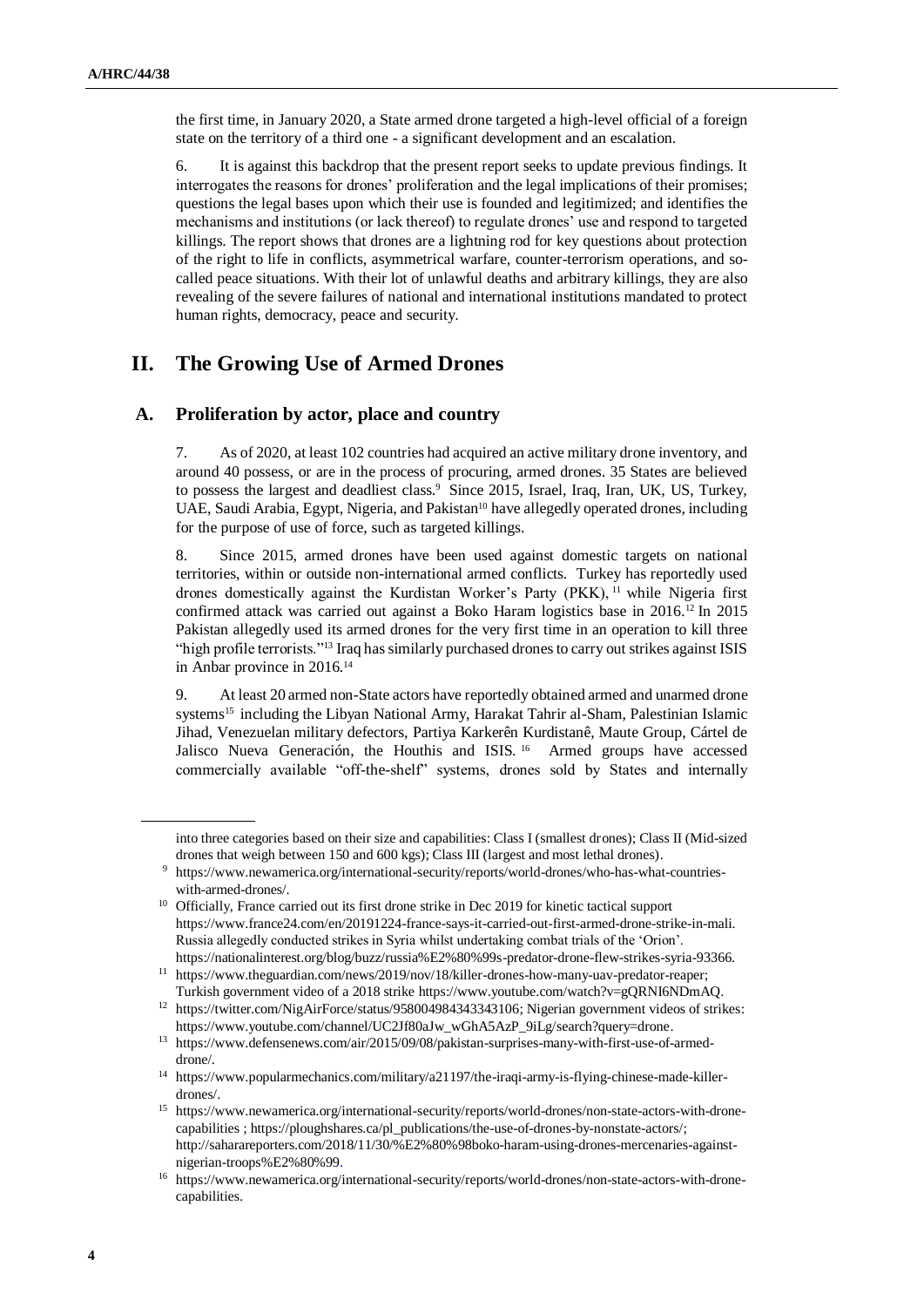developed their own.<sup>17</sup> Multi-drone deployment (in multiples of 10) have also been used by non-State actors. In 2017 in Mosul, Iraq, for example, within a 24-hour period "there were no less than 82 drones of all shapes and sizes" striking at Iraqi, Kurdish, US, and French forces18. The Haftar Armed Forces carried out over 600 drone strikes against opposition targets<sup>19</sup> resulting allegedly in massive civilian casualties, including, in August 2019, against a migrant detention center.<sup>20</sup>

10. Commercial and drone technologies exports have exacerbated drones' proliferation and reduced their cost. It is expected that more and more countries will develop or acquire armed drones, and that, within the next ten years, over 40% of drones will be armed, with some 90% of these falling in the Class III category.<sup>21</sup>

#### **B. Expanded capability, function and form**

11. The "*second drone age*" is also characterized by a progressive transformation of the technology itself. As yet, drones remain vulnerable to detection and technical challenges. They tend to be deployed in "low cost, low-risk conflict engagement and with an objective to minimize the number of boots on the ground<sup>22</sup>." However, now more capable of targeted killings both near and far, drones are becoming stealthier, speedier, smaller, more lethal and operable by teams located thousands of kilometres away.

12. For instance: Class III military drones' systems can remain airborne for over 20 hours, fly more than 1,000 kms at speeds over 300 kms/hour, carrying heavy payloads and a sophisticated suite of hardware and software that means they can pick-up huge amounts of data, even private conversations transmitted from mobile phones and computers.<sup>23</sup> Smaller drones having a  $100 \text{ km} + \text{range}$ , can travel at  $150/225 \text{ km s}$  per hour, carrying a 30 kg warhead with air burst fragmentation explosive capacity. While some drones are piloted from within the theatre of conflict, $24$  others are operated via near-real-time satellite connection: a team located near the zone of conflict guides the drone through take-off and landing, while sensor-operators, located thousands of miles away, control the drone in flight and instruct strikes.<sup>25</sup>

#### **C. The problematic logic of drone-proliferation**

13. The allure of drone technologies explains their proliferation:

(a) Efficiency: Drones are relatively cheap to produce, easy to deploy and offer economy of effort, meaning the option of targeted killing is a less financially onerous choice compared to the alternatives, such as "locate, detain/arrest".

(b) Adaptability: Drones are truly "all terrain", deployable in a variety of settings for a range of purposes<sup>26</sup> by various actors, and they are amenable to ongoing technological innovations.

<sup>17</sup> [https://www.conflictarm.com/dispatches/evolution-of-uavs-employed-by-houthi-forces-in-yemen/.](https://www.conflictarm.com/dispatches/evolution-of-uavs-employed-by-houthi-forces-in-yemen/)

<sup>18</sup> [https://thebulletin.org/2019/10/the-dark-side-of-our-drone-future/.](https://thebulletin.org/2019/10/the-dark-side-of-our-drone-future/)

<sup>19</sup> [https://www.iiss.org/blogs/analysis/2019/11/mide-uavs-in-libyas-civil-war;](https://www.iiss.org/blogs/analysis/2019/11/mide-uavs-in-libyas-civil-war) [https://www.securitycouncilreport.org/atf/cf/%7B65BFCF9B-6D27-4E9C-8CD3-](https://www.securitycouncilreport.org/atf/cf/%7B65BFCF9B-6D27-4E9C-8CD3-CF6E4FF96FF9%7D/S_2019_914.pdf) [CF6E4FF96FF9%7D/S\\_2019\\_914.pdf.](https://www.securitycouncilreport.org/atf/cf/%7B65BFCF9B-6D27-4E9C-8CD3-CF6E4FF96FF9%7D/S_2019_914.pdf)

<sup>20</sup> [https://news.un.org/en/story/2020/01/1056052.](https://news.un.org/en/story/2020/01/1056052)

<sup>21</sup> [https://www.c4isrnet.com/newsletters/unmanned-systems/2018/12/26/what-does-2019-hold-for](https://www.c4isrnet.com/newsletters/unmanned-systems/2018/12/26/what-does-2019-hold-for-russias-drones/)[russias-drones/](https://www.c4isrnet.com/newsletters/unmanned-systems/2018/12/26/what-does-2019-hold-for-russias-drones/) p. 52.

<sup>22</sup> [https://www.sdu.dk/cws/-/media/cws/files/cws\\_military\\_drones\\_in\\_europe\\_report.pdf/](https://www.sdu.dk/cws/-/media/cws/files/cws_military_drones_in_europe_report.pdf/) p.48.

<sup>&</sup>lt;sup>23</sup> These include the Reaper, the unarmed Global Hawk, the Heron, and the armed Wing Loong II.

<sup>24</sup> [http://drones.cnas.org/reports/a-perspective-on-france/.](http://drones.cnas.org/reports/a-perspective-on-france/) 

<sup>&</sup>lt;sup>25</sup> Arthur Holland Michel and James Rogers, forthcoming, 2020.

<sup>&</sup>lt;sup>26</sup> This includes loitering or 'Persistent Overwatch' allowing an actor to hold in one geographical location for 14 hours or so and take strikes if needed.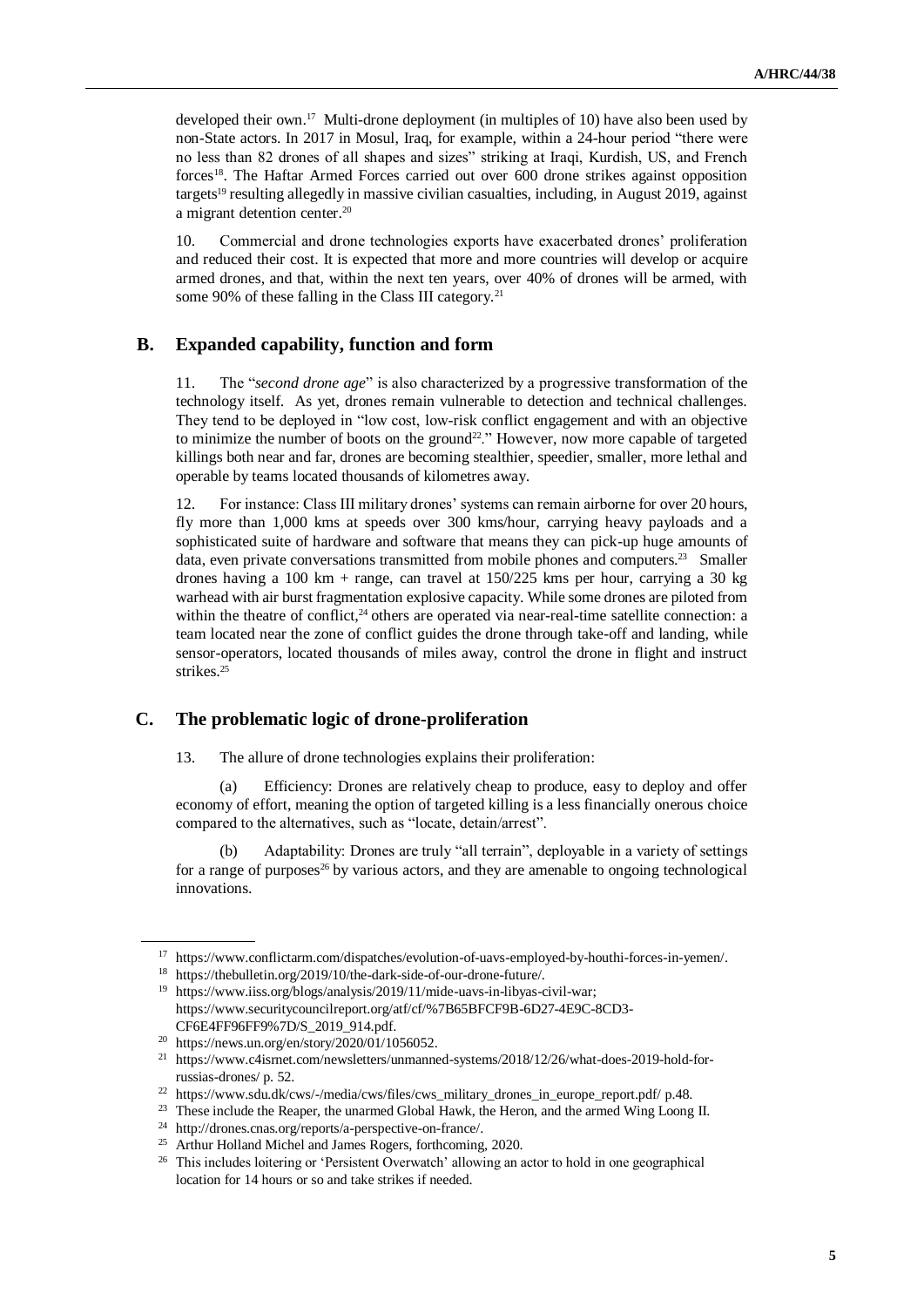(c) Deniability: Operable at long range and clandestinely, the drone is both easy to deny and its operation more difficult to attribute. Drones further are not "indigenous" to their operators, bearing often similar look and design, range and lethal capability. The very same make and model may be deployed by different State and non-State actors operating in the same geographical area.

(d) Effectiveness: Drones offer unprecedentedly asymmetrical advantage in favour of their deployer; promising limited damage to other than the intended target, with low-to-no risk of direct damage for the initiator.<sup>27</sup>

(e) Acceptability: Drone technologies are perceived as largely "bloodless, painless, and odorless"28, the guarantors thus of (more) virtuous war by providing "the technical capability and ethical imperative to threaten and, if necessary, actualize violence from a distance with virtually no casualties".<sup>29</sup>

(f) Political gain: As a number of drones' strikes have demonstrated, a country's ability to take-out big-name targets, without any casualties on its side, is a political gain for the government at the time, even though it may not see 'military victory' in the longer term.

14. Yet, these characteristics, each on their own and all together, raise troubling moral and human rights question and, as importantly, present dangerous myths.

#### **D. The myth of the surgical strike**

15. Military officials and others have argued that drones enable the most surgical of strikes; that a drone's capability for remaining on persistent over watch offers clear military advantages; that their greater endurance enhances detailed situational intelligence; and that with heightened accuracy comes far fewer collateral casualties. But these assertions are not all supported by evidence. Far more casualties are attributable to drone strikes than acknowledged<sup>30</sup>.

16. The intelligence gathering and complex coordination required across teams, agencies and countries, diffusion of controls over visuals, and other factors increase the risks of inaccuracy in use, if not actual misuse, of drone technology. In practice, the potential for human error and thus imperfect instruction of the drone is far higher than usually acknowledged.<sup>31</sup>

17. A major problem exists at the point of identification of the targets of so-called personality<sup>32</sup> or signature strikes<sup>33</sup>. The former may be based on intelligence gathered from various State agencies regarding specific individuals. The later, immensely problematic, are derived from defining characteristics associated with "terrorists" (e.g. bomb-making or carrying weapons) with indications that metadata, such as gender and age come into play.<sup>34</sup> Both are reliant on often complex networks of informers and analysts and each is commonly convoluted and speculative. Mistakes are inevitable.

18. Further, even when a drone (eventually) strikes its intended target, accurately and "successfully", the evidence shows that frequently many more people die, sometimes because of multiple strikes. Those casualties may well amount to violations of international

<sup>27</sup> J. Rogers & A.H. Michel, Drone Warfare, 2020.

<sup>28</sup> [https://www.mitpressjournals.org/doi/full/10.1162/ISEC\\_a\\_00257#fn28.](https://www.mitpressjournals.org/doi/full/10.1162/ISEC_a_00257#fn28)

<sup>29</sup> Der Derian, Virtuous War, 2009, 241-244.

<sup>&</sup>lt;sup>30</sup> Counting "civilian" deaths or "collateral" casualties can suggest that the intended targets were deprived of their lives legitimately. But this is not the case as highlighted below. Nevertheless, the focus here is on the killings of those who were not the targets of the drones strikes.

<sup>31</sup> Interviews (Larry Lewis, James Rogers) March 2020.

<sup>&</sup>lt;sup>32</sup> It has been alleged that low-level "foot soldiers" who "possess no leadership roles are also targeted. Interview, 2020.

<sup>&</sup>lt;sup>33</sup> Kevin Jon Heller, One Hell of a Killing Machine, Journal of International Criminal Justice 11 (2013), 89-119. The author found that a significant number of US signature strikes violate IHL.

<sup>&</sup>lt;sup>34</sup> Wilpf, Sex and Drone Strikes, 2014, p.5.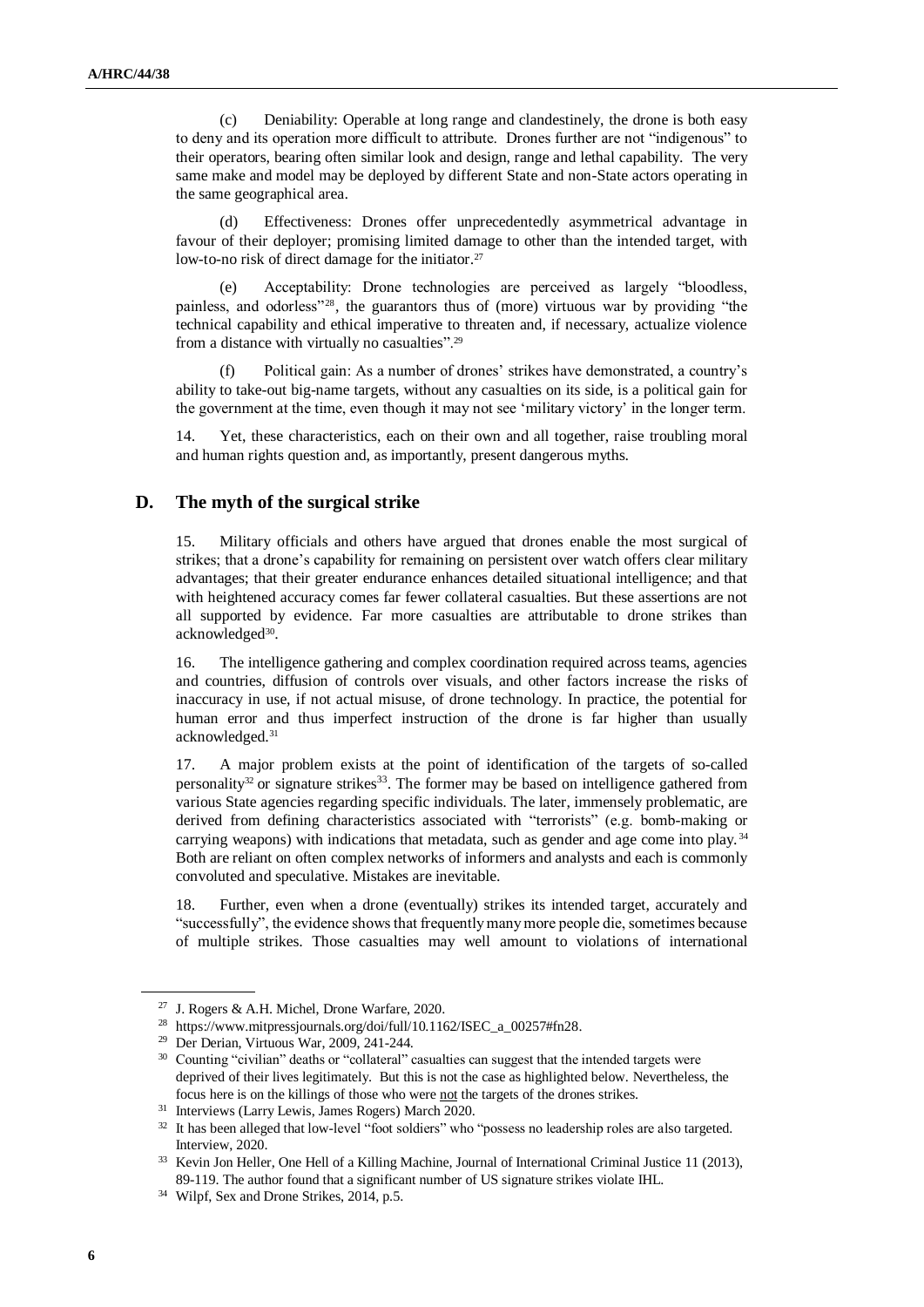humanitarian and/or human rights law.<sup>35</sup> Civilian deaths and drones' operations also alienate local populations, further reducing willingness to provide intelligence and generating grievances that can feed further conflict.<sup>36</sup>

19. Instances of civilian casualties from drone strikes include:

(a) Analysis of classified data on U.S. drone strikes in Afghanistan from 2010 to 2011 reveals that drone strikes had been ten times more likely to cause civilian casualties than conventional air attacks. 37

(b) Research conducted on Yemen drone strikes from 2009 to 2014 showed that more than 80 percent of the total number of civilian deaths were caused by drones.<sup>38</sup> Data also underline the human cost of incorrect intelligence: seventeen men in Yemen were targeted multiple times: the strikes killed 273 other people and accounted for almost half of all confirmed civilian casualties and 100% of all recorded child deaths.<sup>39</sup>

In Pakistan, 2015 figures show that missed strikes targeting 24 men killed 874 other people, accounting for the 35% of all confirmed civilian casualties in Pakistani drone strikes and causing the deaths of 142 children.<sup>40</sup>

(d) Since 2017, civilian casualties have increased in central Yemen, Southern Somalia, Syria<sup>41</sup> including Mosul (allegedly 200 civilians), Aleppo (a mosque<sup>42</sup>) and Raqqa (a school). Strikes have allegedly gone wrong in Afghanistan<sup>43</sup> while those in Somalia have reportedly increased rate of casualties.<sup>44</sup>

20. Civilian harm caused by armed drone strikes extends far beyond killings, with many more wounded<sup>45</sup>. While the consequences of both armed and non-combat drones remain to be systematically studied, evidence shows that the populations living under "drones' persistent stare and noise experience generalized threat and daily terror<sup>46"</sup>. The strain of constant anticipation of a drone attack<sup>47</sup>, cause significant psychological harm, including PTSD<sup>48</sup>, cripple daily activities<sup>49</sup> and create largely unaccounted for socio-economic burdens, particularly on women<sup>50</sup>..

21. In armed conflicts, civilians' casualties have been reduced through stronger coordination, improved data analysis, better training of drones' operators, and systematic evaluation of strikes.<sup>51</sup> The NATO 2018 Protection of Civilians Strategy and Concept, for

<sup>35</sup> [https://civiliansinconflict.org/wp-content/uploads/2020/02/PDF-Report-for-Website.pdf.](https://civiliansinconflict.org/wp-content/uploads/2020/02/PDF-Report-for-Website.pdf)

<sup>36</sup> Interviews, April 2020.

<sup>&</sup>lt;sup>37</sup> Dr. Lewis Lawrence, Interview, March 2020. He also noted that "The US has taken steps to address risk factors in training and in their employment… What kinds of issues will we see, and how long will they last, for other militaries now acquiring unmanned capabilities?"

<sup>38</sup> [https://www.cna.org/cna\\_files/pdf/COP-2014-U-008746-Final.pdf](https://www.cna.org/cna_files/pdf/COP-2014-U-008746-Final.pdf) p.46.

<sup>39</sup> [https://reprieve.org/wp-content/uploads/2014\\_11\\_24\\_PUB-You-Never-Die-Twice-Multiple-Kills-in](https://reprieve.org/wp-content/uploads/2014_11_24_PUB-You-Never-Die-Twice-Multiple-Kills-in-the-US-Drone-Program-1.pdf)[the-US-Drone-Program-1.pdf,](https://reprieve.org/wp-content/uploads/2014_11_24_PUB-You-Never-Die-Twice-Multiple-Kills-in-the-US-Drone-Program-1.pdf) p. 6.

<sup>40</sup> [https://reprieve.org/wp-content/uploads/2014\\_11\\_24\\_PUB-You-Never-Die-Twice-Multiple-Kills-in](https://reprieve.org/wp-content/uploads/2014_11_24_PUB-You-Never-Die-Twice-Multiple-Kills-in-the-US-Drone-Program-1.pdf)[the-US-Drone-Program-1.pdf.](https://reprieve.org/wp-content/uploads/2014_11_24_PUB-You-Never-Die-Twice-Multiple-Kills-in-the-US-Drone-Program-1.pdf)

<sup>41</sup> [https://airwars.org/news-and-investigations/shadow-american-war-syria/.](https://airwars.org/news-and-investigations/shadow-american-war-syria/)

<sup>42</sup> [https://airwars.org/news-and-investigations/unilateral-strike/.](https://airwars.org/news-and-investigations/unilateral-strike/)

<sup>43</sup> [https://www.amnesty.org/en/latest/news/2019/09/afghanistan-shocking-disregard-for-civilians-as-us](https://www.amnesty.org/en/latest/news/2019/09/afghanistan-shocking-disregard-for-civilians-as-us-drone-strike-adds-to-death-toll/)[drone-strike-adds-to-death-toll/.](https://www.amnesty.org/en/latest/news/2019/09/afghanistan-shocking-disregard-for-civilians-as-us-drone-strike-adds-to-death-toll/)

<sup>44</sup> [https://www.amnesty.org/en/latest/news/2019/09/us-military-shows-appalling-disregard-for-civilians](https://www.amnesty.org/en/latest/news/2019/09/us-military-shows-appalling-disregard-for-civilians-killed-in-somalia-air-strike/)[killed-in-somalia-air-strike/.](https://www.amnesty.org/en/latest/news/2019/09/us-military-shows-appalling-disregard-for-civilians-killed-in-somalia-air-strike/)

<sup>45</sup> [http://www.christopherjferguson.com/Drones.pdf,](http://www.christopherjferguson.com/Drones.pdf) p. 7.

<sup>46</sup> Ioannis Kalpouzos, The Armed Drone, in J. Hohmann and D. Joyce (eds), International Law's Objects, 2018.

<sup>47</sup> [https://www-cdn.law.stanford.edu/wp-content/uploads/2015/07/Stanford-NYU-Living-Under-](https://www-cdn.law.stanford.edu/wp-content/uploads/2015/07/Stanford-NYU-Living-Under-Drones.pdf)[Drones.pdf;](https://www-cdn.law.stanford.edu/wp-content/uploads/2015/07/Stanford-NYU-Living-Under-Drones.pdf) [http://www.christopherjferguson.com/Drones.pdf.](http://www.christopherjferguson.com/Drones.pdf)

<sup>48</sup> [http://www.christopherjferguson.com/Drones.pdf.](http://www.christopherjferguson.com/Drones.pdf)

<sup>49</sup> [https://www.files.ethz.ch/isn/196761/Drone%20Chic%20Briefing%20April%202016.pdf;](https://www.files.ethz.ch/isn/196761/Drone%20Chic%20Briefing%20April%202016.pdf)  [https://www.theatlantic.com/international/archive/2013/04/living-in-terror-under-a-drone-filled-sky](https://www.theatlantic.com/international/archive/2013/04/living-in-terror-under-a-drone-filled-sky-in-yemen/275373)[in-yemen/275373.](https://www.theatlantic.com/international/archive/2013/04/living-in-terror-under-a-drone-filled-sky-in-yemen/275373)

<sup>50</sup> Kennedy-Pipe, C. et. al. Terrorism and Political Violence, 2016.

<sup>51</sup> Larry Lewis, Protecting Medical Care in Conflict, 2019.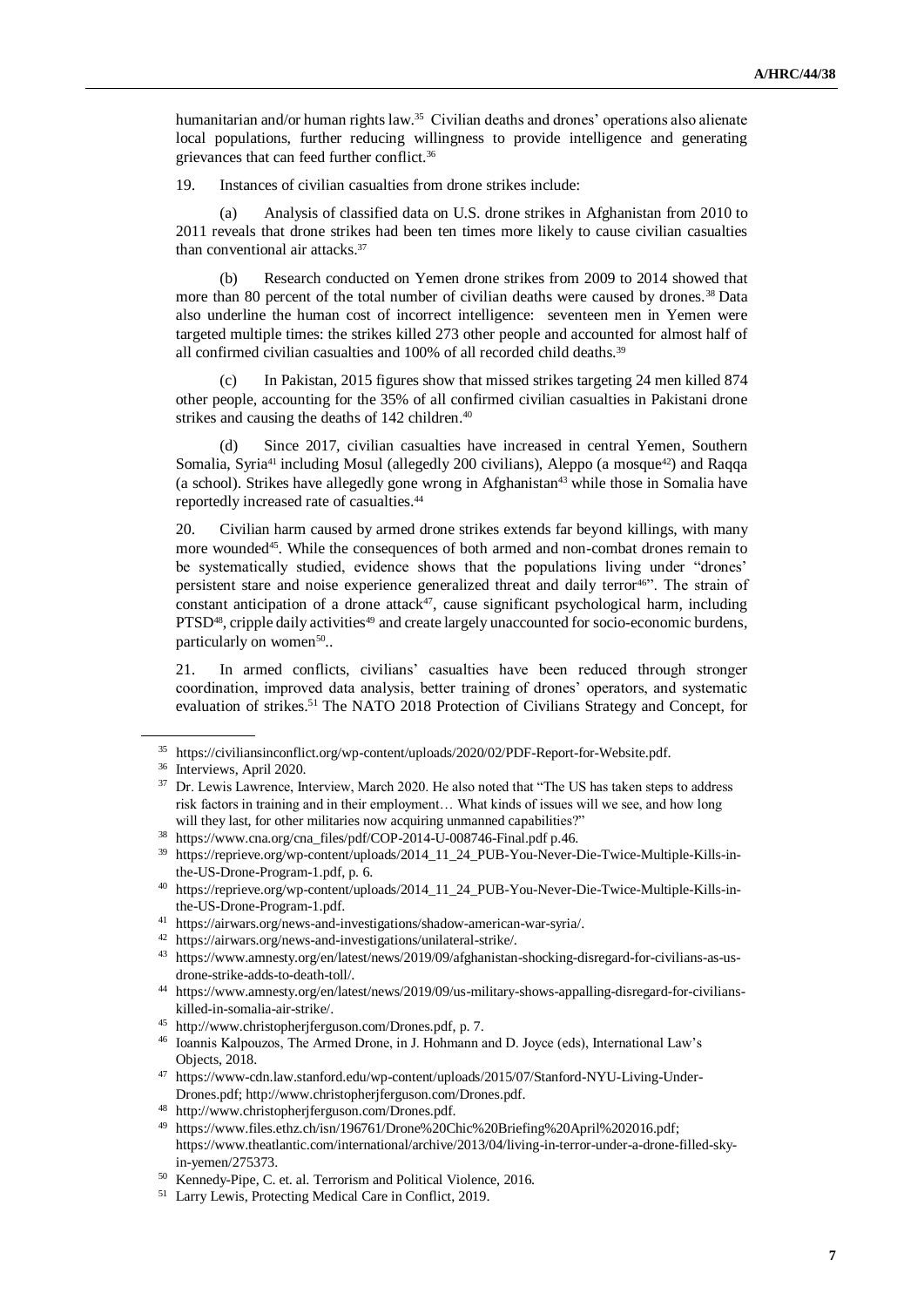example, introduced civil-military coordination teams responsible for recording and investigating allegations. The civilian harm mitigation "life cycle" integrates civilian protection at all points in the planning and use of military force. Systematic review of incidents that have caused civilian deaths also help avoid operational deficiencies.<sup>52</sup> The Special Rapporteur strongly encourages such measures which should include robust investigations into possible violations of international law.<sup>53</sup>

#### **E. The absence of transparency and accountability**

22. Echoing findings of the previous Special Rapporteur (A/68/382), the evidence continues to suggest that drone operations are also characterized by violations of the international obligation to investigate<sup>54</sup>, and to punish, where applicable, those responsible for violations of international humanitarian or human rights law. There is little public disclosure<sup>55</sup>, with targeted killings by drones wrapped up in a secrecy that extends to the investigation of civilian deaths.

23. Without on-the-ground, post-strike assessment, authorities rely on pre- and post-strike drone-video feeds to detect civilian casualties leaving potentially significant numbers of civilian casualties, including of those misidentified as "enemies", undiscovered. Studies showed that in Syria and Iraq the initial military estimates missed 57% of casualties.<sup>56</sup> While civilian populations should be central to reporting and accountability mechanisms, regrettably, there seem be to no reporting mechanisms for families affected by drone strikes. And yet, civil society and media sources have proven invaluable, including to military authorities, for accurate counts of civilian casualties which is also essential for a fuller picture of the impact of operations. <sup>57</sup> Ultimately however, the lack of transparency, and accountability, about the extent of armed drones' operations and consequent civilian casualties is the result of State policies and legal loopholes.<sup>58</sup>

24. Drones sit at the intersection of several oversight regimes, but, being an intelligence asset, they somehow fall between them. With few to no risks involved for those directing or operating drones, including little risk of legal accountability, "the typical decision-making barriers to the use of force become eroded … because they do not attract 'the public scrutiny that a troop deployment invites'", as then US President Barrack Obama conceded in May 201359. In general, at the domestic level, there seems to be many loopholes by which to avoid scrutiny, not the least because the matter can fall within the remit of many agencies but under the responsibility of none.<sup>60</sup>

25. Few countries have demarked the drone for parliamentarian oversight. In general, a country's lethal use of drones is not subject to their parliament's prior approval<sup>61</sup>, even though, under a first strike doctrine, their use may trigger an international armed conflict.

26. The use of drones for the purpose of killing extraterritorially raises questions of morality, jurisdiction and accountability. With regard to the former, the International Court

<sup>52</sup> Larry Lewis, Improving lethal Action, September 2014.

<sup>53</sup> [https://www.geneva-academy.ch/joomlatools-files/docman-](https://www.geneva-academy.ch/joomlatools-files/docman-files/Guidelines%20on%20Investigating%20Violations%20of%20IHL.pdf)

[files/Guidelines%20on%20Investigating%20Violations%20of%20IHL.pdf](https://www.geneva-academy.ch/joomlatools-files/docman-files/Guidelines%20on%20Investigating%20Violations%20of%20IHL.pdf) .

<sup>54</sup> The African Commission requested to Niger that it launches their own investigations into French and US drone strikes on their soil.

<sup>55</sup> [https://civiliansinconflict.org/wp-content/uploads/2020/02/PDF-Report-for-Website.pdf.](https://civiliansinconflict.org/wp-content/uploads/2020/02/PDF-Report-for-Website.pdf)

<sup>56</sup> Interviews, March 2020.

<sup>57</sup> <https://civiliansinconflict.org/wp-content/uploads/2020/02/PDF-Report-for-Website.pdf> .

<sup>58</sup> See for instance US Executive Order 13732 [https://www.whitehouse.gov/presidential](https://www.whitehouse.gov/presidential-actions/executive-order-revocation-reporting-requirement)[actions/executive-order-revocation-reporting-requirement.](https://www.whitehouse.gov/presidential-actions/executive-order-revocation-reporting-requirement)

<sup>59</sup> Michael C. Horowitz, et al, International Security, Vol. 41, No. 2 (Fall 2016), 7, 14; Jason Koebler U.S. News, May 23, 2013[, http://www.usnews.com/news/articles/2013/05/23/obama-administration](http://www.usnews.com/news/articles/2013/05/23/obama-administration-saw-drone-strikes-as-cure-all-for-terrorism)[saw-drone-strikes-as-cure-all-for-terrorism.](http://www.usnews.com/news/articles/2013/05/23/obama-administration-saw-drone-strikes-as-cure-all-for-terrorism)

<sup>60</sup> Se[e https://www.opensocietyfoundations.org/publications/armed-drones-in-europe;](https://www.opensocietyfoundations.org/publications/armed-drones-in-europe) Jameel Jaffer, The Drones Memos, 2015; Interview, Aditi Gupta and Maxine Molyneux, March 2020

<sup>61</sup> For an in depth analysis of the situation in Europe see <https://www.opensocietyfoundations.org/publications/armed-drones-in-europe>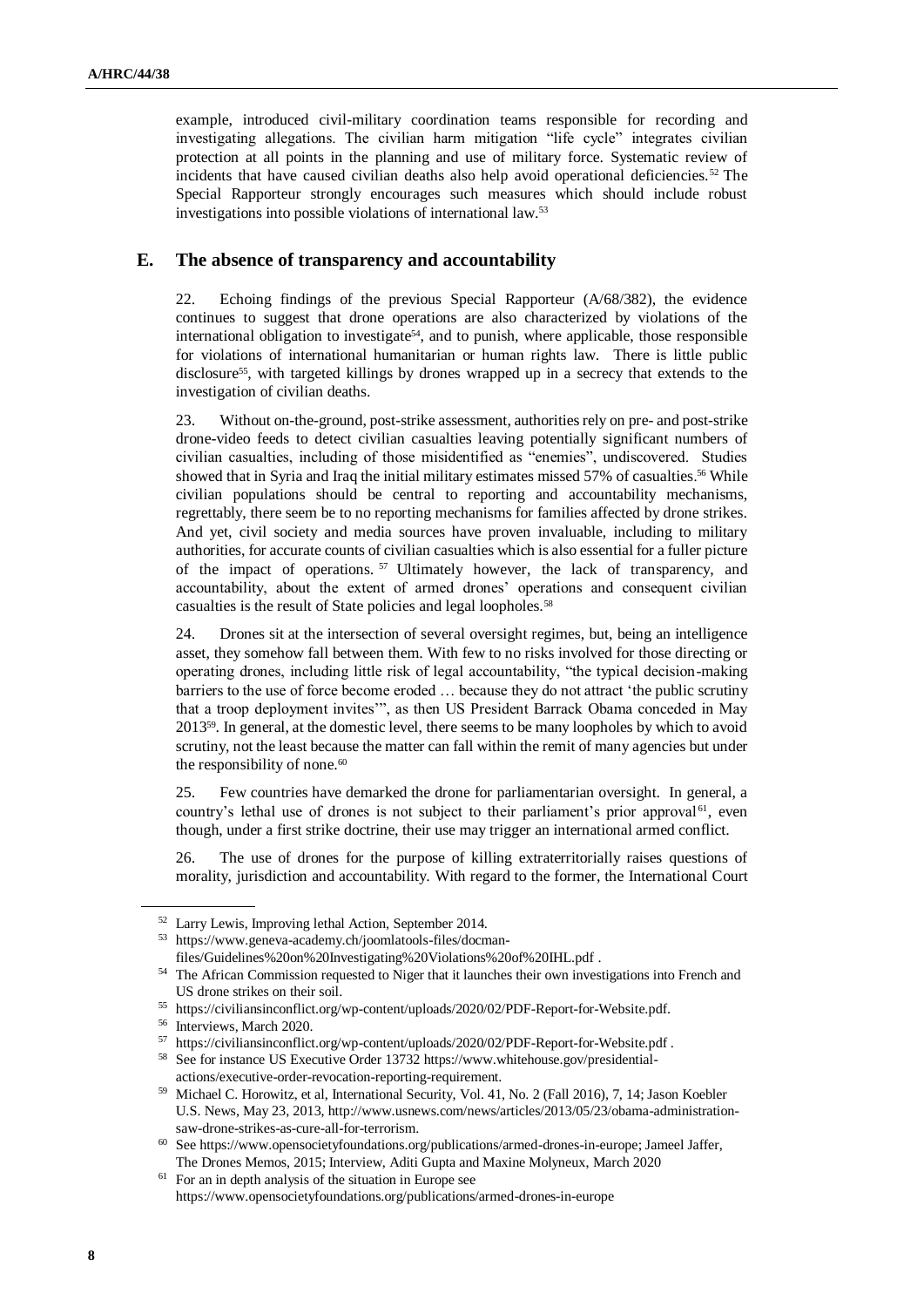of Justice<sup>62</sup> and the European Court of Human Rights<sup>63</sup>, amongst others, have established that human rights treaty obligations can apply in principle to the conduct of a State outside its territory.<sup>64</sup> The Human Rights Committee has established that a State party has an obligation to respect and to ensure the right to life of all persons whose right to life is impacted by its military or other activities in a direct and reasonably foreseeable manner (GC36, para 63). That scenario applies to drones strikes and their targets, who should be considered fall within the jurisdiction of the State operating the drone.

27. However, judicial practice is not yet in synch with these normative arguments. Thus far courts refuse to provide oversight to drones' targeted killings extra territorially, arguing that such matters are political, or relate to international relations between states and thus are non-justiciable.<sup>65</sup> A blanket denial of justiciability over the extra territorial use of lethal force cannot be reconciled with recognized principles of international law, treaties, conventions, and protocols, and violates the rights to life and to a remedy.

28. There are notable and recent exceptions to this state of affairs, which may augur of a stronger legal response to drones use of force. A watershed ruling is that of Rhine-Westphalia Higher Administrative Court on German legal responsibilities as a host for US drones operations through Ramstein Air base. At the time of publication, the implication of the ruling in terms of precedent-setting is uncertain. But its findings are crucial:

Germany has jurisdiction over a drone strike conducted by the US by virtue of Germany's assistance and "central role" in US strikes: Germany has a duty to protect the right to life of those targeted.

(b) There are no basis in international law for the pre-emption basis to selfdefence.

(c) Germany should invest greater effort to ensure respect for international law by US military operations involving Germany territory (Ramstein air base);

(d) US assurances regarding the legality of activities undertaken through Ramstein Base are insufficient;

(e) Assistance to unlawful US strikes is a matter of law, not politics and thus cannot be justified through foreign policy alone.

29. Protection of lives -- the highest of a State's responsibilities -- lies at the heart of a State's authority to use force. Given the gravity of the acts and their consequences, effective parliamentary and judicial mechanisms to oversee, review and/or approve a State's use of lethal force, domestically and extraterritorially, should be established and enabled to keep pace with technological and weapons developments. Triggers for that oversight, and its scope, must evolve accordingly, including specifically where lines between 'combat' and 'non-combat' operations are blurred.

### **III. Drones Targeted killings and international law**

30. As argued by a previous Special Rapporteur (A/68/382), to be lawful a drone strike must satisfy the legal requirements under all applicable international legal regimes: the law regulating inter-state use of force (*jus ad bellum*); international humanitarian law (IHL) and international human rights law (IHRL).

31. On its own *jus ad bellum* is not sufficient to guide the use of force extra territorially. While *jus ad bellum* is a question between States under the UN-Charter, other obligations are

<sup>62</sup> *Legal Consequences of the Construction of a Wall in the Occupied Palestinian Territory*, para. 109.

<sup>63</sup> *Al-Skeini and others v. the United Kingdom*, application No. 55721/07, Grand Chamber judgement of 7 July 2011, paras 106-186; *Loizidou v. Turkey*, application No. 15318/89, judgement of 18 December 1996; *Ilaşcu v. Moldova and Russia*, application No. 48787/99, judgement of 8 July 2004, para. 392; *Al-Jedda v. the United Kingdom*, application No. 27021/08, Grand Chamber judgement of 7 July 2011.

<sup>64</sup> A/68/382 para 45.

<sup>65</sup> For instance *[Noor Khan v The Secretary of State for Foreign and Commonwealth Affairs.](https://reprieve.org.uk/wp-content/uploads/2015/04/2014_01_20_PUB-Noor-Khan-Court-of-Appeal-judgement.pdf)*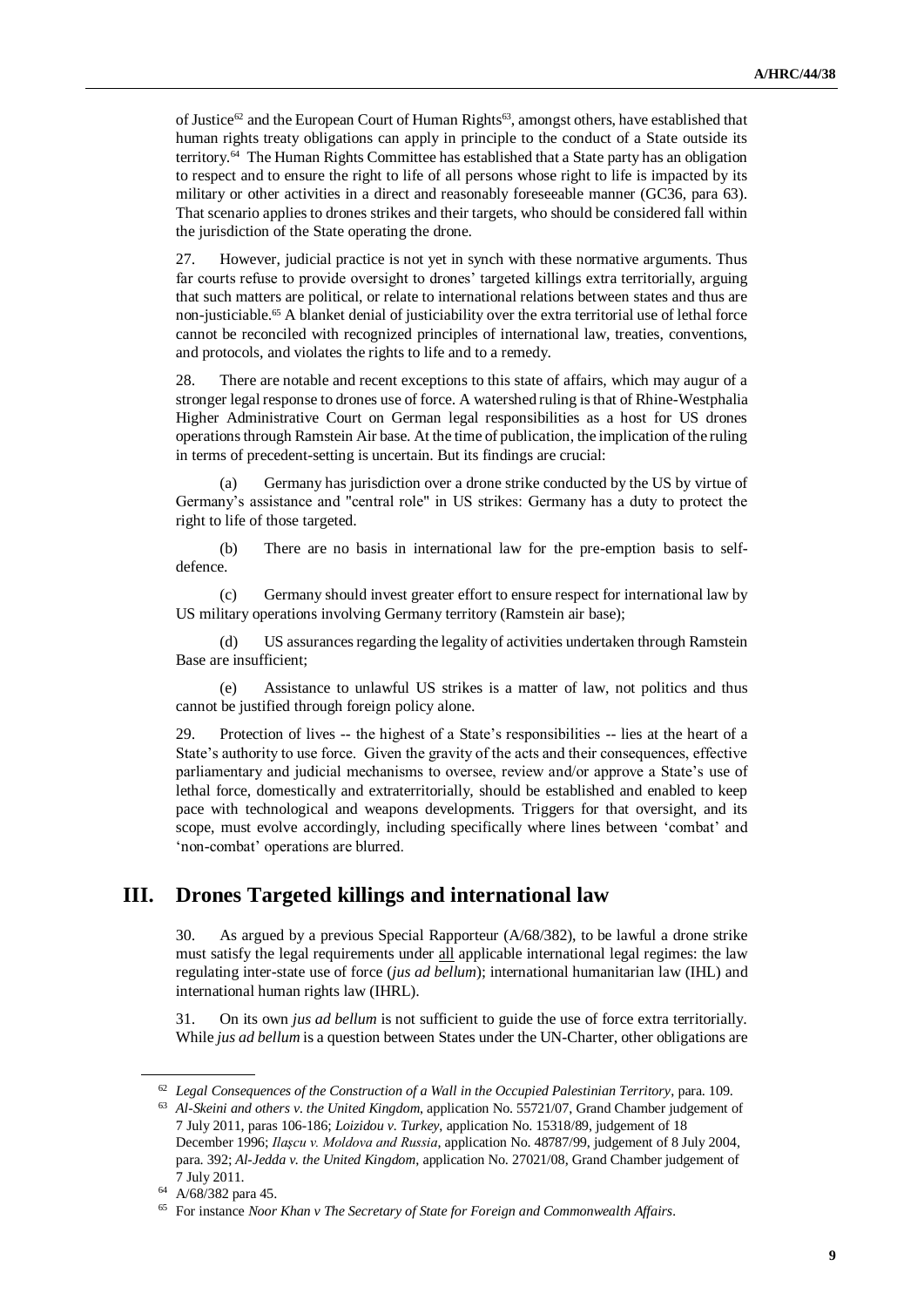owed to individuals. Accordingly, even the legality of a strike under Art. 51 of the UN Charter does not preclude its wrongfulness under humanitarian or human rights law. As the International Law Commission (ILC) Draft Articles on State Responsibility states: "*As to obligations under international humanitarian law and in relation to non-derogable human rights provisions, self-defense does not preclude the wrongfulness of conduct*."

32. While previous Special Rapporteurs applied this approach to situations of "peace" and to non-international armed conflicts (NIAC), current events oblige the present Special Rapporteur to consider these legal questions in reference to international armed conflicts (IAC) and the operationalization of the complementarity between IHL and IHRL.

#### **A. Protection against arbitrary killings**

33. The right to protection from arbitrary deprivation of life is a rule of customary international law as well as a general principle of international law and a rule of *jus cogens*. It is recognized by the UDHR, the ICCPR, and regional Conventions.<sup>66</sup>

34. The complementarity of IHL and IHRL has been highlighted by States, international bodies and courts.<sup>67</sup> The well-established principle that IHRL continues to apply during war and public emergencies<sup>68</sup> has been confirmed by international jurisprudence<sup>69</sup> and the text of human rights treaties, including their derogations<sup>70</sup>.

35. That said, the legal assessment of targeted killings may result in different outcomes depending on the regime considered. As a general principle, under IHRL the intentional, premeditated killing of an individual would be unlawful, unless it is a means of last resort and strictly necessary to protect against an imminent threat to life. To be lawful under IHL, on the other hand, the target of a deliberate killing must be a *legitimate target,* i.e. a combatant or a civilian directly participating in hostilities and be guided by the principles of distinction, proportionality, and precautionary measures.

36. State parties engaged in acts of aggression as defined in international law, resulting in deprivation of life, violate, ipso facto, Article 6 of the ICCPR (GC36, para 64) whether or not they also violate IHL. State parties that fail to take all reasonable measures to settle their international disputes by peaceful means may fall short of compliance with their positive obligation to ensure the right to life (GC 36, para 70); a link not established by or under IHL.

37. These differences have been debated over the years; debates largely dominated by arguments over the *lex specialis doctrine*, which proclaims that the body of law created for a particular situation should govern that situation, taking primacy over other legal regimes. *Lex specialis* application to the relationship between IHL and IHRL dates back to the ICJ's Nuclear Weapons Advisory Opinion in 1996.<sup>71</sup> It recognizes that the protection offered by IHRL does not cease in times of war except under derogations but the definition of what is considered to be arbitrary corresponds, according to the ICJ, to "the applicable *lex specialis*, namely, the law applicable in armed conflict."<sup>72</sup> Under this approach, if IHL and IHRL

<sup>66</sup> A/68/382, para 30.

<sup>67</sup> See, e.g., Tehran Conference, 'Respect for Human Rights in Armed Conflicts', UN Doc. A/Conf.32/41; UNGA Res. 2444 (1968); UNGA Res. 2647 (1970); UNSC Res. 237 (1967), UNSC Res. 1649 (2005), UNSC Res. 1882 (2009), See ICJ Decisions *Nuclear Weapons*; *Wall*; *Serrano-Cruz Sisters v. El Salvador,* Preliminary Objections , 23 November 2004, Inter-Am. Ct. H.R. Cited by Marco Milanovic, 'Norm Conflicts, International Humanitarian Law and Human Rights Law', Journal of Conflict & Security Law 14 (2009), pp.7-8.

<sup>68</sup> <https://www.justsecurity.org/34631/human-rights-armed-conflict-part/> and <https://www.justsecurity.org/34815/human-rights-armed-conflict-part-ii/> See also Haque, Law and Morality at War.

<sup>69</sup> See for instance ICJ, *Legality of the Threat or Use of Nuclear Weapons*, Advisory Opinion of 8 July 1996.

<sup>70</sup> Marco Milanovic, 2009.

<sup>71</sup> Milanovic, The Lost Origins of Lex Specialis, 2014, p. 12.

<sup>72</sup> Legality of the Threat or Use of Nuclear Weapons, Advisory Opinion, 1996 ICJ Rep. 226 (hereinafter Nuclear Weapons), para. 25.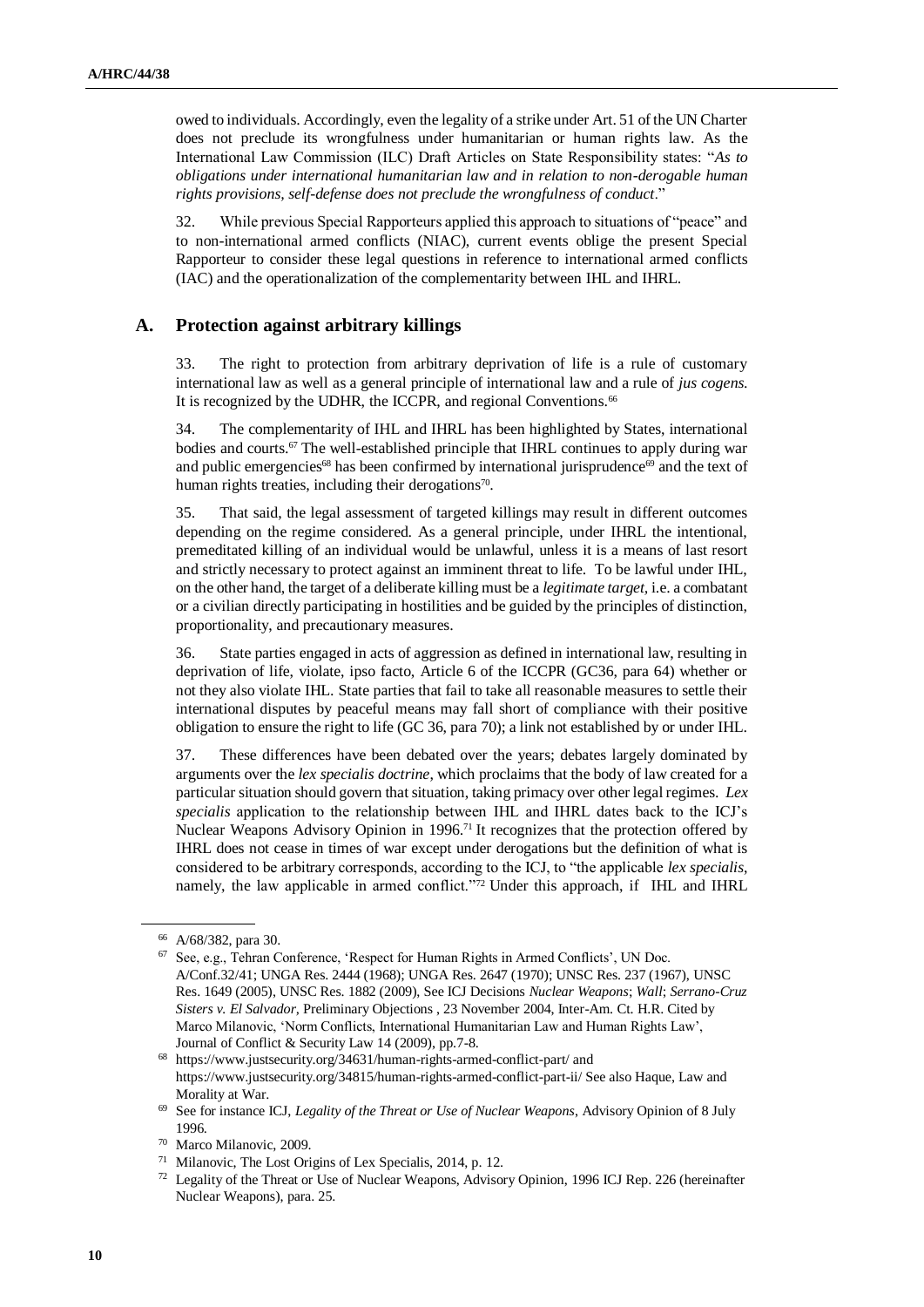would come to different outcomes, the lawfulness of a killing will be assessed according to humanitarian law standards and tests.<sup>73</sup>

38. The doctrine conceptual clarity is however illusory. First, the notion of a *lex specialis* that displaces or modifies, more general bodies of law is not supported by the rules governing the relationship between different legal regimes in international or domestic law. Second, there is little State practice or *opinion juris* supporting the theory. Until 1996, there was no suggestion of a rigid classical division between the law of war and the law of peace, nor any kind of overarching principle whereby special law overrode general law.<sup>74</sup> After 1996, the ICJ itself changed direction. In its Congo decision, it made no reference to *lex specialis,*  determining instead that "both branches of international law, namely international human rights law and international humanitarian law, would have to be taken into consideration."<sup>75</sup>

39. Finally, *lex specialis* would be of limited use when applied to drones' targeted killings operated on the territory of third States. The ICRC holds that international humanitarian law does not permit the targeting of persons directly participating in hostilities *who are located in non-belligerent States* because otherwise, the whole world is potentially a battlefield,<sup>76</sup> a position endorsed by others.<sup>77</sup>

40. The Special Rapporteur believes that situations resulting in differentiated assessment are few and far between. Care must be taken not to create fictional conflicts in order to address legal distortions established by some States and otherwise illegal conduct. However, to the extent that uncertainty exists, certain analytical steps can be taken to bring clarity.

41. The first priority is to determine whether, on the basis of a strict and objective reading of the elements constitutive of armed conflicts, a situation amounts to an international or noninternational armed conflict. Four scenarios as far as drones targeted killings may be identified:

(a) The first scenario is, simply put, that of **a strike but not in an international or non-international armed conflict:** in such case it must be assessed under IHRL. That assessment should take into account the larger context, whether derogations have been activated, as is highlighted by the jurisprudence<sup>78</sup>, and the specifics of the situation.

(b) Under a second scenario, **the drone strike occurs in an IAC or NIAC** in the midst of, or alongside, active and open hostilities involving exchange of fire, conventional air strikes and other military deployments.

Under a third scenario although a country or region may be affected by an IAC or NIAC, the particular drone strike is **distant from any battlefields:** it takes place in areas, or at a time, of no military activity, presence, control or engagement in the immediate surrounds. This is a pertinent scenario<sup>79</sup>: many contemporary conflicts involve sporadic, unpredictable front-lines, leaving often large areas of the same country or region with little to no exposure to active or ongoing exchange of enemy fire.

<sup>73</sup> This opinion was postulated by Russia and the US in the proceeding before the ICJ in the Nuclear Weapons Advisory Opinion, Written Comments of Russia, 19 June 1995, at 9-10; Written Comments of the United States, 20 June 1995, at 20.

<sup>74</sup> Milanovic, 2014, p.19.

<sup>75</sup> Democratic Republic of the Congo v. Uganda, 2005, para 216.

<sup>76</sup> HRC/25/59; A/68/389; ICRC, "The use of armed drones must comply with laws", 10 May 2013, available from [www.icrc.org/eng/resources/documents/interview/2013/05-10-drone-weapons-ihl.htm;](http://www.icrc.org/eng/resources/documents/interview/2013/05-10-drone-weapons-ihl.htm) Advisory Committee on Issues of Public International Law, "Main conclusions of advice on armed drones" (The Hague, July 2013).

<sup>77</sup> HRC/25/59; A/68/389; Advisory Committee on Issues of Public International Law, "Main conclusions of advice on armed drones" (The Hague, July 2013).

<sup>78</sup> ECHR, *Al-Saadoon and Mufdhi v. United Kingdom*; McCann and Others v. United Kingdom.

<sup>&</sup>lt;sup>79</sup> This is the position defended by the Special Rapporteur in a previous report on armed non-State actors. A/HRC/38/44.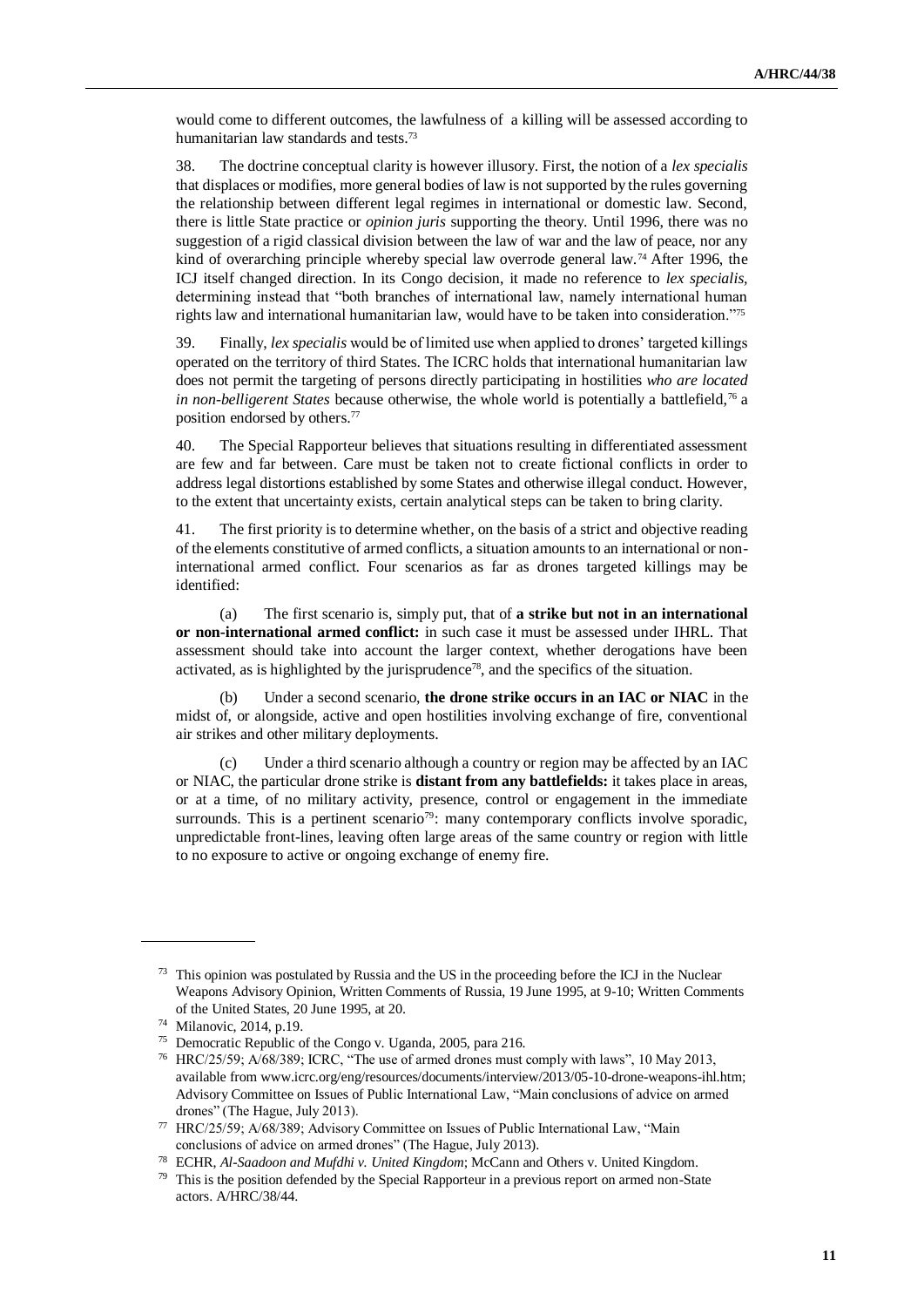(d) Under a related scenario, the drone strike itself is a **first strike,** potentially triggering an IAC with no other elements or acts constitutive of a conflict preceding or at the time of the strike, or perhaps even in its aftermath.

42. In the first scenario, the applicable body of law is clear. By comparison, assessment of the lawfulness of targeted killings in the last three<sup>80</sup>, but particularly last two, scenarios, may vary.

43. One approach is to apply the legal regime that is the most protective of the victim( $s$ <sup>81</sup>, or which privileges individual rights over State rights<sup>82</sup>. In these instances, however, IHL would always be displaced in favor of IHRL.

44. Under another approach -- the *systemic integration* approach<sup>83</sup>, derived from Article  $31(3)(c)$  of the Vienna Convention on Treaties, and applied in the ICJs Oil Platforms case<sup>84</sup> -- the different rules of international law would be used to assess the situation and/or support a purposive interpretation of Convention-based rights.<sup>85</sup> This approach is in keeping with the derogation clauses of the ICCPR and regional instruments, applicable in the exceptional circumstances of emergency or war<sup>86</sup>. It is backed up by contemporary jurisprudence<sup>87</sup>. In the aforementioned scenarios, a *systemic integration* approach would not consider humanitarian law alone but would consider human rights treaties obligations, the territoriality and scope of contemporaneous military actions and State behaviour overall<sup>88</sup>.

45. An example of the systemic integration approach is found in the *Targeted Killings*  judgment of the Supreme Court of Israel:

"a civilian taking a direct part in hostilities cannot be attacked at such time as he is doing so, if a less harmful means can be employed. In our domestic law, that rule is called for by the principle of proportionality. Indeed, among the military means, one must choose the means whose harm to the human rights of the harmed person is smallest. Thus, if a terrorist taking a direct part in hostilities can be arrested, interrogated, and tried, those are the means which should be employed…" (Para 40)

46. The Court calls for a case by case analysis, recognizing that while that may not always be realizable it is a possibility which should always be considered.

47. The African Commission on Human and Peoples' Rights extrapolates further: "Where military necessity does not require parties to an armed conflict to use lethal force in achieving a legitimate military objective against otherwise lawful targets, but allows the target for example to be captured rather than killed, the respect for the right to life can be best ensured by pursuing this option."<sup>89</sup>

<sup>80</sup> In the second scenario above, IHRL continues to apply, but in the Special Rapporteur views, as elaborated below, the immediate context and situation demand that the lawfulness of armed drones' strikes be assessed for compliance with IHL principles and particularly those protecting civilians from deliberate or disproportionate attacks.

<sup>81</sup> Alonso Gurmendi Dunkelberg, There and Back Again: The Inter-American Human Rights System's Approach to International Humanitarian Law (March 8, 2017); IACHR, Case of Las Palmeras v. Colombia, 4 Feb 2000.

<sup>82</sup> [http://opiniojuris.org/2020/01/13/the-soleimani-case-and-the-last-nail-in-the-lex-specialis-coffin/.](http://opiniojuris.org/2020/01/13/the-soleimani-case-and-the-last-nail-in-the-lex-specialis-coffin/)

<sup>83</sup> [https://www.tandfonline.com/doi/abs/10.1080/18918131.2017.1353213?journalCode=rnhr20;](https://www.tandfonline.com/doi/abs/10.1080/18918131.2017.1353213?journalCode=rnhr20)

<sup>84</sup> Oil Platforms (Islamic Republic of Iran v United States of America) [2003] ICJ Rep 161.

<sup>85</sup> Marko Milanovic, 2014, p.27.

<sup>86</sup> A/HRC/37/52 Derogations must be well calibrated, exceptional and temporary.

<sup>87</sup> See e.g. Inter-American Commission on Human Rights, Juan Carlos Abella v. Argentina, 1997, at 161; Inter-American Court on Human Rights, Santo Domingo Massacre v. Colombia, pp. 211-236; ICJ, Democratic Republic of the Congo v. Uganda, 2005, paras 216.

<sup>88</sup> As highlighted by Dapo Okande, 2019: [https://www.ejiltalk.org/the-diversity-of-rules-on-the-use-of](https://www.ejiltalk.org/the-diversity-of-rules-on-the-use-of-force-implications-for-the-evolution-of-the-law/)[force-implications-for-the-evolution-of-the-law/,](https://www.ejiltalk.org/the-diversity-of-rules-on-the-use-of-force-implications-for-the-evolution-of-the-law/) "there are occasions when subsequent practice can legitimately be used to interpret the Charter: "One can think of the interpretation of the concept of threat to the peace to include internal matters or humanitarian challenges. This has opened the door to the Council authorising force on numerous occasions now for the purpose of protection of civilians or in internal situations."

<sup>89</sup> African Commission on Human and Peoples' Rights, General Comment 3, para 34.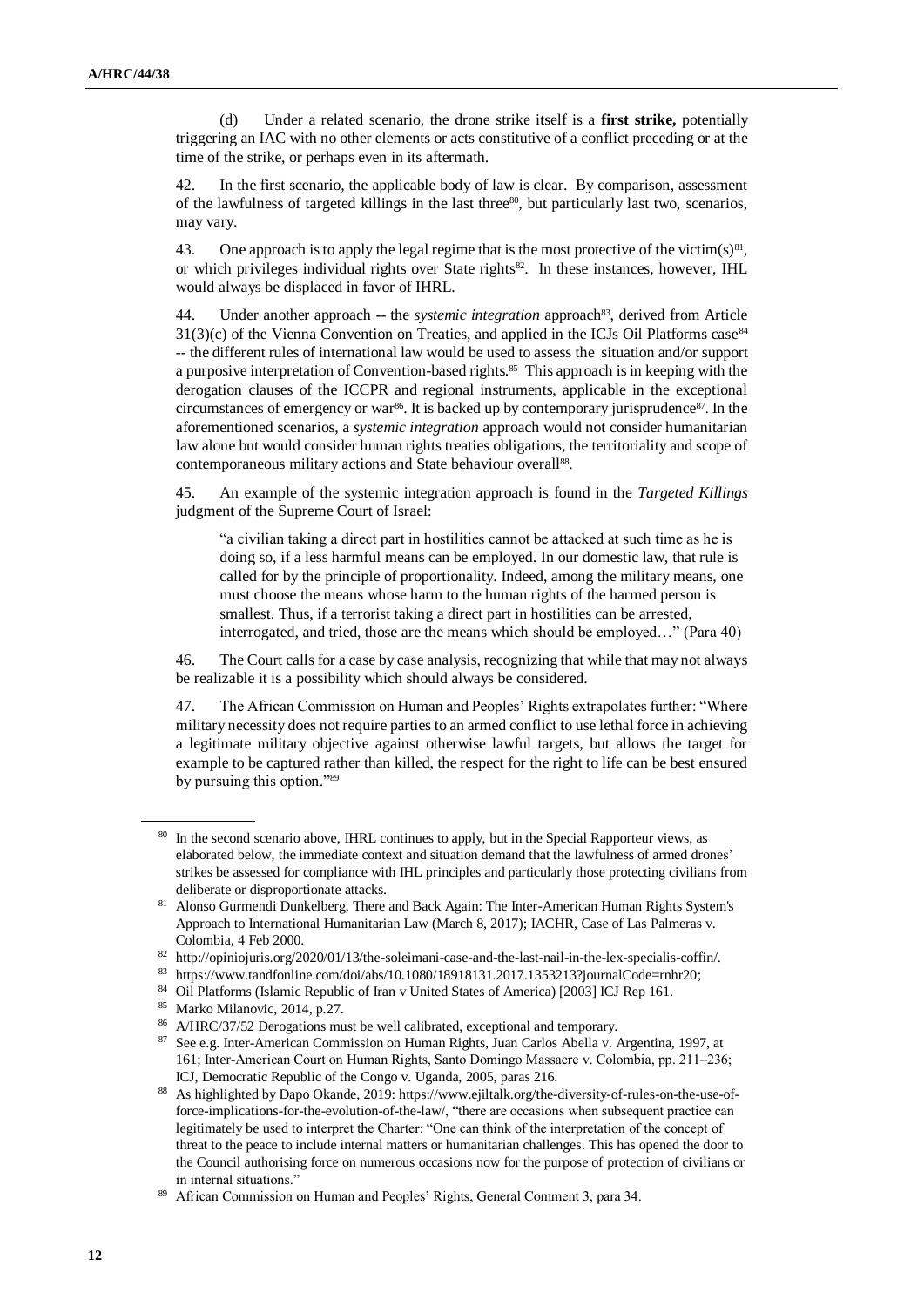48. In slight variation, the ICRC (controversially) emphasizes moral imperatives rather than just situational necessities, when it states that to kill an adversary or to refrain from giving him or her an opportunity to surrender where there manifestly is no necessity for the use of lethal force would defy basic notions of humanity.<sup>90</sup>

49. Two reasonings may thus be adopted when assessing the legality of targeted killings under the ambiguous scenarios above -- both are predicated on some degree of fluidity, required by the overall context and the specific situations.

The first is that one body of law can provide interpretive reference to the other. The assessment of the lawfulness of a targeted killing under humanitarian law should be done with reference to human rights principles in which case whether the target was a combatant or a civilian engaged in hostilities may not be considered determinative.<sup>91</sup>

(b) A second approach would be to assess the situation or action under both legal regimes and then determine if some of the additional constraints inherent to the human rights regime should be applied because the context allows or mandates to do so.

50. It is the Special Rapporteur's opinion that such contextual and situational analyses are inherent to all effective assessments of the use of force<sup>92</sup> including in the scenarios presented above. For compliance with IHRL, this means assessing necessity, proportionality and precaution through a situational analysis that takes into account the location, circumstances, possibilities of armed resistance and the planning involved.<sup>93</sup> It also means that the lethal use of force cannot be justified or allowed when it is not necessary, it is likely to cause disproportionate harm, or it reasonably could have been avoided by feasible precautionary measures.<sup>94</sup>

#### **B. The law of self-defense**

51. The 1945 UN Charter states that all UN members "shall refrain in their international relations from the threat or use of force against the territorial integrity or political independence of any state." There are just three exceptions narrowly constructed so as fully protect the Charter's prohibition on the use of force<sup>95</sup>: i) authorization by the UNSC; ii) state consent to attack on its own territory and 3) self-defense against an "armed attack" <sup>96</sup>.

52. International jurisprudence and state practices had largely suggested that self-defense could only be invoked against a threat that is already there. However, the notion that a narrowly construed preemptive self-defense to prevent an imminent attack is legal under Art. 51 of the UN Charter, has been somewhat accepted $97$  but limited to threats that are "instant, overwhelming and leaving no choice of means, no moment of deliberation."<sup>98</sup>

53. Yet, in the context of the so-called "war(s) on terror", over the last two decades a small number of influential States have sought to expand those understandings despite the

<sup>90</sup> [https://www.icrc.org/en/doc/assets/files/other/icrc-002-0990.pdf;](https://www.icrc.org/en/doc/assets/files/other/icrc-002-0990.pdf) See as well [https://harvardnsj.org/2013/06/are-we-reaching-a-tipping-point-how-contemporary-challenges-are](https://harvardnsj.org/2013/06/are-we-reaching-a-tipping-point-how-contemporary-challenges-are-affecting-the-military-necessity-humanity-balance/)[affecting-the-military-necessity-humanity-balance/.](https://harvardnsj.org/2013/06/are-we-reaching-a-tipping-point-how-contemporary-challenges-are-affecting-the-military-necessity-humanity-balance/)

<sup>&</sup>lt;sup>91</sup> This approach is not without its risks, such as the two bodies of law being used interchangeably, or humanitarian law concepts being used in a manner that compromises the integrity of the human rights regime as a whole. See Naz K. Modirzadeh, Folk International Law, 2014, Harvard National Security Journal, p.296; William Schabas, Belt or Suspenders, ISR. L. REV. Vol. 40, No.2, pp. 592-613, 2007; Milanovic, 2019, 36.

<sup>92</sup> See e.g.<https://www.ohchr.org/Documents/Issues/Executions/HumanRightsDispatch1.pdf> .

<sup>&</sup>lt;sup>93</sup> UNODC and OHCHR, Resource Book on the use of force, 2017.

<sup>94</sup> N Melzer, Human Rights Implications of the Usage of Drones, 2013, p. 30.

<sup>95</sup> [https://www.washingtonpost.com/outlook/2019/10/22/turkey-is-violating-international-law-it-took](https://www.washingtonpost.com/outlook/2019/10/22/turkey-is-violating-international-law-it-took-lessons-us/)[lessons-us/.](https://www.washingtonpost.com/outlook/2019/10/22/turkey-is-violating-international-law-it-took-lessons-us/)

<sup>&</sup>lt;sup>96</sup> The UN Charter, however, did not define an armed attack with the matter interpreted according to opinion juris confirmed by corresponding State practice.

<sup>97</sup> A/59/565, paras 188-192; A/59/2005, paras 124.

<sup>98</sup> R. Y. Jennings, "The *Caroline* and *McLeod* cases", *American Journal of International Law*, January 1938.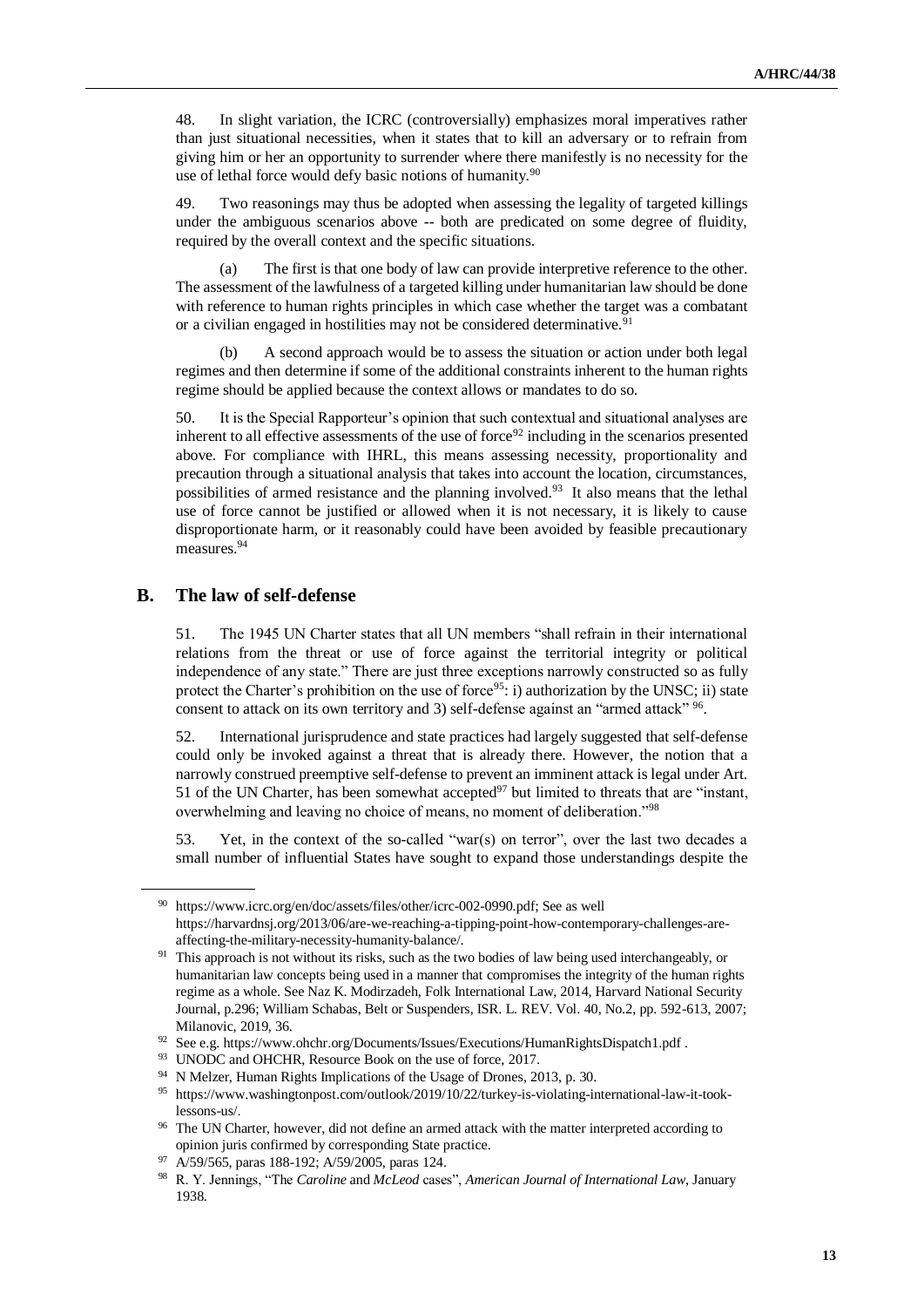large body of opinion and State practice that oppose them.<sup>99</sup> It is the view of the Special Rapporteur that these recent minority interpretations create troubling legal "distortions".

54. First, a distortion of time: Under the expansionist interpretation, preemptive selfdefense may be invoked against perceived security threats<sup>100</sup>, including by non-state actors whose plans for attack may not yet be fully known<sup>101</sup>. Under this interpretation<sup>102</sup>, imminence becomes no longer just a temporal criterion.<sup>103</sup> Rather an attack can be "deemed" imminent if it is believed that further delay in response would result in the inability of the state under threat to defend itself, i.e. it is necessary to act before it is too late.<sup>104</sup> Imminence thus is read into the principle of necessity.

55. Second, a distortion of geography: Under this interpretation, once a State has "lawfully resorted to force in self-defense against a particular actor in response to an actual or imminent armed attack by that group," it is not necessary to reassess imminence in future attacks.<sup>105</sup> Under this interpretation, a State is authorized to use force against particular nonstate groups with whom the State has declared itself at war, anywhere, including on the territory of States hosting them, if the latter are unable or unwilling to deal with their threats<sup>106</sup>.

56. Sometimes labelled a "global non-international armed conflict"107, this dimension of the expansionist doctrine has been vigorously rejected by the ICRC and others who argue that a case-by-case approach to the classification of various violence situations including in relation to counter-terrorism must be applied. Some situations may be classified as international armed conflicts, others non-international armed conflicts, others internationalised non-international armed conflicts, while various acts of terrorism may occur outside of any armed conflict.

57. This geographical distortion also fails to uphold the distinction between the legal regimes of *jus ad bellum* and *jus ad bello*: whether the right to self-defence is legitimately claimed against an (imminent) armed attack has no implications on a strike lawfulness under humanitarian law.

58. Thirdly, a distortion of the principle of sovereignty: The expansionist interpretation seeks to permit States to engage in non-consensual military operations on the territory of another State against armed groups that pose a direct and immediate threat of attack to them if the host State is "unable or unwilling" to neutralize the threat that emanates from these armed groups.

59. This doctrine contradicts the prevalent understanding of sovereignty, according to which self-defence against an armed group on the territory of another State can be justified only where the actions of the group are imputable to the host State.<sup>108</sup> Absent that,

<sup>99</sup> A/68/382, para 87.

<sup>&</sup>lt;sup>100</sup> It was however condemned by the UN: A/59/565.

<sup>&</sup>lt;sup>101</sup> Bethlehem recommends that an assessment of imminence includes the nature and immediacy of the threat, the probability of an attack, pattern of continuing armed activity, the scale of the attack (e.g. likely injury), the likelihood of other opportunities to undertake effective action in self-defense, which would cause less serious collateral injury, loss or damage. If there is a reasonable and objective basis for concluding that an attack is imminent, time, place and manner will not preclude the right to selfdefense. Daniel Bethlehem, Principles Relevant To The Scope Of A State's Right Of Self-Defense, The American Journal Of International, 2012.

<sup>102</sup> [https://www.justsecurity.org/wp-content/uploads/2017/01/United-Kingdom-Attorney-General-](https://www.justsecurity.org/wp-content/uploads/2017/01/United-Kingdom-Attorney-General-Speech-modern-law-of-self-defense-IISS.pdf)[Speech-modern-law-of-self-defense-IISS.pdf.](https://www.justsecurity.org/wp-content/uploads/2017/01/United-Kingdom-Attorney-General-Speech-modern-law-of-self-defense-IISS.pdf)

<sup>103</sup> Bethlehem, 2012.

<sup>104</sup> Elisabeth Wilmhurst, Principles of International Law on the Use of Force by States in Self-Defence, 2005, p. [9 https://www.chathamhouse.org/publications/papers/view/108106.](https://www.chathamhouse.org/publications/papers/view/108106)

<sup>105</sup> [https://obamawhitehouse.archives.gov/sites/whitehouse.gov/files/documents/Legal\\_Policy\\_Report.](https://obamawhitehouse.archives.gov/sites/whitehouse.gov/files/documents/Legal_Policy_Report) p[df.](https://obamawhitehouse.archives.gov/sites/whitehouse.gov/files/documents/Legal_Policy_Report.pdf) See also S/2019/804 an[d https://www.ejiltalk.org/a-collective-failure-to-prevent-turkeys](https://www.ejiltalk.org/a-collective-failure-to-prevent-turkeys-operation-peace-spring-and-natos-silence-on-international-law/)[operation-peace-spring-and-natos-silence-on-international-law/.](https://www.ejiltalk.org/a-collective-failure-to-prevent-turkeys-operation-peace-spring-and-natos-silence-on-international-law/)

<sup>106</sup> [https://www.justsecurity.org/wp-content/uploads/2016/12/framework.Report\\_Final.pdf p.9-11;](https://www.justsecurity.org/wp-content/uploads/2016/12/framework.Report_Final.pdf%20p.9-11)

<sup>107</sup> [https://www.wilsoncenter.org/event/the-efficacy-and-ethics-us-counterterrorism-strategy.](https://www.wilsoncenter.org/event/the-efficacy-and-ethics-us-counterterrorism-strategy)

<sup>108</sup> See ICJ, Wall *Advisory Opinion, 2004*, p. 136; *Congo v. Uganda, 2005*, p. 168.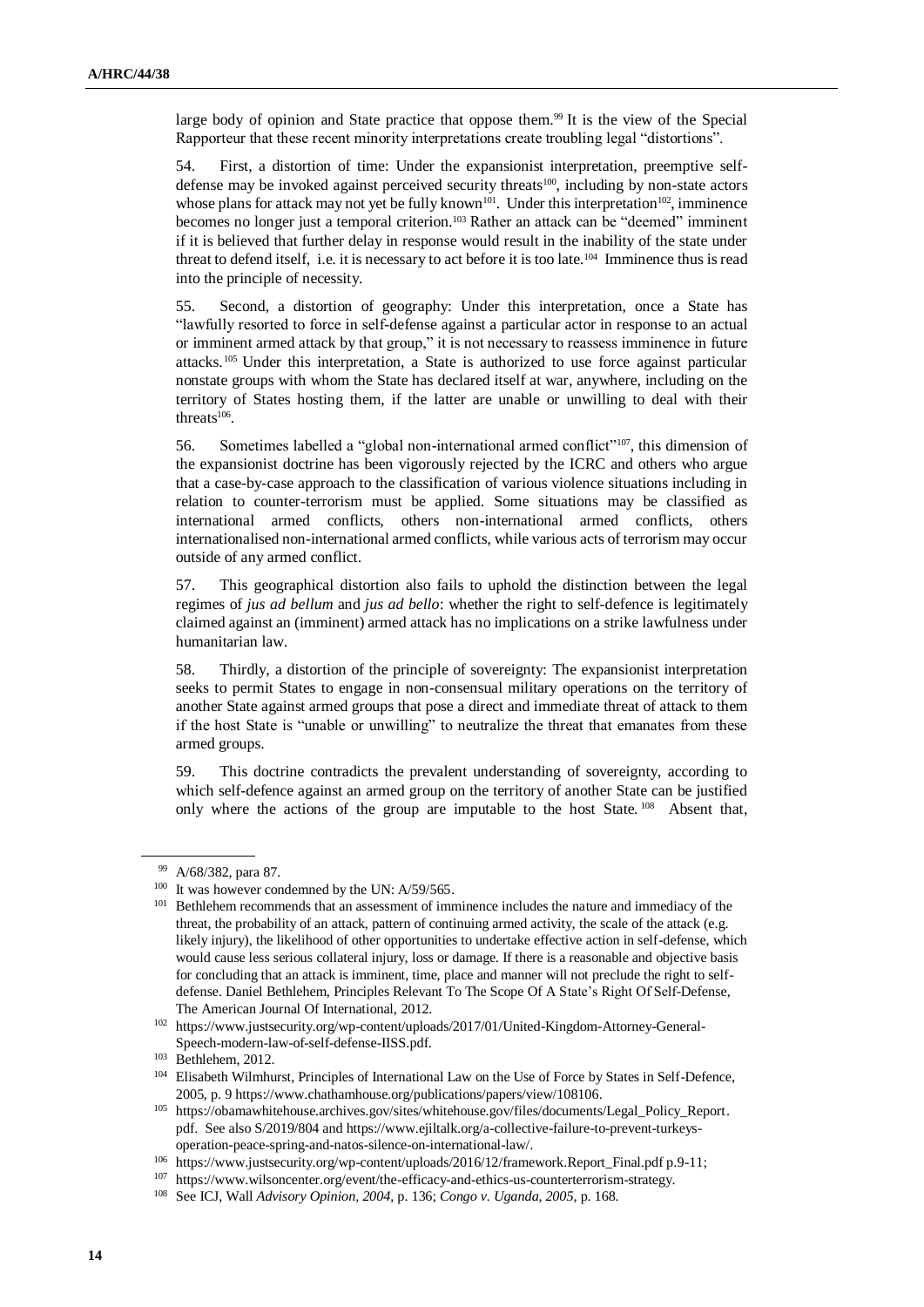extraterritorial use of force is an unlawful violation of sovereignty<sup>109</sup> and thus potentially an act of aggression unless it takes place with the host State's consent or the prior authorization of the Security Council.

#### **C. What expansionist efforts signify**

60. As far as drones' strikes are concerned, resort to these legal distortions had been limited to countering the threats of non-State actors. The targeted killing of General Soleimani in January 2020 is the first known incident in which a State invoked self-defense as a justification for an attack against a State-actor, in the territory of another state, thus implicating the prohibition on the use of force in Article 2(4) of the UN Charter.

61. General Soleimani targeted killing is analysed in Annex One to this report. Some key findings include:

(a) In this instance, the use of force by the United States was directed not only at Iran but also at Iraq. By killing General Soleimani on Iraqi soil without first obtaining Iraq's consent, the US violated the territorial integrity of Iraq.<sup>110</sup>

(b) The justifications advanced by the US (and then later by Iran) in defense of its January 8 actions, include no evidence that threats were imminent (US) and indeed make no reference to them (Iran). Both States focus instead on past incidents. To the extent that evidence points to the US and Iranian strikes being retaliations or reprisals, each would be unlawful under *jus ad bellum*.

(c) The justifications have also the effect of weakening the distinction between *jus ad bellum* and *jus in bello.* Were the blurring of these lines to be allowed, States could support the legality of their acts by cherry-picking justifications from different legal spheres. A clear distinction between *jus ad bellum* and *jus in bello* must be maintained to secure the safeguards of each and their complementary.

(d) The application of a "first shot" theory to the targeted killing of a State actor translates into the real possibility that ALL soldiers, anywhere in the world, could constitute a legitimate target.

62. The full implications of the drone targeted killing of a State actor for future conduct are unknown at this point. What is known is that legal distortions of the last twenty years, coupled with the technological prowess of the "second drone age", have enabled a substantial increase in applications of the use of force: low-intensity conflicts are drawn-out with few if any geographical or temporal boundaries.<sup>111</sup> The targeted killing of a State actor in a third State has brought "the signature technique of the so-called "war on terror" into the context of inter-state relations,"<sup>112</sup> and highlighted the real risks that the expansion of the "war on terror" doctrine<sup>113</sup> poses to international peace.<sup>114</sup>

63. The international community must now confront the very real prospect that States may opt to "strategically" eliminate high ranking military officials outside the context of a "known" war, and seek to justify the killing on the grounds of the target's classification as a "terrorist" who posed a potential future threat.

<sup>&</sup>lt;sup>109</sup> International Law Association, Sydney Conference (2018), Final Report on Aggression and the Use of Force, p. 16.

<sup>110</sup> International Law Association, ibid.

<sup>&</sup>lt;sup>111</sup> [The International and Comparative Law Quarterly](https://search-proquest-com.ezproxy.cul.columbia.edu/pubidlinkhandler/sng/pubtitle/The+International+and+Comparative+Law+Quarterly/$N/46872/DocView/1829550099/fulltext/FBCFCFF1F3C246DBPQ/1?accountid=10226) [Vol.](https://search-proquest-com.ezproxy.cul.columbia.edu/pubidlinkhandler/sng/pubtitle/The+International+and+Comparative+Law+Quarterly/$N/46872/DocView/1829550099/fulltext/FBCFCFF1F3C246DBPQ/1?accountid=10226) 65, Iss. 4.

<sup>112</sup> [https://www.justsecurity.org/67937/soleimani-strike-marks-a-novel-shift-in-targeted-killing](https://www.justsecurity.org/67937/soleimani-strike-marks-a-novel-shift-in-targeted-killing-dangerous-to-the-global-order/)[dangerous-to-the-global-order/.](https://www.justsecurity.org/67937/soleimani-strike-marks-a-novel-shift-in-targeted-killing-dangerous-to-the-global-order/)

<sup>113</sup> See e.g. A/73/361.

<sup>&</sup>lt;sup>114</sup> The use of armed force by a State against the sovereignty, territorial integrity or political independence of another State may constitute an act of aggression. As of 2018, the ICC has jurisdiction over the crime of aggression.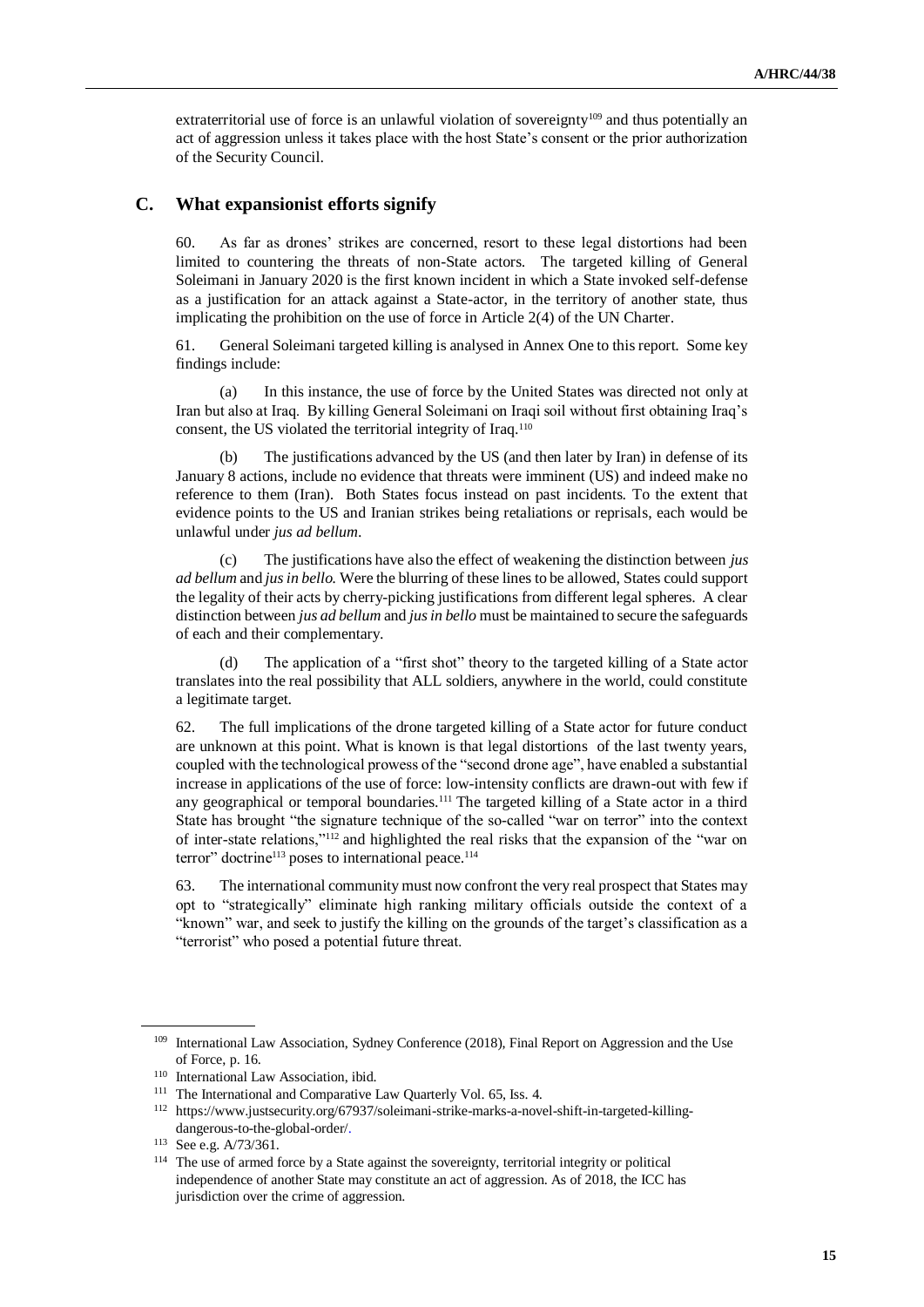64. In other words, the targeted killing of General Soleimani, coming in the wake of 20 years of distortions of international law, and repeated massive violations of humanitarian law<sup>115</sup>, is not just a slippery slope. It is a cliff.<sup>116</sup>

### **IV. International Scrutiny and Oversight**

65. Notwithstanding the legal gymnastics of a number of States as they attempt to justify drones targeted killings, many such killings qualify either as *arbitrary* under Article 6 of the ICCPR or as violations of *jus ad bellum*. Some killings, along with their so-called "collateral" casualties, may also violate international humanitarian law. However, an absence of investigation into these incidents leaves them sealed off from truth and accountability.

66. At international level, where are we to go to have these matters reviewed in a consequential way; in a manner that encourages States to take their consideration and resulting conclusions seriously? Unfortunately, to date international oversight mechanisms have not been able to address the gravity that the situation requires. In an extensive 2017 study, UNIDIR, for example, found there was a pressing need to address (the lack of) transparency, oversight and accountability of armed drones.<sup>117</sup>

67. Given this, the importance of Article 51 to global peace and security, the UN principal mission, it seems reasonable to suggest that States who invoke Article 51 to justify targeted killings by drones or other tools "owe the international community a thorough justification, not a cursory report."Such reports should include *"evidence of the imminence of an external threat and the proportionality of measures to be taken in response. Excessively expansive and unchecked interpretations of Article 51 are a threat to the international rules-based order and an obstacle to the promotion of international peace and security."*<sup>118</sup>

68. Yet, the Article 51 reports submitted by States provide little by way of evidence for the imminence of the threats against which they are invoking claims of preemptive selfdefense and targeted killings. The poor quality of the Article 51 reports is compounded by the fact that Member States are not informed of their submission as a matter of routine. Extensive study of Article 51 communications by the Harvard Law School Program on International Law and Armed Conflict shows that *"UN Member States are apparently not made aware of such statements on the use of force as a matter of routine practice*". This is cause for significant concern for it also means that the silence with which States more often meet Art 51 reports may not be deliberate or even conscious.<sup>119</sup>

69. The UNSC itself has offered little response to Article 51 claims. Academic analysis shows that the SC's *"most common reaction by far"* to self-defense submissions is no formal response at all. From 1945 to 2018*, "the Security Council responded formally — at least in the sense of a provision in an act of the Council or in a presidential statement — to only about one-tenth of the identified self-defense communications".*<sup>120</sup> In those instances, the UNSC more often couched its reaction in political, rather than legal terms, expressing concern but failing to offer a legal evaluation, or recommend accountability and corrective action. Despite the many occasions on which the integrity of the UN Charter, the sovereignty of a third State as well as the right to life have been violated, in only one instance did the

<sup>120</sup> Harvard study.

<sup>115</sup> See eg [https://www.ohchr.org/EN/HRBodies/HRC/Pages/NewsDetail.aspx?NewsID=25520&LangID=E;](https://www.ohchr.org/EN/HRBodies/HRC/Pages/NewsDetail.aspx?NewsID=25520&LangID=E)  A/HRC/43/57.

<sup>116</sup> To paraphrase Marko Milanovic, Interview, March 2020.

<sup>117</sup> [https://www.unidir.org/files/publications/pdfs/increasing-transparency-oversight-and-accountability](https://www.unidir.org/files/publications/pdfs/increasing-transparency-oversight-and-accountability-of-armed-unmanned-aerial-vehicles-en-692.pdf)[of-armed-unmanned-aerial-vehicles-en-692.pdf.](https://www.unidir.org/files/publications/pdfs/increasing-transparency-oversight-and-accountability-of-armed-unmanned-aerial-vehicles-en-692.pdf)

<sup>118</sup> Liechtenstein: <https://undocs.org/S/PV.8699> p.37.

<sup>119</sup> Several mechanisms have been devised over time to ensure that that States and UNSC communications on Article 51 (among others) are put together, shared and thus known. But the reports produced are often lagging several years behind and are thus of limited policy value, although this is not to reject their other contributions.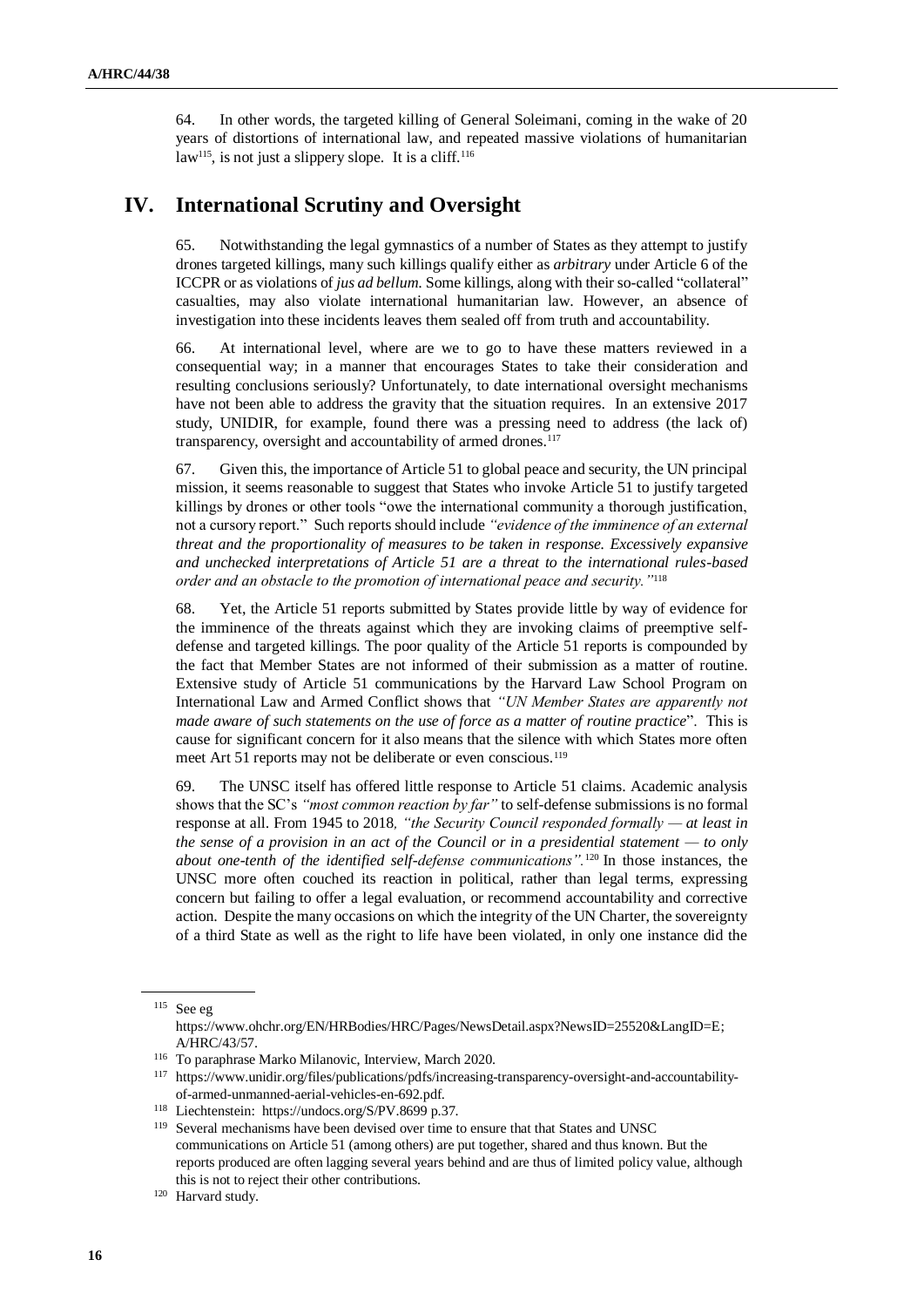UNSC question the legality of an extraterritorial targeted killing<sup>121</sup>. The absence of formal engagement may result from the significant increase in the use of veto by SC permanent members, particularly over "sensitive" issues such as the use of force and targeted killings.

#### **A. States and the sound of silence**

70. Member States too fail to respond publicly to cases of pre-emptive self-defense , including those where drones are used. For instance, even in the face of the vast numbers of strikes on Syria by Coalition Forces over the course of 2014 to 2017, while "*several states have reacted … some with 'legal vocabulary', others using rather evasive language ...", "most states have remained silent."*<sup>122</sup>

71. Does the silence of States and other international actors represent acquiescence, as some scholars have suggested?<sup>123</sup> The short answer is no<sup>124</sup> but the reasons for saying so are worth elaborating. In essence, the question concerns the origin and character of the right of self-defense, which is a narrow exception to the *jus cogens* prohibition against use of force in international relations. Discerning the implications of State silence in this area is complex, not least because silence has the capacity to convey vastly different meanings in different circumstances: it can signify tacit agreement or imply objection. It may convey an absence of any view at all, or evidence simply a lack of interest. It may also indicate fear or reluctance.

72. The legal starting point is that a norm of *jus cogens* can be modified only by another *jus cogens* norm.<sup>125</sup> However, the notion that State silence can modify the content of a peremptory norm, including its auxiliary provisions (such as recognized exceptions to the norms), must be considered with the most extreme caution.<sup>126</sup> Claims that State silence may change the content either of the prohibition on use of force or of the narrow self-defense exception to it, especially claims that purport to widen the grounds to resort to force, are difficult to defend.

73. The 2018 positions of the ILC do not provide sufficient guidance on these matters. Regarding the potential role of silence in treaty interpretation, the ILC formed the view that "[s]ilence on the part of one or more parties may constitute acceptance of the subsequent practice when the circumstances call for some reaction."<sup>127</sup> Yet the ILC tempered this general notion by emphasizing that "[t]he relevance of silence or inaction for the establishment of an agreement regarding interpretation depends to a large extent on the circumstances of the specific case."<sup>128</sup>

74. Regarding acceptance as law (*opinio juris*) -- a constituent element of customary international law with general practice -- the ILC concluded that failure to react over time may be evidence of *opinio juris* provided that States were in a position to react and if the circumstances called for some reaction.<sup>129</sup>

<sup>&</sup>lt;sup>121</sup> UNSC resolution 573, 4 October 1985.

<sup>122</sup> Paulina Starski, Silence within the process of normative change, Journal on the Use of Force and International Law, 2017, p.48.

<sup>&</sup>lt;sup>123</sup> These views are presented and analyzed in the Harvard study – pp. 70-79.

<sup>124</sup> [https://www.bmeia.gv.at/oev-new-york/news/statements-and-speeches/alle-statements/2020/01/sc](https://www.bmeia.gv.at/oev-new-york/news/statements-and-speeches/alle-statements/2020/01/sc-open-debatemaintenance-of-international-peace-and-security-upholding-the-un-charter/)[open-debatemaintenance-of-international-peace-and-security-upholding-the-un-charter/](https://www.bmeia.gv.at/oev-new-york/news/statements-and-speeches/alle-statements/2020/01/sc-open-debatemaintenance-of-international-peace-and-security-upholding-the-un-charter/) ("We note with concern the increasing number of cases where armed force is applied unilaterally, invoking the inherent right of self-defence pursuant to Article 51 of the Charter. These cases and the fact that other UN Member States do not publicly express their legal views on each and every case may not be interpreted as a new State practice or *opinio juris* that might lead to the erosion of Article 2(4) of the Charter, which the International Law Commission has determined to be a peremptory norm (*jus cogens)*.").

<sup>&</sup>lt;sup>125</sup> Dapo Akande, 2019. He also points to occasions when subsequent practice can legitimately be used to interpret the Charter such as in relation to the Responsibility to Protect.

<sup>126</sup> Harvard study, p. 79.

<sup>127</sup> Int'l L. Comm., A/73/10, 70th Session, Supp. No. 10, 2018, 15.

<sup>128</sup> Id. at 80.

<sup>&</sup>lt;sup>129</sup> ILC conclusion 10.3.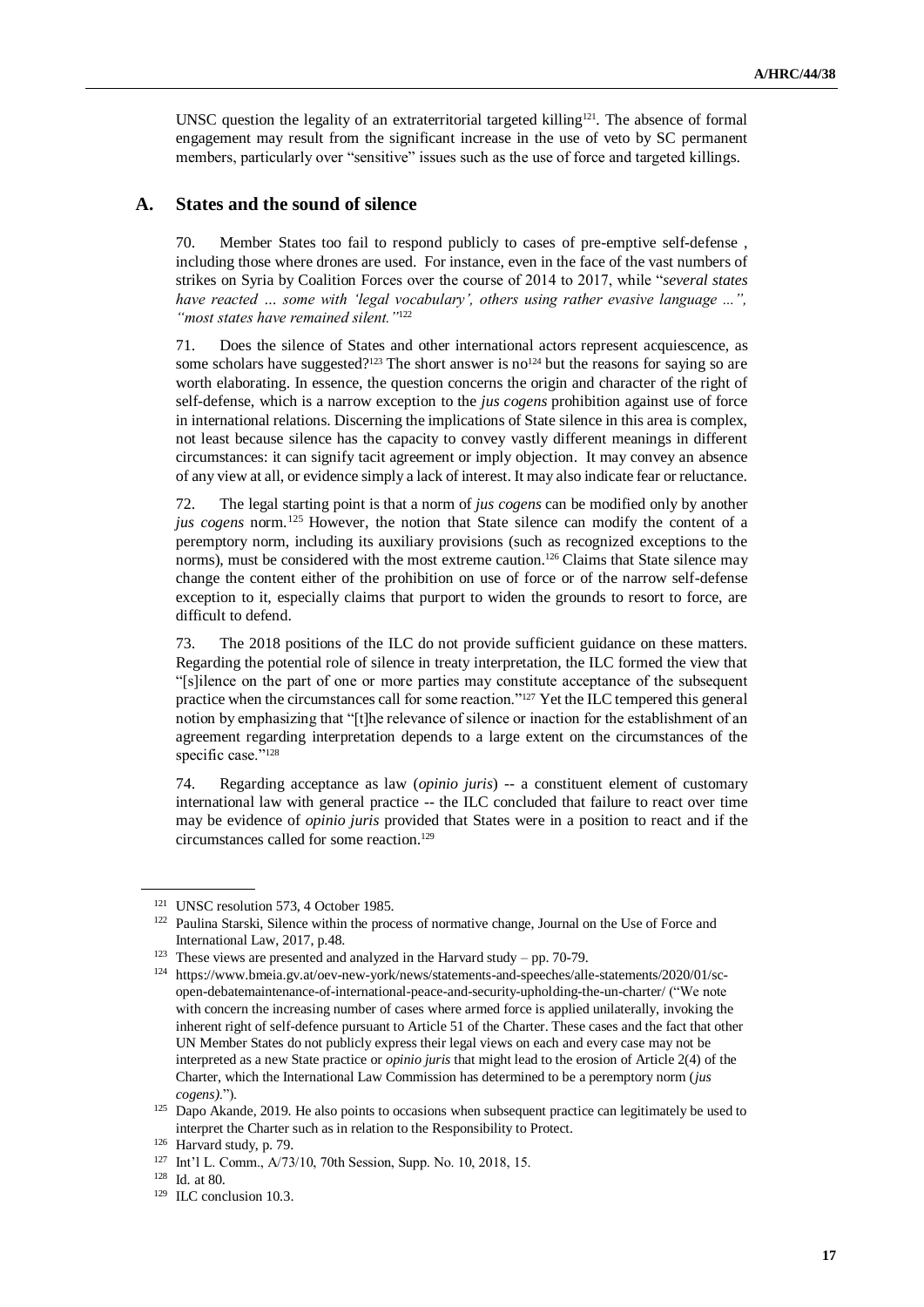75. States' reactions to the ILC position reveal a clear absence of consensus. Some cautioned that their views may be expressed in private rather than publicly, and that perceived non-reaction or silence may be out of political and diplomatic considerations and not because they agree with the legal position behind the State act. It is worth noting that jurists have stressed that when the belief of States is motivated by self-interest or coercion, it may lack "genuineness" and thus be devoid of legal effect.<sup>130</sup>

76. Article 51 requires Member States to immediately report to the Security Council measures taken purportedly in the exercise of the right of individual or collective selfdefence. In the face of an "Article 51 submission" to the UNSC that invokes an overly broad self-defense claim, is the apparent silence of the UNSC, its members or other States capable of widening the treaty or CIL grounds to resort to force in self-defense?

77. SC resolutions and debates may be relevant with respect to the interpretation of the Charter as well as to the formation, or expression, of *opinio juris*. <sup>131</sup> Moreover, through the combined effects of its condemnations and relevant practices and States *opiniones juris*, including as expressed in SC debates, certain practices pertaining to the SC may contribute to the emergence, crystallization, or consolidation of a customary rule of general international law.<sup>132</sup> And in certain circumstances, the silence of States has the potential to affect the formation, identification, modification, and termination of certain doctrines. <sup>133</sup> Such conditions, however, are far from met by Article 51 communications.

78. The theoretically possible modalities for modification of international law are largely inadmissible with respect to broad claims to resort to force couched in terms of exercising the right of self-defense. Further, in part because States are not made aware contemporaneously and systematically of "Article 51 communications", their purported silence cannot be considered deliberate or even conscious, let alone evidence of a genuine belief.<sup>134</sup> As a legal advisor to Mexico's mission to the UN in New York explains, the lack of transparency in SC procedure is largely responsible for the silence of many Member States which *"thus cannot be considered as acquiescence regarding any novel interpretations of Art.51 of the UN Charter on the use of force against terrorists in a third country… . Most UN Member States are left in the dark."*<sup>135</sup>

79. Nevertheless, despite a strong presumption that silence alone does not constitute acceptance of a position, for several reasons the prevailing situation of silence in the face of illegitimate self-defense claims is highly unsatisfactory.

(a) Firstly, it seems as if the silence of many has the unfortunate effect of amplifying the voices of the few who seek to expand the grounds for resort to force. Their disproportionate influence is certainly reflected in legal scholarship.

(b) Second, State silence is open to wide interpretation, misinterpretation and misunderstanding, particularly by the State initiating the action.

Third, as members of the international community, especially in a period marked by attempts to generate normative volatility, weakening strict requirements on selfdefense, States have a responsibility to secure legal stability by speaking up*.* 136

Fourth, the gravity of the matters at stake — implicating as they do fundamental norms of the contemporary international legal system, the violation of which affects all States — should compel States to speak.

<sup>130</sup> Starsky p.21.

<sup>&</sup>lt;sup>131</sup> For instance, the ICTY has considered Security Council resolutions "of great relevance to the formation of opinion juris: Prosecutor v. Tadi6, para. 133, cited by Constantinides, p.102; See also ILA Final report on the Formation of Customary International Law, London Conference 2000; Harvard study 2017.

<sup>132</sup> Harvard study citing Professor Olivier Corten p.47.

<sup>133</sup> Harvard study, p. 80.

<sup>134</sup> Starsky, P.21.

<sup>135</sup> [https://www.justsecurity.org/63415/an-insiders-view-of-the-life-cycle-of-self-defense-reports-by-u-n](https://www.justsecurity.org/63415/an-insiders-view-of-the-life-cycle-of-self-defense-reports-by-u-n-member-states/)[member-states/.](https://www.justsecurity.org/63415/an-insiders-view-of-the-life-cycle-of-self-defense-reports-by-u-n-member-states/)

<sup>136</sup> Starsky 125.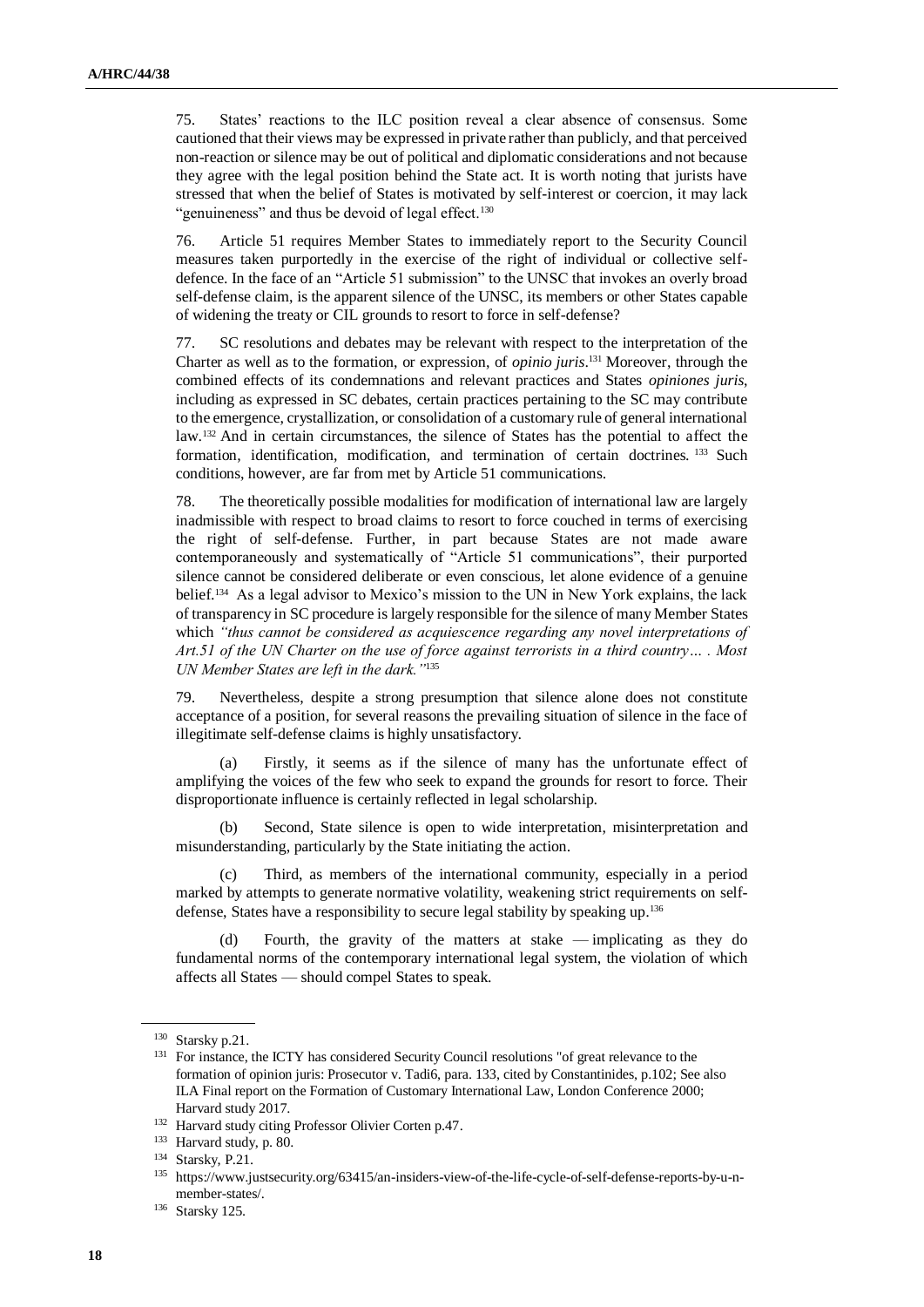80. Silence, albeit through convoluted and indirect routes, can still ultimately influence norms and their development. Amid the legal complexities, we should not lose sight that silence can be dangerous; not the least because it is ambiguous. If one explicitly agrees with an action, that is a signal. If one directly disagrees, that too is a signal. But what is the signal when nothing is said? Politics through silence and silence because of politics, may be lethal. Silence effectively amounts to turning a blind eye to unlawful killings.

81. Of course, States cannot decide whether or not to speak out if they do not realise that a response may be warranted. All States should be made aware -- directly, reliably and systematically -- of communications submitted to the Security Council regarding the use of force and targeted killings, of the Council's and other States' responses (or lack of response) to them. This pleads in favour of reviving and stimulating multilateral discussions on matters of grave international concern.

82. To date drones' attacks and targeted killings are not the object of robust international debates and review. The Security Council is missing in action; the international community, willingly or not, stands largely silent. That is not acceptable.

### **V. Conclusion**

83. **When asked "Why did you want to climb Mount Everest?" a renowned mountaineer retorted "Because it's there." As public opinion turned against the loss of soldiers' lives in military actions abroad, the use of armed drones has increased exponentially. Drones have also emerged as a prestigious, effective and efficient weapon**  in this "second drone age", with many States eager to join the 'drone power" club'<sup>137</sup>. **But their mere existence does not justify their indiscriminate deployment, as conventions against weapons of mass destruction, chemical weapons and other indiscriminate weapons exemplify.** 

84. **What is especially troubling is the absence of public discussion about the ethics, legality, and effectiveness of the "decapitation" strategy** <sup>138</sup> **at the heart of drones targeted killings, whether or not they have their effect as claimed, and about the measures of their success, in terms of a long-term vision for the sustainable protection of human lives and global peace. Instead, war has been normalized as the legitimate and necessary companion to "peace", not as its opposite we must do all that we can to resist.** 

85. **To tackle effectively the many challenges posed by armed drones and targeted killings, States, international decision-making bodies, and other concerned actors, should:**

(a) **Develop and commit to robust standards for transparency, oversight and accountability in the use of armed drones;** 

(b) **Undertake effective measures to control their proliferation through export and multilateral arms control regimes and/or under international treaties;** 

(c) **Openly discuss the challenges that drones' targeted killings pose to international law;**

(d) **Call out any use of force not in compliance with the UN Charter and reject their purported legal underpinnings;**

(e) **Investigate all allegations of unlawful deaths in relation to the use of drones, including through international bodies where States fail to do so.** 

<sup>137</sup> [https://www.senat.fr/rap/r16-559/r16-5591.pdf.](https://www.senat.fr/rap/r16-559/r16-5591.pdf)

<sup>&</sup>lt;sup>138</sup> Strategy seeking to remove the leadership of an armed group or government deemed hostile.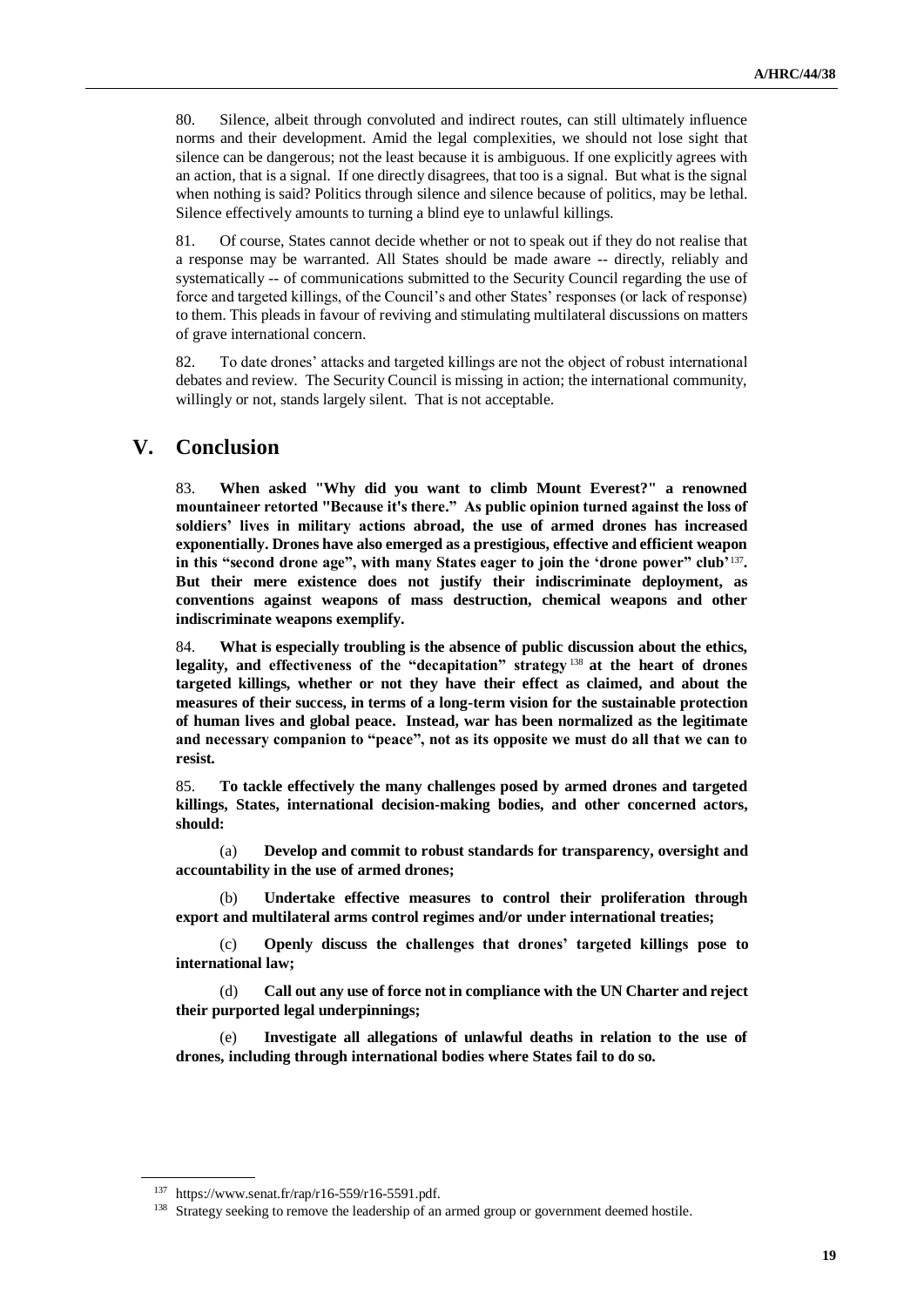### **VI. Recommendations**

86. **In addition to recommendations by the previous Special Rapporteur (A/68/382):**

87. **Legal Framework: International human rights law continues to apply in armed conflicts in complementarity with international humanitarian law. The assessment of the lawfulness of strikes and killings should consider both bodies of law, adopt a systemic integration approach and conduct a contextual/situational analysis.**

88. **The UN Security Council should meet in formal session to review and debate all claims received under Article 51.**

89. **The UN Secretary General should set up international inquiries or fact-finding missions to investigate drones' targeted killings.**

90. **The OHCHR should produce a yearly report tracking drones' strikes and casualties for discussion by the Human Rights Council.**

91. **At the level of the UN, Member States should:**

(a) **Set up an Article 51 discussion forum enabling exchange about the operation, scope and limits to the right to self-defense**139**;** 

(b) **Establish a transparent multilateral process for the development of robust standards in the use of drones;** 

(c) **Failing b), like-minded States should establish a group of experts to develop such standards as part of a time-bound forum for States, academics, and civil society to identify and strengthen legal norms and accountability mechanisms;**

(d) **Invite experts or institutions to publicly classify armed conflicts and situations that may have triggered, or are evolving rapidly in the direction of, international or non-international armed conflicts;**

(e) **Support the initiatives prohibiting the use of veto by UNSC members when mass atrocities and self-defense claims must be reviewed; Support the automatic convening of the General Assembly whenever a veto is cast in the Security Council**<sup>140</sup> **in relation to the matters;**

(f) **Support the UNSG Protection of Civilians Strategy by providing it a clear mandate, and adopting specific guidance on the use of explosive weapons in urban areas and human sufferings;**

(g) **Adopt a strong political declaration on Strengthening the Protection of Civilians from Humanitarian Harm arising from the use of Explosive Weapons in Populated Areas.**

92. **States using armed drones should:** 

(a) **When invoking Article 51, provide a thorough justification, including evidence of an ongoing or imminent attack and the proportionality of the measures to be taken in response;**

(b) **Set up a dedicated civilian casualty mitigation and investigation team with commensurate resources to understand the impact of drones' operations and accurately record civilian harm;** 

(c) **Robustly investigate allegations of civilians' harms, including with external sources, and release data and findings.** 

93. **States assisting other States' drones programmes should:**

<sup>139</sup> [https://undocs.org/A/AC.182/L.154.](https://undocs.org/A/AC.182/L.154)

<sup>&</sup>lt;sup>140</sup> S/PV.8699, p.37. Such a discussion would take place without prejudice to any possible outcome and irrespective of the substance of the draft resolution that was subject to a veto.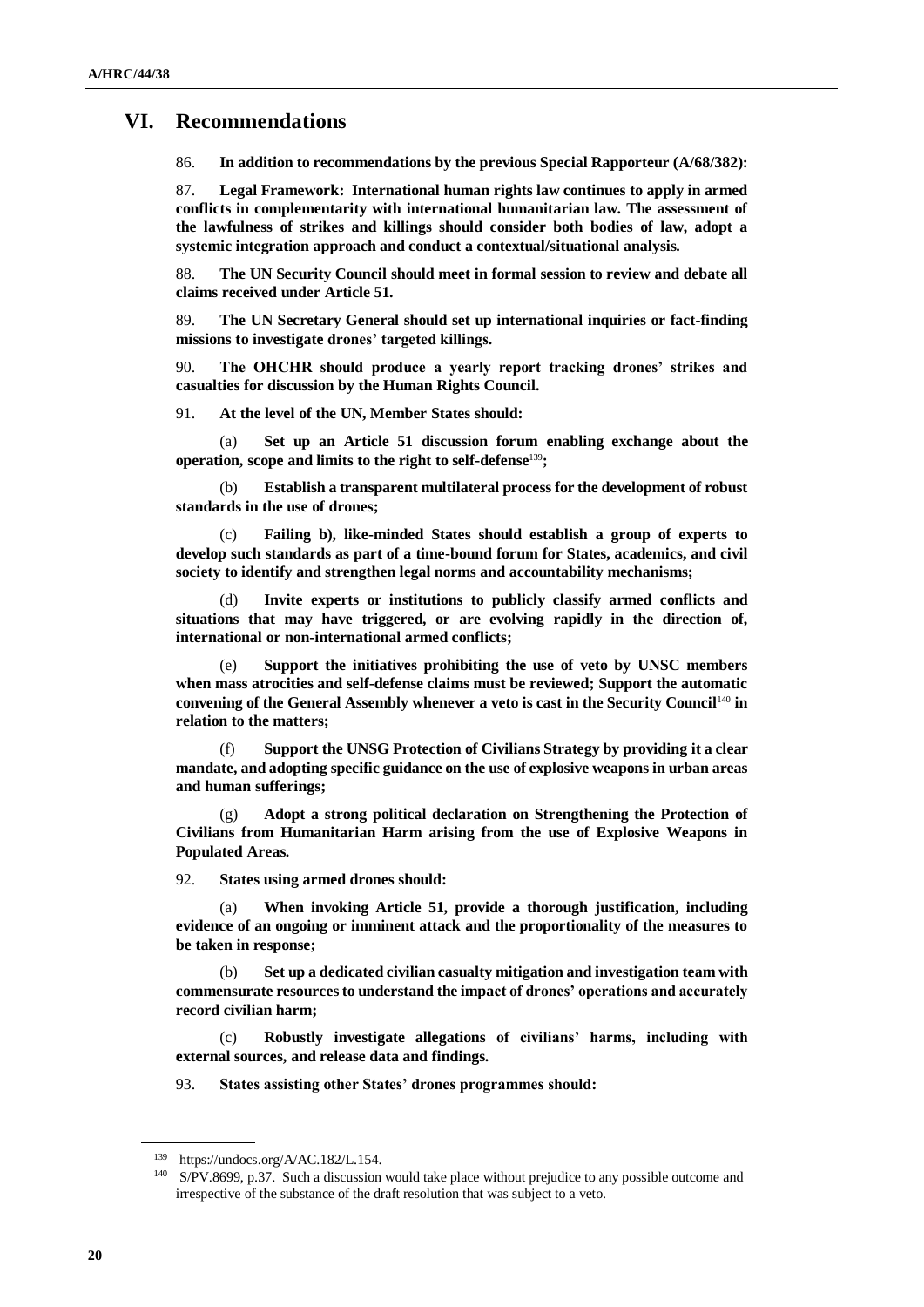(a) **Inform Parliament of any assistance arrangements;**

(b) **Establish a robust oversight framework to ensure the State is not complicit in unlawful actions and State officials criminally liable; Receipt of assurances on their own is not sufficient;** 

(c) **In situations involving the use of force in countries with which the Host State is not in conflict, adherence to IHRL must be considered.**

94. **States that export armed drones' technology should:**

(a) **Enact stricter controls on the transfer of military and dual-use drone technology and apply clear criteria to prevent irresponsible transfers;**

(b) **Include civilian protection and adherence to IHL for approval and continuance of support, sale and training on armed drones;**

(c) **Adopt a dedicated process of operational end-use monitoring to analyse the outcome of drones' strikes and civilians' impact.**

95. **Parliaments should:**

(a) **Review procedures for parliamentary scrutiny and oversight, to identify and limit specific instances when the deployment of force may not be openly debated;**

(b) **Debate general policies on use of force, including for purposes of targeting killing, and particularly in instances when parliamentary approval has not been secured.**

96. **Armed groups that use armed drones should: abide by international human rights and humanitarian law, including the prohibition against arbitrary killings under international law, investigate all allegations of violations and produce regular reports tracking drone strikes and casualties.**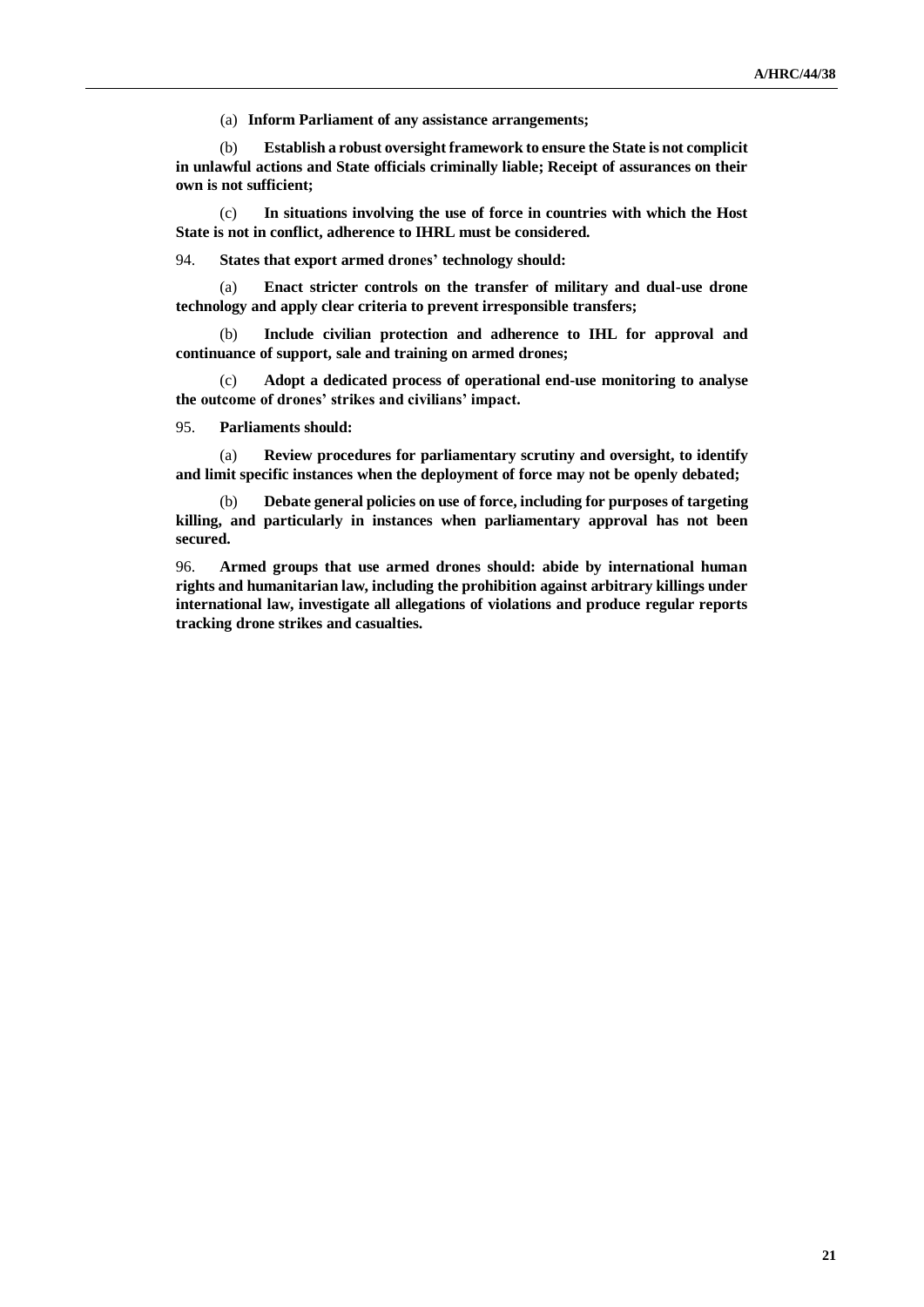### **Annex**

# **I. The targeted killing of General Soleimani**

1. This case study examines the targeted killing by US armed drone of Iran's General Quassem Soleimani in Iraq. It is based on legal and policy analyses of the facts as they are known to the Special Rapporteur.

### **The case in question**

2. On 3 January 2020, a targeted drone strike in the vicinity of Baghdad International Airport killed Iranian General Qassem Soleimani, commander of the Quds Force unit of Iran's Islamic Revolutionary Guard Corps. Abu Mahdi al-Mohandes, deputy commander of Iraq's Popular Mobilization Forces (PMFs), four other members of the PMF (Muhammed Reza al-Jaberi, Hassan Abdu al-Hadi, Muhammad al-Shaybani, Haider Ali) and four members of Iran's Islamic Revolutionary Guard Corps (Hossein Pourjafari, Shahroud Mozafarinia, Hadi Taremi, Vahid Zamanian) were reportedly killed in the strike. It is unclear whether civilians were harmed or killed in the attack.<sup>141</sup>

3. Arriving from Damascus reportedly on an official visit upon the invitation of the then Prime Minister of Iraq, General Soleimani landed at Bagdad airport around 1:00 am where he was met by Abu Mahdi al-Mohandes. Moments after leaving the airport, his convoy was hit by a drone strike, killing at least ten persons. Notice of the strike was only made public some hours later at 4:00 am. In the meantime, the airport went into lockdown with all flights suspended.<sup>142</sup>

4. Some hours after the strike, the US Department of Defense (DoD) claimed that the US military<sup>143</sup> had taken this "decisive" action against General Soleimani at the direction of US President Trump.<sup>144</sup>

5. On the same night that Soleimani was killed, the US military in Yemen allegedly targeted the commander of the Yemen division of Iran's elite Quds Force, Abdul Reza Shahlai. The attempt failed, but killed instead Mohammad Mirza, a Quds Force operative.<sup>145</sup>

6. Five days later, on January 8, Iran launched numerous pin-point precision<sup>146</sup> ballistic strikes, against two Coalition force bases in Iraq, including the Ain al-Assad airbase from which the US drone strike against General Soleimani was launched. The strikes injured over 100 US servicemen, including 34 troops with traumatic brain injury.<sup>147</sup>

<sup>141</sup> [https://airwars.org/civilian-casualties/?country=iraq,syria&belligerent=coalition.](https://airwars.org/civilian-casualties/?country=iraq,syria&belligerent=coalition) The Special Rapporteur is unaware of any statement by the US administration identifying who else was killed and their role, if any, in ongoing or imminent attacks on the US.

<sup>&</sup>lt;sup>142</sup> For a timeline of the event, see this video by Al Arabiya[: https://www.youtube.com/watch?v=7](https://www.youtube.com/watch?v=7-egpOeaJU4) [egpOeaJU4.](https://www.youtube.com/watch?v=7-egpOeaJU4)

<sup>&</sup>lt;sup>143</sup> Reporting suggests the involvement of the US Central Intelligence Agency as well. [https://www.nbcnews.com/news/mideast/airport-informants-overhead-drones-how-u-s-killed](https://www.nbcnews.com/news/mideast/airport-informants-overhead-drones-how-u-s-killed-soleimani-n1113726)[soleimani-n1113726.](https://www.nbcnews.com/news/mideast/airport-informants-overhead-drones-how-u-s-killed-soleimani-n1113726)

<sup>144</sup> [https://www.defense.gov/Newsroom/Releases/Release/Article/2049534/statement-by-the-department](https://www.defense.gov/Newsroom/Releases/Release/Article/2049534/statement-by-the-department-of-defense/)[of-defense/.](https://www.defense.gov/Newsroom/Releases/Release/Article/2049534/statement-by-the-department-of-defense/) The DoD claimed that this was a "defensive" action, that General Soleimani was "actively developing plans to attack American diplomats and service members in Iraq and throughout the region" and the "strike was aimed at deterring future attack plans."

<sup>145</sup> Se[e https://theintercept.com/2020/01/10/us-strike-abdul-reza-shahlai-yemen/;](https://theintercept.com/2020/01/10/us-strike-abdul-reza-shahlai-yemen/) [https://www.washingtonpost.com/world/national-security/on-the-day-us-forces-killed-soleimani-they](https://www.washingtonpost.com/world/national-security/on-the-day-us-forces-killed-soleimani-they-launched-another-secret-operation-targeting-a-senior-iranian-official-in-yemen/2020/01/10/60f86dbc-3245-11ea-898f-eb846b7e9feb_story.html)[launched-another-secret-operation-targeting-a-senior-iranian-official-in-yemen.](https://www.washingtonpost.com/world/national-security/on-the-day-us-forces-killed-soleimani-they-launched-another-secret-operation-targeting-a-senior-iranian-official-in-yemen/2020/01/10/60f86dbc-3245-11ea-898f-eb846b7e9feb_story.html)

<sup>146</sup> [https://ukdefencejournal.org.uk/soleimani-helped-turn-iran-into-one-of-the-most-effective](https://ukdefencejournal.org.uk/soleimani-helped-turn-iran-into-one-of-the-most-effective-proponents-of-remote-warfare-his-impact-lives-on/)[proponents-of-remote-warfare-his-impact-lives-on/.](https://ukdefencejournal.org.uk/soleimani-helped-turn-iran-into-one-of-the-most-effective-proponents-of-remote-warfare-his-impact-lives-on/)

<sup>147</sup> [https://www.reuters.com/article/us-usa-pentagon-tbi-exclusive/exclusive-more-than-100-u-s-troops](https://www.reuters.com/article/us-usa-pentagon-tbi-exclusive/exclusive-more-than-100-u-s-troops-diagnosed-with-brain-injuries-from-iran-attack-officials-idUSKBN2041ZK)[diagnosed-with-brain-injuries-from-iran-attack-officials-idUSKBN2041ZK.](https://www.reuters.com/article/us-usa-pentagon-tbi-exclusive/exclusive-more-than-100-u-s-troops-diagnosed-with-brain-injuries-from-iran-attack-officials-idUSKBN2041ZK)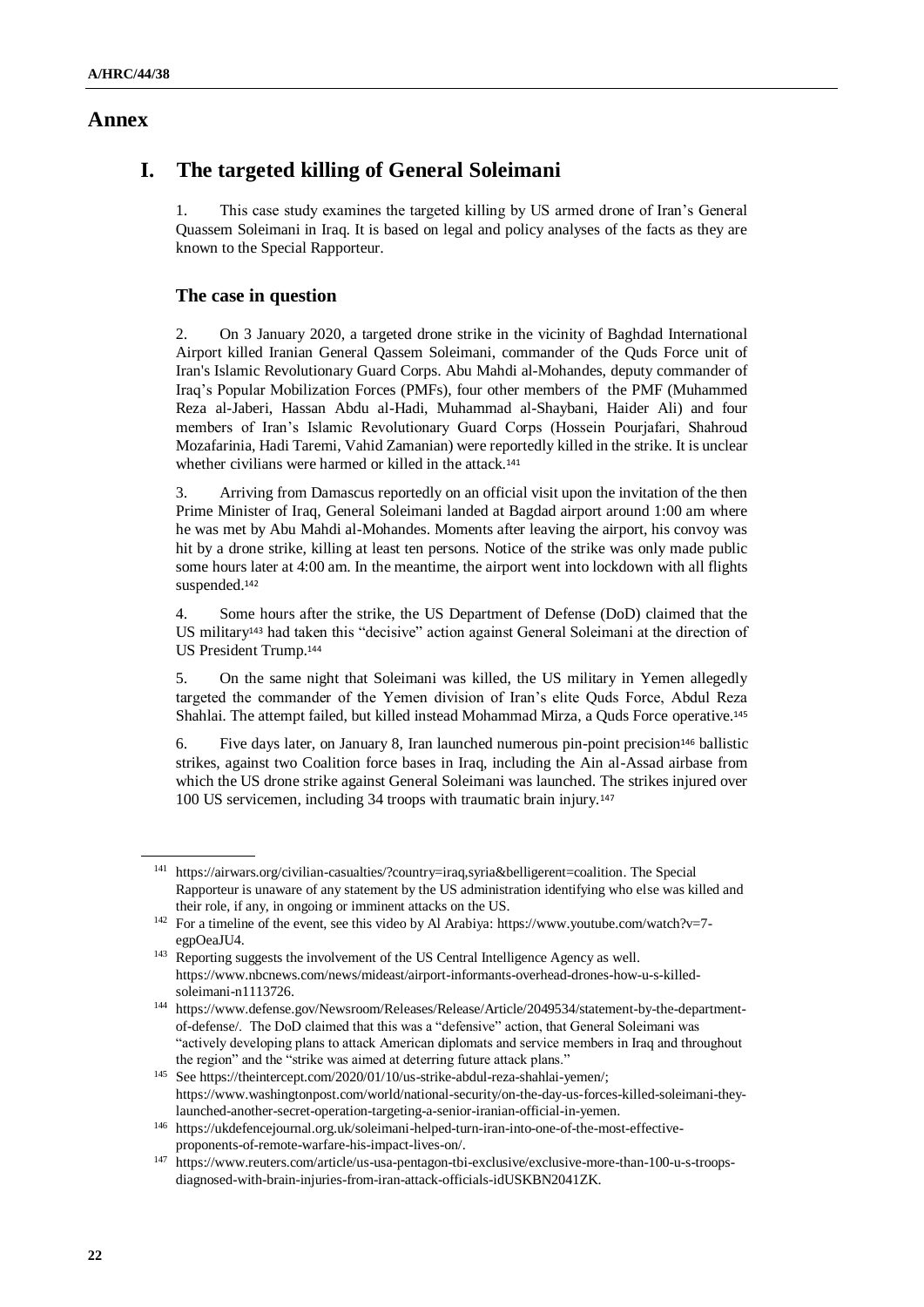7. Seventy-two hours after their attacks, the Iranian authorities also confirmed that an Iranian missile had struck down "by mistake" Ukraine International Airlines Flight 752 en route from Tehran to Kiev shortly after take-off. All 176 passengers and crew were killed, including 82 Iranians, 55 Canadian citizens and 30 Canadian permanent residents, 11 Ukrainians, 10 Swedes, 4 Afghans, and 3 British nationals.<sup>148</sup> The authorities insisted that the strike was a "mistake" of missile operators who had confused the civilian aircraft for a US missile or a plane. A safety investigation, led by Iran, was initiated shortly after the strike, supported by accredited representatives and experts from the affected countries. The investigation has, however, experienced delays due to the Covid19 pandemic<sup>149</sup>.

8. In the months before the events of January 2020, Iran, what the US deemed "Iransupported militias", and the US had engaged in a series of attacks and counter-attacks. US "interests in the Middle East region" <sup>150</sup> were allegedly targeted, to which the US had responded.<sup>151</sup> In addition, on 27 December, a rocket attack reportedly by Kata'ib Hezbollah, occurred in Kirkuck. On 29 December, a US strike against five facilities in Iraq and Syria controlled by Kata'ib Hezbollah killed allegedly 24 people and wounded 50.<sup>152</sup> Despite these incidents, it appeared both Iran and the US wished to avoid a "full-out conventional war." 153

9. These late 2019 attacks took place against a backdrop of very large popular demonstrations against the high levels of unemployment and corruption in Iraq, beginning in November and directed to the Government. The protests were met with lethal force by Iraq's security forces and armed non-State groups, resulting in hundreds of deaths, thousands wounded and multiple disappearances of activists.<sup>154</sup>

# **II. The international legal framework applicable to a drone targeted killing**

10. To be lawful, a targeted killing, including by way of a drone strike, must be legal under all applicable legal regimes. The relevant regimes are the jus ad bellum, the jus in bello and international human rights law:

(a) *Jus ad bellum* is laid out in the UN-Charter and encompasses the right to use force. However, as a general rule, Art. 2.4 UN Charter forbids the use of force (or the threat to use force) between UN members with the exception, laid out under Art. 51, that gives States an inherent right to self-defense against an armed attack, as derived from customary international law. Over the last few decades, some States and commentators have attempted to expand the notion of imminent attack by suggesting that imminence is no longer defined temporally.<sup>155</sup>

(b) The second legal regime applicable in the case of a targeted killing, including by drone, is *jus in bello* or international humanitarian law. The legality of a war (the question of *jus ad bellum*) is not the focus of *jus in bello*, which is concerned instead with the protection of persons from the implications of warfare. The applicability of international

<sup>148</sup> [https://www.cbc.ca/news/world/iran-ukraine-air-crash-canadians-tehran-1.5418610;](https://www.cbc.ca/news/world/iran-ukraine-air-crash-canadians-tehran-1.5418610) Canadian passengers were named here: [https://www.theglobeandmail.com/canada/article-students-doctors](https://www.theglobeandmail.com/canada/article-students-doctors-children-ukrainian-airliner-crash-victims-had/)[children-ukrainian-airliner-crash-victims-had/.](https://www.theglobeandmail.com/canada/article-students-doctors-children-ukrainian-airliner-crash-victims-had/) Some passengers were dual nationals.

<sup>149</sup> The strike against Flight 752 is the object of another inquiry by the Special Rapporteur. It is not completed at the time of publishing this report.

<sup>150</sup> [https://www.justsecurity.org/wp-content/uploads/2020/01/united-states-article-51-letter](https://www.justsecurity.org/wp-content/uploads/2020/01/united-states-article-51-letter-soleimani.pdf)[soleimani.pdf.](https://www.justsecurity.org/wp-content/uploads/2020/01/united-states-article-51-letter-soleimani.pdf)

<sup>151</sup> [https://www.nytimes.com/2019/06/23/us/politics/trump-iran-cyber-shadow-war.html;](https://www.nytimes.com/2019/06/23/us/politics/trump-iran-cyber-shadow-war.html) <sup>152</sup> The NYT quoting an Hezbollah spokesperson:

[https://www.nytimes.com/2019/12/29/world/middleeast/us-airstrikes-iran-iraq-syria.html.](https://www.nytimes.com/2019/12/29/world/middleeast/us-airstrikes-iran-iraq-syria.html)

<sup>153</sup> See, e.g.[, https://www.nytimes.com/2019/06/23/us/politics/trump-iran-cyber-shadow-war.html.](https://www.nytimes.com/2019/06/23/us/politics/trump-iran-cyber-shadow-war.html) <sup>154</sup> See communications from Special Rapporteurs to the Government of Iraq:

[https://spcommreports.ohchr.org/TMResultsBase/DownLoadPublicCommunicationFile?gId=25020.](https://spcommreports.ohchr.org/TMResultsBase/DownLoadPublicCommunicationFile?gId=25020) 155 See, e.g., David Bethlehem, Principles Relevant to the Scope of a State's Right of Self-Defense

against an Imminent or Actual Armed Attack by NonState Actors, 2012, [https://www.un.org/law/counsel/Bethlehem%20-%20Self-Defense%20Article.pdf.](https://www.un.org/law/counsel/Bethlehem%20-%20Self-Defense%20Article.pdf)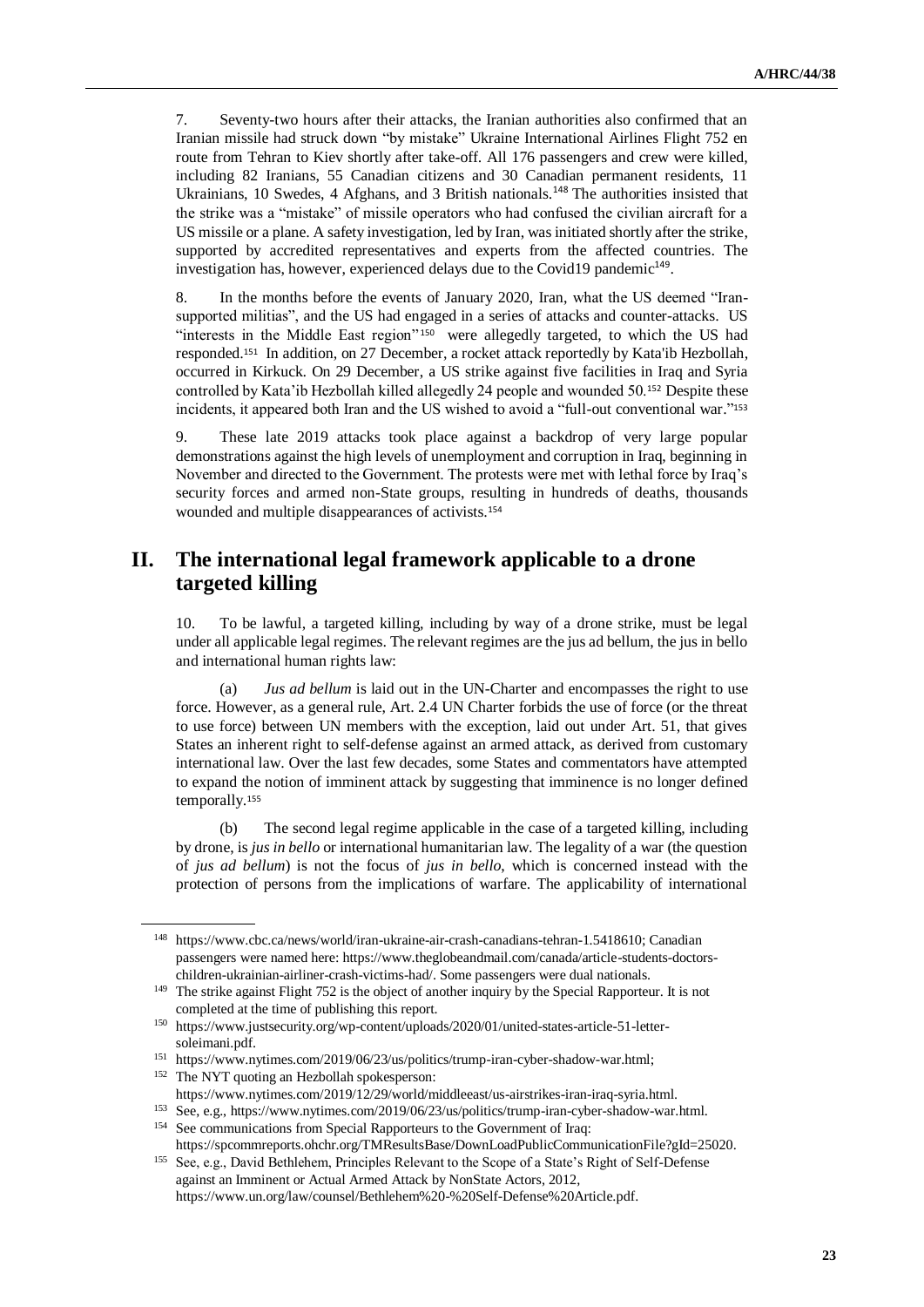humanitarian law is thus based on the existence of an international or non-international armed conflict. To be lawful under humanitarian law, targeted killings must be limited to combatants and guided by military necessity and proportionality, which requires avoidance of excessive civilian harm.

(c) The third legal regime applicable to targeted killings by drones is international human rights law. Under Art. 6 ICCPR, States are prohibited from arbitrary deprivations of life. The prohibition is a *jus cogens* norm, recognized under customary international law,<sup>156</sup> and its respect is applicable extra-territorially (GC36, para. 63). As is well recognized, international human rights law continues to apply in armed conflict situations.

11. For the drone strike and targeted killing of General Soleimani and his companions to be lawful under international law, it must satisfy the legal requirements under all the applicable international legal regimes. Some drone strikes, but not all, raise difficulties as to their legal assessment, given that IHL and IHRL can sometimes provide diverging answers to the crucial question of when it is legally permissible to kill another person. The strike against General Soleimani is one such situation, raising genuine uncertainty as to how to interpret its lawfulness.

# **III. Context and Implications: An international armed conflict?**

12. General Soleimani, his companions in the Islamic Revolutionary Guard Corps, and those of Iraq's PMF<sup>157</sup> all had a military status, according to the information publicly available. Had the strike occurred within the setting of an armed conflict, under international humanitarian law they could have constituted legitimate military targets as combatants. IHL does not prohibit the killing of belligerents, but it does prohibit killings of civilians and persons hors de combat, as well as indiscriminate attacks and those resulting in an excessive loss of civilians.<sup>158</sup> Whether and how this legal regime applies to all those killed, i.e. not only to General Soleimani<sup>159</sup> but also to all his Iraqi and Iranian companions<sup>160</sup>, is thus crucial to the determination of the lawfulness of the strike.

13. International humanitarian law (IHL) applies solely during international armed conflicts (IAC) and non-international armed conflicts (NIAC). Both will be examined in turn.

<sup>156</sup> A/HRC/35/23, para. 26.

<sup>&</sup>lt;sup>157</sup> PMF is technically an ally of the US in the fight against ISIL, but it is also an entity allegedly responsible for some of the attacks against the US in Iraq. In December 2019, the US apparently called on the Government of Iraq to take actions to control this militia, now part of State forces. But the PMF is not mentioned in US explanations for the strike against General Soleimani. It is not clear how to categorize them and the implications of their presence in the car.

<sup>&</sup>lt;sup>158</sup> According to the ICRC, the "law relating to the conduct of hostilities is primarily a law of prohibition: it does not authorize, but prohibits certain things." In other words, when "we say that IHL 'permits' certain conduct, we mean only that IHL does not prohibit that conduct. We do not mean that IHL authorizes or justifies that conduct, or provides a legal right to engage in that conduct that might override other legal constraints." [https://www.justsecurity.org/34815/human-rights-armed-conflict](https://www.justsecurity.org/34815/human-rights-armed-conflict-part-ii/)[part-ii/.](https://www.justsecurity.org/34815/human-rights-armed-conflict-part-ii/)

<sup>&</sup>lt;sup>159</sup> General Soleimani had been appointed head of Iran's Quds Force in March 1998 and is credited to have transformed it into an elite force with operations said to extend across Iraq, Afghanistan, Lebanon, Syria and Yemen. The Quds Force is said to have worked closely with Iraq's Popular Mobilization Forces in the fight against ISIL and allegedly provided close support to Syria's government and forces throughout the past years' conflict. For many human rights activists from Iran, Syria and Iraq, General Soleimani was deemed responsible for organising, supporting, inciting official and non-official forces involved in human rights violations.

<sup>&</sup>lt;sup>160</sup> Mr. al-Mohandes was a commander of the Popular Mobilization Force, and four others killed were members of that force. The PMF is the State umbrella of Iraqi militias. Thus, the US military strike killed members of Iraqi state forces as well. The implications of these killings are addressed in Section V below.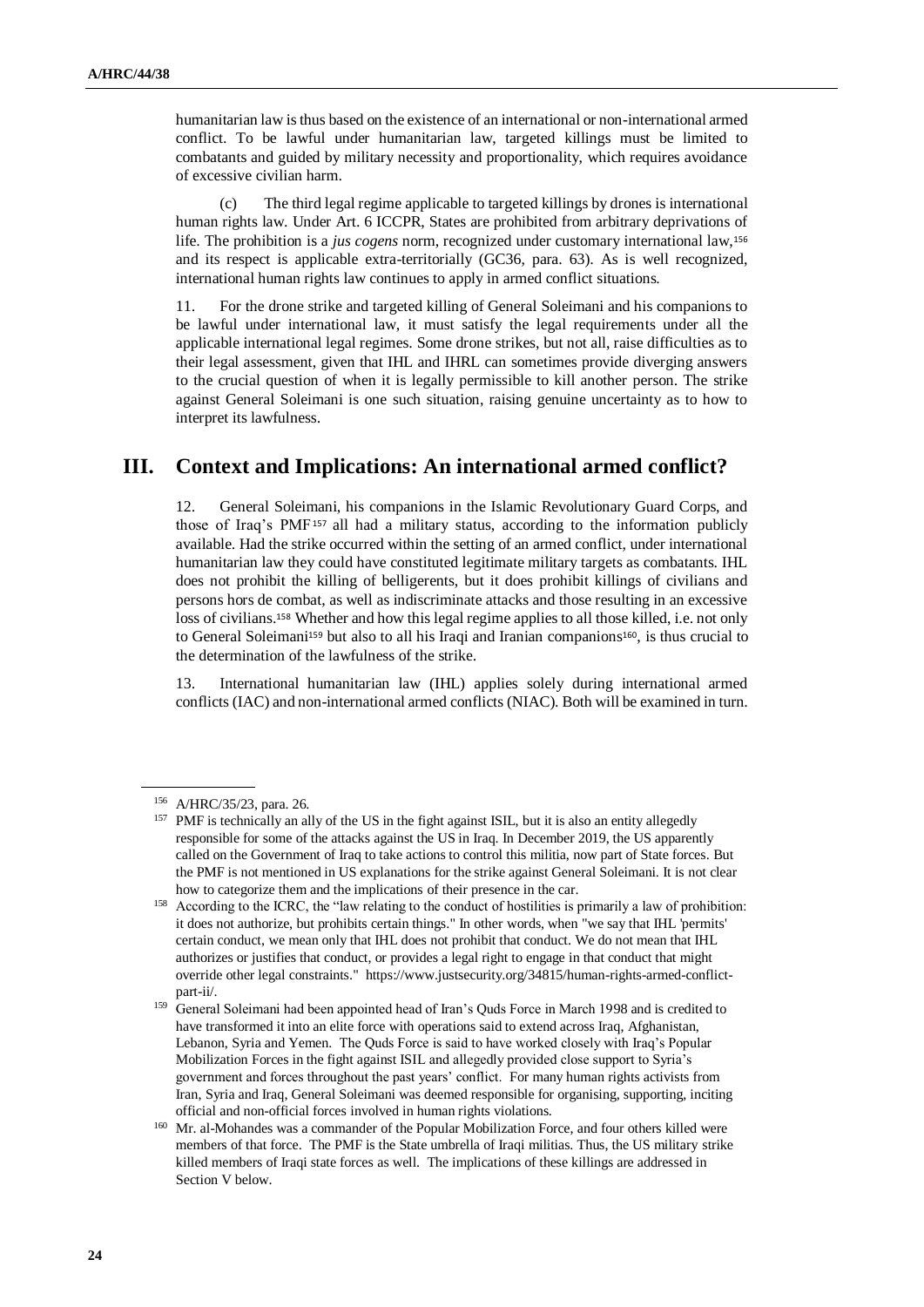#### **Non-International Armed Conflict?**

14. The strike against General Soleimani was clearly a strike against the armed forces of another State, thus discarding the possibility that this was a non-international armed conflict, which is defined by internal armed hostilities. The Special Rapporteur emphasizes this point solely because of the unusual step taken by the US to label the IRGC a "terrorist organization". This opens the possibility of the US presenting these killings a being a part of its NIAC against Al Queda and its affiliates (an anomalous assertion given Iran's leading contribution to fight against ISIL). <sup>161</sup> While the ramifications of this US designation are unclear, one cannot eliminate the reality that any action taken by a State against General Soleimani is an action against a State official. The lawfulness of that action must be determined within that context.

#### **An International Armed Conflict?**

15. Did the strike either initiate an IAC between the US and Iran or take place as part of an ongoing IAC? The determination and classification of armed conflicts "depend on verifiable facts in accordance with objective criteria."<sup>162</sup> However, that determination of the matter is not without ambiguity or debate. One prominent doctrine as to what triggers an IAC is the so-called "first shot" doctrine, according to which humanitarian law ought to apply from the first moment of use of force by one State against another state: literally, just a single shot by one state against another. The 2016 and 2017 ICRC commentaries on the Geneva Conventions are clear that an international armed conflict arises when one State makes recourse to the use of force against another, regardless of their reasons for doing so or the intensity of the confrontation.<sup>163</sup> In this perspective, it is not necessary for the conflict to extend over time or to provoke a certain number of victims.<sup>164</sup>

16. However, others express a different view. For instance, the ILA Committee on The Use of Force draws distinction between an armed attack (invoking the rights under Art. 51 of the UN Charter) and an international armed conflict. In its view "an armed attack that is not part of intense armed fighting is not part of an armed conflict." <sup>165</sup> The Venice Commission also supports the application of an intensity threshold, arguing that an armed conflict "refers to protracted armed violence between States".<sup>166</sup> More typically, however, commentators and States suggest that it takes at least a minimum, albeit undefined, threshold, beyond an isolated strike, to constitute an IAC.<sup>167</sup>

17. The Special Rapporteur believes that the determination of the existence of an international armed conflict, given its grave implications for the societies involved, should

<sup>&</sup>lt;sup>161</sup> Statement from the President on the Designation of the Islamic Revolutionary Guard Corps as a Foreign Terrorist Organization, Issued on April 8, 2019.

<sup>162</sup> Sylvain Vite, Typology of Armed Conflicts, International Review of the Red Cross, Volume 91 Number 873 March 2009, [https://www.icrc.org/en/doc/assets/files/other/irrc-873-vite.pdf.](https://www.icrc.org/en/doc/assets/files/other/irrc-873-vite.pdf)

<sup>&</sup>lt;sup>163</sup> Convention (I), 2016 Commentary, Article 2, at 218. The Special Rapporteur reads the decision as suggesting that both IAC and NIAC requires intensity. The Chamber states so when interpreting the circumstances at hand: "These hostilities exceed the intensity requirements applicable to both international and internal armed conflicts." PROSECUTOR v. DUSKO TADIC, Oct. 2, 1995, at 70.

<sup>&</sup>lt;sup>164</sup> *Pictet* suggested the threshold be a single wounded person from the intervention of armed forces. Pictet, Commentary to Common Art. 2 Geneva Conventions (1952), p. 32.

<sup>165</sup> INTERNATIONAL LAW ASSOCIATION, THE HAGUE CONFERENCE (2010), USE OF FORCE, at [8 http://www.rulac.org/assets/downloads/ILA\\_report\\_armed\\_conflict\\_2010.pdf.](http://www.rulac.org/assets/downloads/ILA_report_armed_conflict_2010.pdf)

<sup>&</sup>lt;sup>166</sup> Venice Commission, 66th Plenary Session (Venice, 17-18 March 2006), at 78.

<sup>&</sup>lt;sup>167</sup> UK Declaration upon signature of the I Protocol of 1977 to the Geneva Conventions (IAC does not include acts of terrorism, "whether concerted or in isolation"); Italy's domestic definition of armed conflict, Art. 165, Codice Militare di Guerra, versione emendata L. 27 febbraio 2002, n. 15: "uso militarmente organizzato e prolungato delle armi" (an organized and prolonged uses of weaponry); see generally Marko Milanovic and Vidan Hadzi-Vidanovic,"A Taxonomy of Armed Conflict", in Christian Henderson and Nigel White (eds),Research Handbook on International Conflict and Security Law, 2013, pp.256–313, pre-print draft[: http://ssrn.com/abstract=1988915.](http://ssrn.com/abstract=1988915)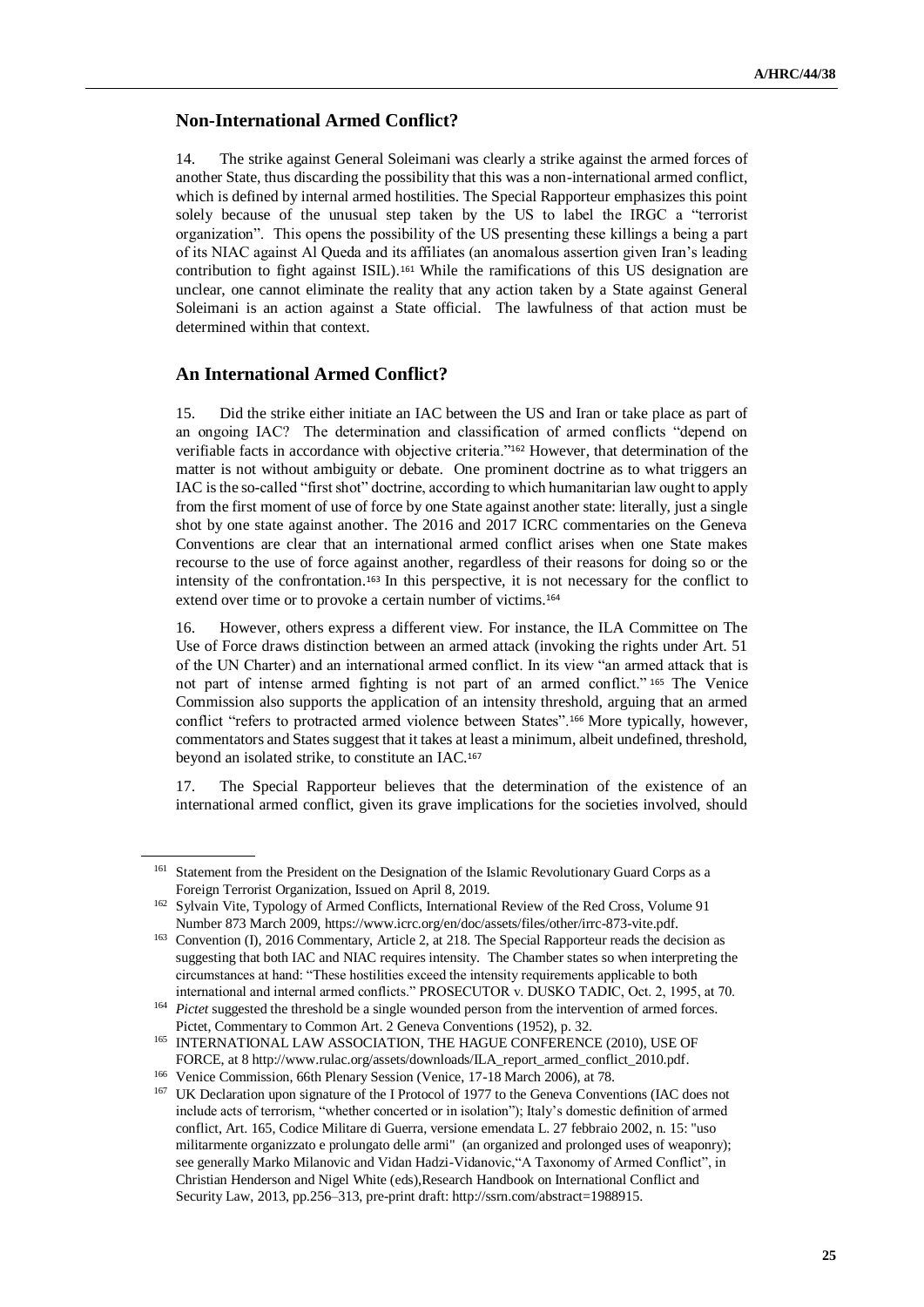not rely exclusively on the laws of war, but also consider and integrate analyses and case law in relation to human rights conventions and their derogations.<sup>168</sup>

18. When applied to the targeted killing by drone of General Soleimani, the "first shot" theory presents a number of challenges:

19. Firstly, in the months preceding the strike, there were a number of incidents that each on their own may have qualified as "first strikes". In other words, the January 3, 2020 strike may have taken place as part of an ongoing IAC. Alternatively, it itself may have triggered an IAC. There might have been dozens of IACs between Iran and the US, triggered over a six month period, or there may have been none, or, alternatively, a single on-going IAC that began either in June or in December 2019.

20. On 17 December 2019, the Geneva Academy determined that in June 2019 the US and Iran were engaged in an IAC of low intensity by virtue of Iran's shooting down of a US military drone and the alleged counter cyber-attack by the US.<sup>169</sup> For this determination, the Academy relied on the "first strike" theory, noting that "IHL is indisputably applicable in an IAC regardless of the level of violence which might occur in the use of force between the parties to the conflict."<sup>170</sup> They found in particular that Iran's action of shooting down an unarmed military drone, assumed by the US to be an accident, was enough to trigger the application of IHL. Published less than 3 weeks before the Soleimani strike, this analysis concludes that given the absence of further hostilities after June 2019, it was reasonable to conclude at the time of publication that this IAC was over.<sup>171</sup> The Geneva Academy did not review the aforementioned incidents of the end of December 2019 to consider whether they, together or singularly, could have triggered an IAC.

21. However, in the aftermath of the Soleimani strike, some legal researchers observed that the killings of 3 January 2020 did not start an IAC between Iran and the United States, as an IAC had began much earlier with the attacks by Iran and its "proxies"<sup>172</sup> on US forces in Iraq in November and December 2019.<sup>173</sup> Their analysis concludes that the strike against Soleimani -- referred to as an "enemy combatant" -- was thus part of an on-going IAC and, as such, his killing was legitimate with the loss of nine other lives "considered proportionate collateral damage of a precision drone strike to eliminate the mastermind behind the ongoing series of attacks against the United States." Their analysis does not factor in the implications of fact that the strike and those before it took place on the territory of a third State – that of Iraq.

22. To the best of the Special Rapporteur's knowledge, no other expert/s have publicly reviewed the relevant "incidents" of June 2019 onwards for the purpose of determining objectively and factually whether or not they amounted to an IAC; a telling fact on its own.

23. Secondly, the majority of scholars who have analysed the various incidents in 2019 or the drone strike against Soleimani have stopped short of concluding that these events triggered an IAC.<sup>174</sup> A range of scholarly sources and media outlets referred to the state of

<sup>168</sup> See e.g. ECHR, Denmark, Norway, Sweden and the Netherlands v. Greece.

<sup>169</sup> Another source is M. Schmitt, 'Top Expert Backgrounder: Aborted U.S. Strike, Cyber Operation Against Iran and International Law', 24 June 2019, [https://www.justsecurity.org/64669/top-](https://www.justsecurity.org/64669/top-expertbackgrounder-on-aborted-u-s-strike-and-cyber-operation-against-iran-and-international-law/)

[expertbackgrounder-on-aborted-u-s-strike-and-cyber-operation-against-iran-and-international-law/.](https://www.justsecurity.org/64669/top-expertbackgrounder-on-aborted-u-s-strike-and-cyber-operation-against-iran-and-international-law/) <sup>170</sup> Citing J. Grignon, 'The Beginning of Application of International Humanitarian Law, International Review of the Red Cross, 2014, 152.

<sup>171</sup> [https://www.geneva-academy.ch/joomlatools-files/docman](https://www.geneva-academy.ch/joomlatools-files/docman-files/The%20United%20States%20Of%20America%20And%20Islamic%20Republic%20Of%20Iran%20An%20International%20Armed%20Conflict%20Of%20Low%20Intensity.pdf)[files/The%20United%20States%20Of%20America%20And%20Islamic%20Republic%20Of%20Iran](https://www.geneva-academy.ch/joomlatools-files/docman-files/The%20United%20States%20Of%20America%20And%20Islamic%20Republic%20Of%20Iran%20An%20International%20Armed%20Conflict%20Of%20Low%20Intensity.pdf) [%20An%20International%20Armed%20Conflict%20Of%20Low%20Intensity.pdf.](https://www.geneva-academy.ch/joomlatools-files/docman-files/The%20United%20States%20Of%20America%20And%20Islamic%20Republic%20Of%20Iran%20An%20International%20Armed%20Conflict%20Of%20Low%20Intensity.pdf)

<sup>172</sup> The US itself has not supplied evidence to determine whether Iran had "overall control" over KH or other groups sufficient to attribute KH actions to Iran. See ICTY, Prosecutor v. Tadic, Judgment (Appeals Chamber), 15 July 1999, para. 137.

<sup>173</sup> [https://gpil.jura.uni-bonn.de/2020/01/the-u-s-killing-of-iranian-general-qasem-soleimani-of-wrong](https://gpil.jura.uni-bonn.de/2020/01/the-u-s-killing-of-iranian-general-qasem-soleimani-of-wrong-trees-and-red-herrings-and-why-the-killing-may-be-lawful-after-all/)[trees-and-red-herrings-and-why-the-killing-may-be-lawful-after-all/.](https://gpil.jura.uni-bonn.de/2020/01/the-u-s-killing-of-iranian-general-qasem-soleimani-of-wrong-trees-and-red-herrings-and-why-the-killing-may-be-lawful-after-all/)

<sup>174</sup> E.g. Deutscher Bundestag, Wissenscahftlicher Dienst, Völkerrechtliche Aspekte des Konflikts zwischen Iran und den USA,

[https://www.bundestag.de/resource/blob/677272/ba6f4e61c1f5b534f3a2ef59db1e721e/WD-2-001-20-](https://www.bundestag.de/resource/blob/677272/ba6f4e61c1f5b534f3a2ef59db1e721e/WD-2-001-20-pdf-data.pdf)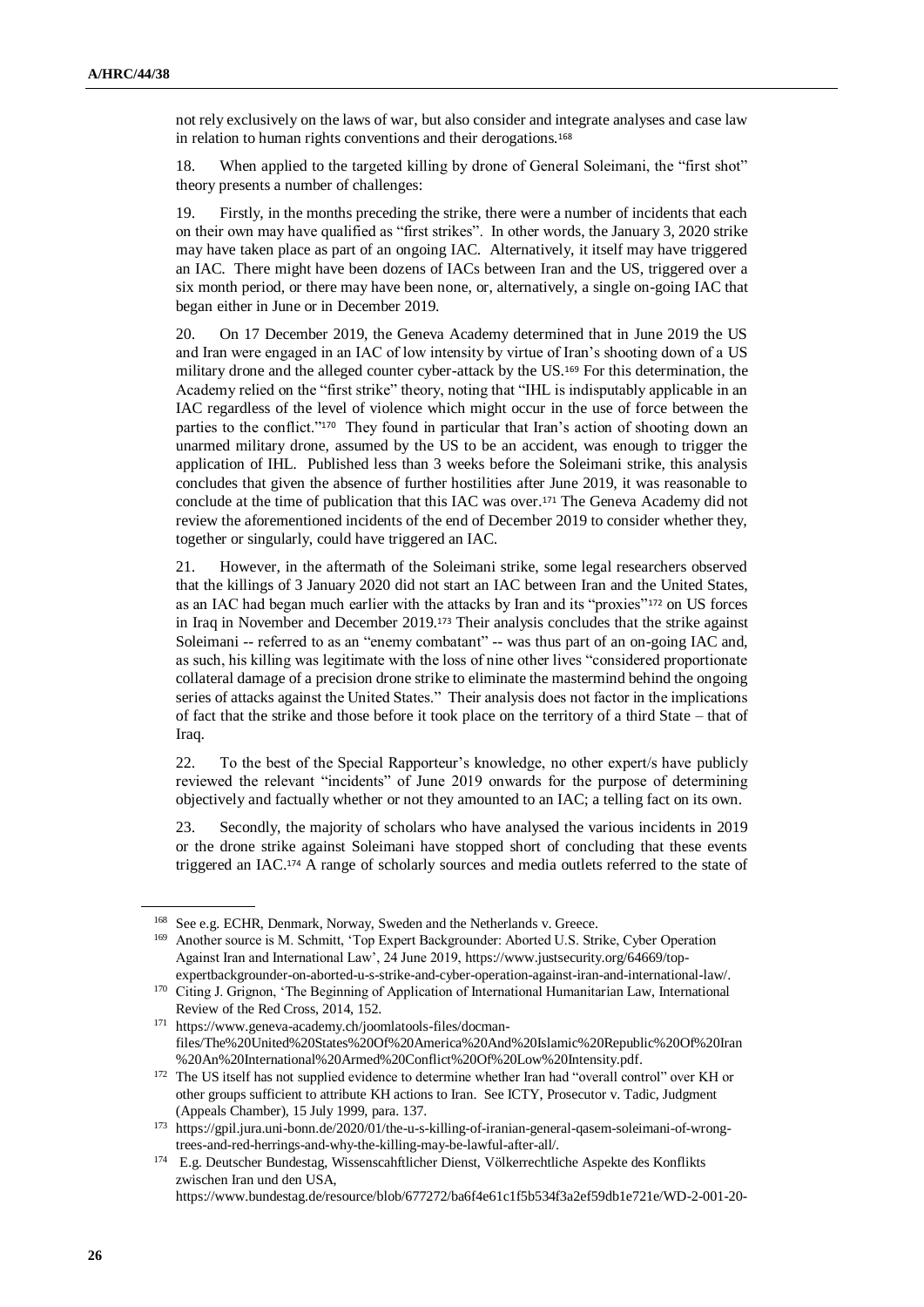US-Iran relations in the months and indeed over the years preceding the strike as amounting to "shadow wars", a concept widely used in the aftermath of 9/11 to denote covert hybrid military and intelligence operations waged in countries against which the US and, in this case, Iran have no official or acknowledged armed conflicts. However, "shadow war" has no legal meaning under IHL. As the Congressional Research Service warned in a report prepared for members of the Congress and Committees on January 6, 2020, "The U.S.-Iran tensions have the potential to escalate into all-out conflict in the wake of Soleimani's killing"<sup>175</sup>. The report refers to "heightened tensions" in the six months preceding the strike against General Soleimani, including the December 2019 incidents with the strike itself described as an "escalation." The report stops short of deeming these to be or to have triggered an IAC. Other analyses of the December 2019 incidents and the January 2020 targeted killings conclude along similar lines.<sup>176</sup>

24. Third, in the months preceding the strike, neither the US nor Iran spoke of their being in armed conflict with the other, preferring instead to speak of, or warn against, escalation. Following the Soleimani strike, the US administration officially declared that the "United States is not currently engaged in any use of force against Iran," and that following the strike and Iran's response, "there have been no further uses of force between Iran and the United States".<sup>177</sup> Iran's foreign minister declared the strike an "act of terrorism," and Iran promised revenge.<sup>178</sup> But no action or statement has been made suggesting that either State considered themselves to be at war, either before or after the strike against General Soleimani.

25. It is well established that a formal declaration of war is not necessary for an IAC to be in effect. It is equally established that an IAC may be triggered notwithstanding the positions to the contrary of the parties to the conflict.<sup>179</sup> Nevertheless, it is reasonable to expect, at the very least, some debates of the issue in the countries concerned and/or internationally. It is somewhat unreasonable to argue retroactively that an IAC between Iran and the United States had been waged for several days, weeks or months prior to the killing in question.

26. One would have also expected inter-governmental bodies and other UN Member States to warn against an IAC or the risks of an IAC, or to have been informed that incidents had reached the level of an IAC. There are indications that a number of governments and the UN Secretary General were alarmed at the deterioration of the US-Iran relations, and by the risks of escalation, ever since the US decision to withdraw from the Joint Comprehensive Plan of Action. But to the Special Rapporteur's knowledge there was no mention that an IAC had occurred or was underway.

27. This all means that to suggest that the targeted killing of General Soleimani took place in the context of a pre-existing IAC, amounts to suggesting a breakdown of the national and international institutions whose responsibility it is to scrutinize inter-governmental military relations and activities and ensure peace and security. This may well be the case. The Soleimani strike may raise not only complex legal and empirical questions regarding its lawfulness and the classification of conflicts, but also profound policy and political concerns about the functioning of a variety of bodies dedicated to democratic governance, peace and security.

[pdf-data.pdf;](https://www.bundestag.de/resource/blob/677272/ba6f4e61c1f5b534f3a2ef59db1e721e/WD-2-001-20-pdf-data.pdf) Anderson, Jan. 1, 2020, [https://www.lawfareblog.com/law-and-consequences-recent](https://www.lawfareblog.com/law-and-consequences-recent-airstrikes-iraq)[airstrikes-iraq;](https://www.lawfareblog.com/law-and-consequences-recent-airstrikes-iraq) but see Marko Milanovic, January 8, 2020, [https://www.ejiltalk.org/iran-unlawfully](https://www.ejiltalk.org/iran-unlawfully-retaliates-against-the-united-states-violating-iraqi-sovereignty-in-the-process/)[retaliates-against-the-united-states-violating-iraqi-sovereignty-in-the-process/.](https://www.ejiltalk.org/iran-unlawfully-retaliates-against-the-united-states-violating-iraqi-sovereignty-in-the-process/)

<sup>175</sup> <https://fas.org/sgp/crs/mideast/R45795.pdf> p.2.

<sup>176</sup> See e.g. [https://www.lawfareblog.com/law-and-consequences-recent-airstrikes-iraq.](https://www.lawfareblog.com/law-and-consequences-recent-airstrikes-iraq) Similarly, the German scientific services of the Parliament concluded that the events between Iran and US prior to the drone strike did not amount to an armed attack: [https://www.bundestag.de/resource/blob/677272/ba6f4e61c1f5b534f3a2ef59db1e721e/WD-2-001-20-](https://www.bundestag.de/resource/blob/677272/ba6f4e61c1f5b534f3a2ef59db1e721e/WD-2-001-20-pdf-data.pdf)

[pdf-data.pdf.](https://www.bundestag.de/resource/blob/677272/ba6f4e61c1f5b534f3a2ef59db1e721e/WD-2-001-20-pdf-data.pdf)

<sup>&</sup>lt;sup>177</sup> US official position: [https://www.whitehouse.gov/wp-content/uploads/2020/02/SAP\\_SJ-RES-68.pdf.](https://www.whitehouse.gov/wp-content/uploads/2020/02/SAP_SJ-RES-68.pdf)

<sup>178</sup> https://www.nytimes.com/2020/01/03/world/middleeast/iranian-general-qassem-soleimanikilled.html?referringSource=articleShare.

<sup>&</sup>lt;sup>179</sup> Article 2(1) common to the 1949 Geneva Conventions.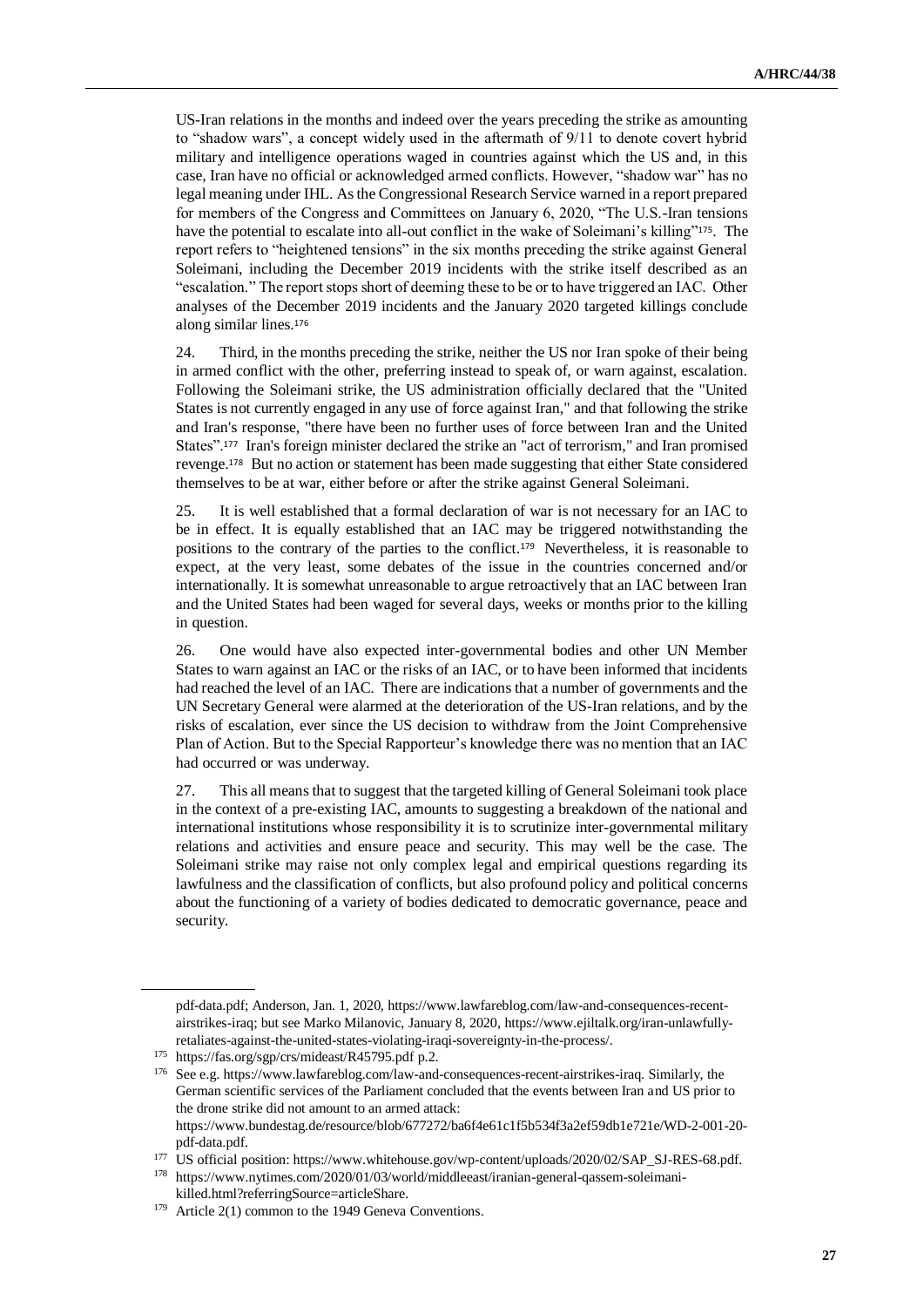28. Fourthly, if the strike against General Soleimani was itself a "first strike" triggering an IAC - against whom was that international armed conflict initiated: Iran? Iraq? Both? Applying a "first strike" theory would mean that the car carrying General Soleimani and his companions would be considered a conflict zone, but that everywhere else in the immediate surrounds of the convoy – as far as the Iraqi government and people were aware – was a nonconflict zone. It is understood that IHL may be applied to an act rather than spatially. Nevertheless, when the "first strike" theory is operationalized, its result may be the existence of an IAC limited to the vehicle in which General Soleimani was travelling and inevitably the asphalt within its immediate proximity. But as limited as these are spatially, they nevertheless are located on Iraq's sovereign territory.

29. Fifthly, the Special Rapporteur notes that there may be valid reasons to assert that the US strike against General Soleimani did trigger an IAC and thus should be bound by IHL.

30. The strike was against a high-level State official, making it qualitatively different from the other drone strikes analysed by Special Rapporteurs, which were launched against non-State actors. This is the primary reason the Soleimani strike is considered a watershed change in the conduct of extraterritorially targeted strikes and killings. It is hard to imagine that a similar strike against a Western military leader would not be considered as an act of war, potentially leading to intense action, political, military and otherwise, against the State launching the strike. Indeed, this seems precisely the type of strike that the "first shot" doctrine is designed to capture if one is to follow the doctrine. However, the reactions amongst governments in the aftermath of the strike provide evidence of the fear of a fullblown conflict between the two countries, and possibly further beyond.

31. The determination that the strike prompted an IAC would imply that the parties are bound by their obligations under the Geneva Convention. According to the Geneva Academy, the conclusion that the shooting down of a military drone triggers an IAC is "the only way to fulfill the goals of IHL… Even if the armed forces of one state attack one military target in the territory of another state, it is crucial to apply this principle in order to protect civilians in that territory <sup>180</sup> ." Under this approach, the strike against Soleimani, in continuing or triggering an IAC, imposed obligations upon the striking State to protect civilians, among other requirements. It is unclear whether the US intended to abide by IHL when striking General Soleimani, although one hopes that they sought to do so. Indeed, humanitarian law principles of distinction and proportionality are reflected in the 2016 Report on the legal and policy frameworks guiding the United States' use of military force and the 2019 Presidential Policy Guidance.<sup>181</sup> In contrast however, the US has continuously insisted that its human rights obligations do not apply extraterritorially, thereby potentially leaving a black hole with no legal standards, should IHL not apply. 182

32. Yet, while it may be principled and somehow pragmatic, in order to protect Iraqi civilians, to conclude that the Soleimani strike constituted an IAC, it presents several limitations.

33. The identity of States involved in specific incidents, their relations, and the domestic legal frameworks within which they operate, ought to be considered when conducting a technical assessment of the determination of an international or non-international armed conflict, but these factors cannot solely be determining<sup>183</sup>. Such an approach in particular ignores the complementary of IHL and IHRL in armed conflict situations, confirmed by

<sup>180</sup> Geneva Academy, December 2019, p.5.

<sup>&</sup>lt;sup>181</sup> U.S. Report on the legal and policy frameworks guiding the United States' use of military force and related national security operations, p. 25.

<sup>182</sup> [https://www.justsecurity.org/68030/targeted-killing-of-general-soleimani-why-the-laws-of-war](https://www.justsecurity.org/68030/targeted-killing-of-general-soleimani-why-the-laws-of-war-should-apply-and-why-it-matters/)[should-apply-and-why-it-matters/](https://www.justsecurity.org/68030/targeted-killing-of-general-soleimani-why-the-laws-of-war-should-apply-and-why-it-matters/) [Eliav Lieblich](https://www.justsecurity.org/68030/targeted-killing-of-general-soleimani-why-the-laws-of-war-should-apply-and-why-it-matters/) argues state practice regarding extra-territorial application of human rights would lead to the possible outcome, that neither IHL nor IHRL would apply.

<sup>183</sup> [https://www.icrc.org/en/doc/assets/files/other/irrc-873-vite.pdf.](https://www.icrc.org/en/doc/assets/files/other/irrc-873-vite.pdf)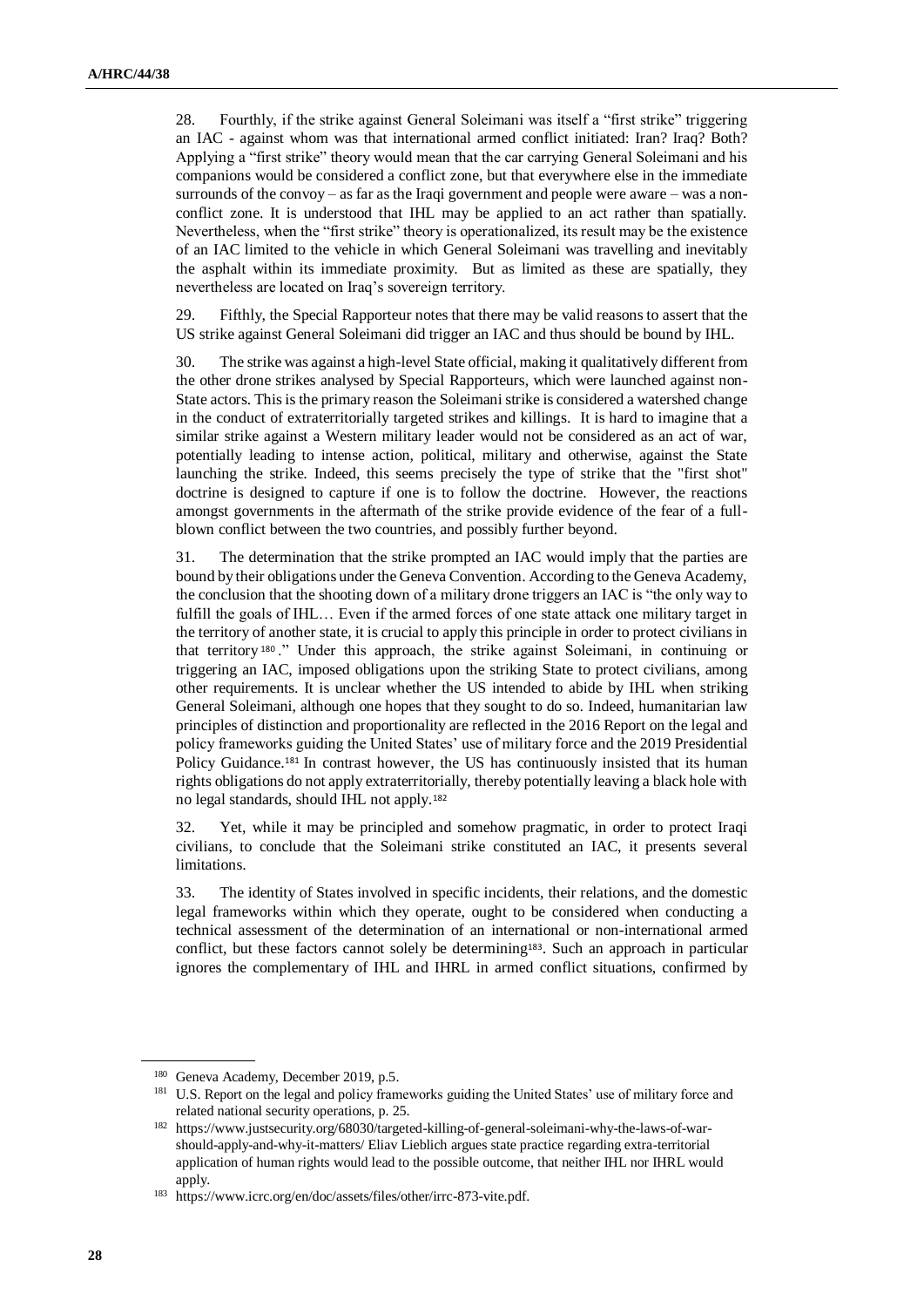international jurisprudence<sup>184</sup> and the text of human rights treaties, including derogations<sup>185</sup>. Further, by rejecting its human rights obligations extraterritorially, the US is an outlier, particularly as it relates to the obligation to abide by *jus cogen* norms, such as the prohibition against arbitrary killings.

34. A far more straightforward and, in the Special Rapporteur's view, reasonable and logical way of protecting potential targets as well as civilians in situations where the nature of the armed conflict is difficult to ascertain, would be to apply human rights law to their protections.

35. Such a position should certainly apply to extraterritorial targeted strikes in nonbelligerent States: these strikes occur outside the territories of the States engaged in hostilities and thus cannot be considered part of an armed conflict subject to IHL. Arguing otherwise will potentially subject non-belligerent civilians and civilian objects to "proportional" harm simply because "an individual sought by another State is in their midst"<sup>186</sup>. For this reason, the ICRC has argued, at least in the context of NIACs, that targeted strikes in non-belligerent States against personnel purportedly engaged in a conflict should be governed by IHRL, not IHL.<sup>187</sup> Just as the ICRC finds these non-belligerent circumstances determinative for targeted strikes in a NIAC, should they not be found determinative in an attack against a State official on the territory of a third State as well?<sup>188</sup>

36. Finally, even if, for the sake of arguments, one was to conclude that this one strike against General Soleimani triggered an IAC, and that it must be assessed against IHL, one may interrogate whether IHL standards are the best "fit," for lack of a better word, to assess the act and the situation – a single strike, one or two cars targeted, 10 individuals killed, in a non-belligerent country, surrounded by people unaware of and unprepared for an international armed conflict. This is far from the battlefields that IHL was designed to regulate or the urban warfare which the international community is increasingly confronting<sup>189</sup> .

37. As highlighted in her thematic report, the Special Rapporteur would recommend that other sources of law, besides IHL, be considered, in the first place IHRL, and that a systemic integration and purposive interpretation ought to be adopted. Such a method, in her view, will end up playing down the combatant status of the target(s), focusing instead on issues in relation to military necessity, proportionality and humanity<sup>190</sup>.

38. By failing to consider systemic integration and purposive interpretation along with the specificities of the context, the application of a "first shot" theory to the targeted killing of a State actor translates into the real possibility that ALL soldiers, anywhere in the world, could constitute a legitimate target. This approach may well trigger "ultra-short international armed conflicts: but it would also "effectively evaporate the distinction between war and peace<sup>191"</sup>

39. A first strike approach by a drone strike against a State actor in a third, non-belligerent, State, raises more questions than it solves. In the context of the strike against General Soleimani, it is the opinion of the Special Rapporteur that international human rights law remains the applicable framework. The US and Iran had not been and have not been

<sup>184</sup> See for instance ICJ, *Legality of the Threat or Use of Nuclear Weapons*, Advisory Opinion of 8 July 1996.

<sup>&</sup>lt;sup>185</sup> Marco Milanovic, 'Norm Conflicts, International Humanitarian Law and Human Rights Law', Journal of Conflict & Security Law, 2009.

<sup>186</sup> ICRC's 2011 Challenges of Modern Warfare, at 21-22.

<sup>&</sup>lt;sup>187</sup> ICRC 2011 Challenges of Modern Warfare at 21-22.

<sup>&</sup>lt;sup>188</sup> See also Public Committee Against Torture v. Government, 2006, para 4, applying IHRL principles to targeted strikes in a non-battlefield environment.

<sup>189</sup> [https://www.icrc.org/en/document/explosive-weapons-cities-civilian-devastation-and-suffering-must](https://www.icrc.org/en/document/explosive-weapons-cities-civilian-devastation-and-suffering-must-stop)[stop.](https://www.icrc.org/en/document/explosive-weapons-cities-civilian-devastation-and-suffering-must-stop)

<sup>190</sup> Supreme Court of Israel, *Public Committee against Torture in Israel v. Government of Israel*, 2006.

<sup>191</sup> [https://opiniojuris.org/2020/01/20/soleimani-and-targeted-killings-of-enemy-combatants-part-i](https://opiniojuris.org/2020/01/20/soleimani-and-targeted-killings-of-enemy-combatants-part-i-revisiting-the-first-shot-theory/)[revisiting-the-first-shot-theory/.](https://opiniojuris.org/2020/01/20/soleimani-and-targeted-killings-of-enemy-combatants-part-i-revisiting-the-first-shot-theory/)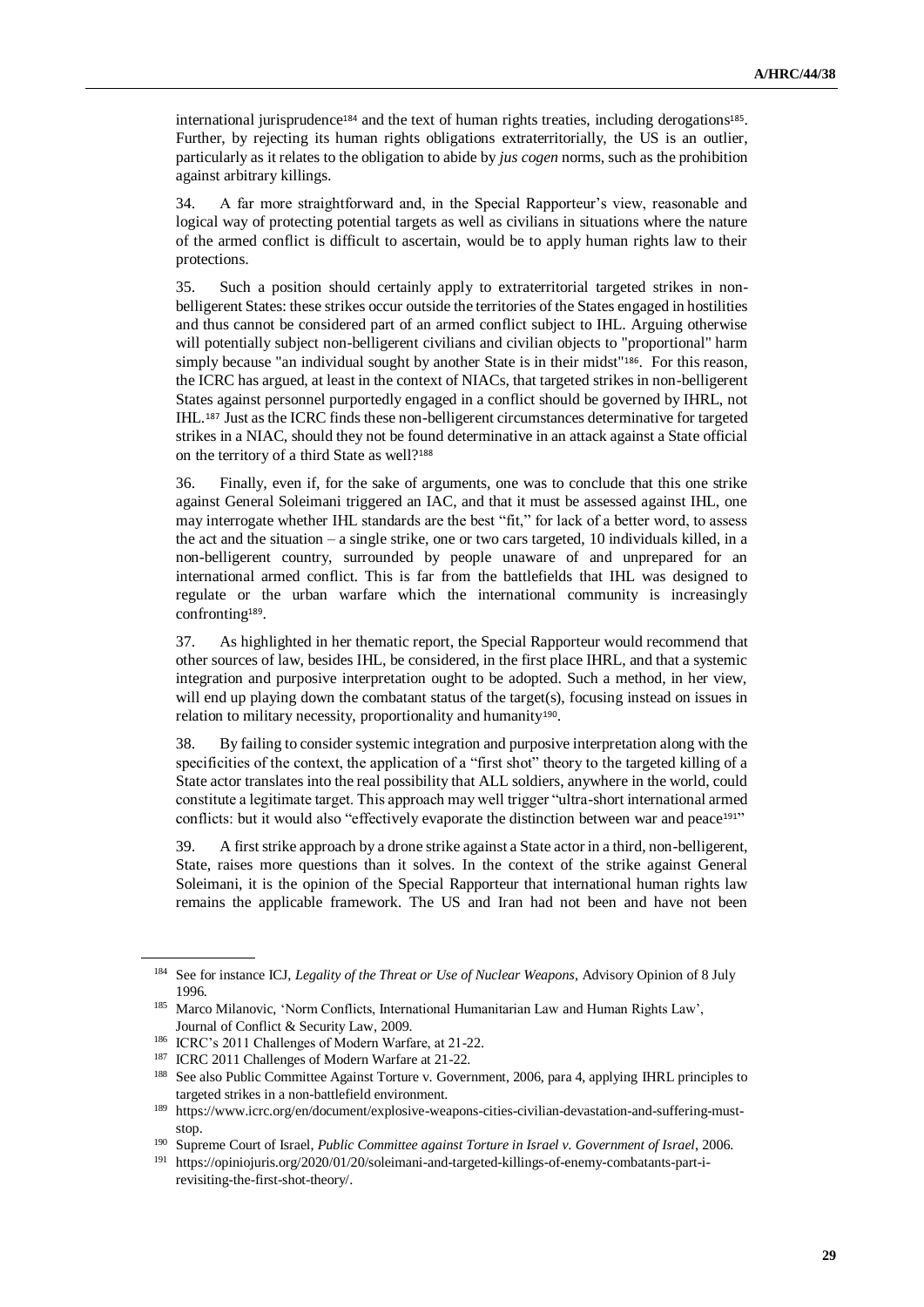considered to be involved in an IAC before or after the strike and the strike occurred in a civilian setting in an area outside of active hostilities and in a non-belligerent State.

# **IV. The Lawfulness of the Strike under International Human Rights Law**

40. The Human Rights Committee (HRC) in its General Comment No. 36 (GC36), clarifies that "[T]he guarantees against arbitrary deprivation of life contained in article 6 continue to apply in all circumstances, including in situations of armed conflict and other public emergencies.<sup>192</sup> The right to life must be protected and no arbitrary deprivations of life is allowed.

41. The right to life must also be respected extraterritorially. The International Court of Justice, <sup>193</sup> the Human Rights Committee <sup>194</sup> , the Inter-American Commission on Human Rights<sup>195</sup> and the European Court of Human Rights<sup>196</sup> have all confirmed that human rights treaty obligations apply in principle to the conduct of a State outside its territory.

42. With regard to the right to life, the HRC has emphasised the functional dimension of extraterritorial human rights obligations and jurisdiction<sup>197</sup>, one that derives from a State's (uniquely located) capacities to respect or protect human rights, including the right to life, of people over which they have some degree of control: a State "has an obligation to respect and to ensure the rights under article 6 of all persons who are within its territory and all persons subject to its jurisdiction, that is, all persons over whose enjoyment of the right to life it exercises power or effective control"<sup>198</sup>. This is a position that the Special Rapporteur endorses and has applied in her thematic reports<sup>199</sup>.

43. Using a drone to target an individual anywhere he or she may be, including at home, is "indeed the ultimate exercise of physical power and control over the individual who was shot and killed."<sup>200</sup> To argue otherwise is an anachronism when the physical presence of a State official was necessary to assert control. A targeted drone killing requires monitoring, tracking, surveillance and a specific decision to kill a particular person – all exercises of power over that person <sup>201</sup> . As the reach of a State's power expands, so too do its responsibilities.

44. State parties engaged in acts of aggression as defined in international law, resulting in deprivation of life, violate ipso facto article 6 of the Covenant<sup>202</sup> while States parties that fail to take all reasonable measures to settle their international disputes by peaceful means might fall short of complying with their positive obligation to ensure the right to life.<sup>203</sup>

45. The Special Rapporteur recognizes that context and situation matter in determining whether a State killing is arbitrary. Reacting to threats is not an exact science, and governments understandably should want to err on the side of caution, proportionality and protection. Indeed, Article 6, ICCPR, "imposes a positive obligation on the State to protect life, including by taking effective preventive measures against a real and immediate risk to

<sup>&</sup>lt;sup>192</sup> Human Rights Committee, General Comment No. 36, para. 67. See also Legality of the Threat or Use of Nuclear Weapons, 1996, ICJ Rep, para 25; Legal Consequences of the Construction of a Wall in the Occupied Territory 2004, ICJ Rep136 para. 106; see also UNSC Resolution 2249 (2015).

<sup>&</sup>lt;sup>193</sup> *Legal Consequences of the Construction of a Wall in the Occupied Palestinian Territory*, para. 109.

<sup>194</sup> General comment No. 31 (2004).

<sup>195</sup> *Coard and others v. United States*, 1999, para. 37.

<sup>196</sup> For instance, *Al-Skeini and others v. the United Kingdom*, application No. 55721/07.

<sup>&</sup>lt;sup>197</sup> M. Milanovic, "The Murder of Jamal Khashoggi" at 36, 2019

[https://papers.ssrn.com/sol3/papers.cfm?abstract\\_id=3360647Milanovic.](https://papers.ssrn.com/sol3/papers.cfm?abstract_id=3360647Milanovic)

<sup>&</sup>lt;sup>198</sup> Human Rights Committee, General Comment No. 36, para. 63

<sup>199</sup> A/HRC41/36; A/HRC/38/44; A/74/318.

<sup>200</sup> *Al Saadoon v Secretary of State for Defense,* [2015], para 117.

<sup>201</sup> Nils Meltzer, *Targeted Killing in International Law* (Oxford, United Kingdom, Oxford University Press, 2008).

<sup>202</sup> Human Rights Committee, General Comment No. 36, para 64

<sup>203</sup> Human Rights Committee, General Comment No. 36, para 70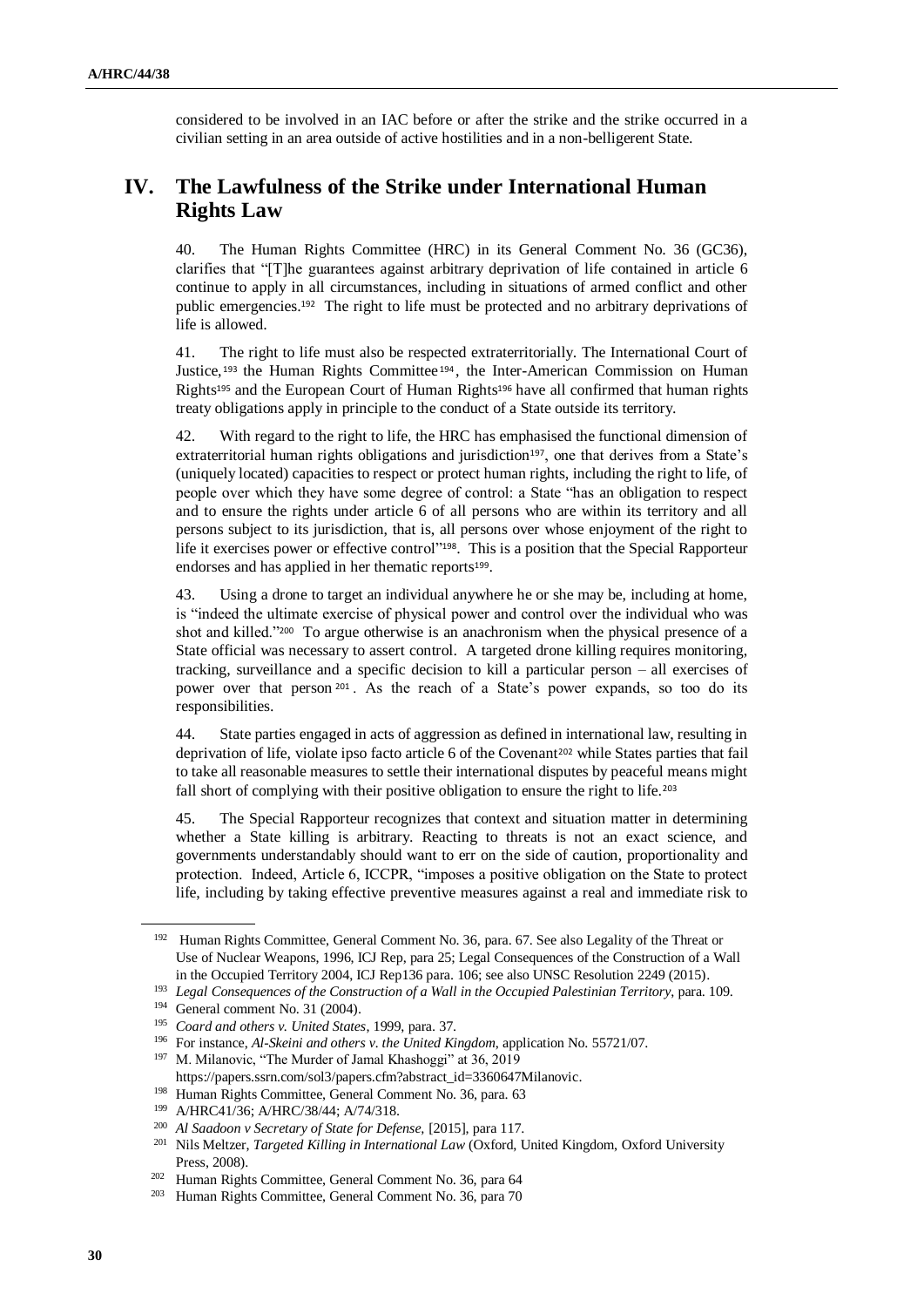life from a terrorist attack."<sup>204</sup> The "existence and nature of a public emergency which threatens the life of the nation may … be relevant to a determination of whether a particular act or omission leading to deprivation of life is arbitrary and to a determination of the scope of the positive measures that States parties must undertake."<sup>205</sup>

46. A situation such as the killing of General Soleimani demands contextual and situational analysis, the reference to other sources of law and purposive interpretation. The European Court for Human Rights (ECtHR) has introduced flexibility in its assessment of necessity and proportionality on the basis of the context. It recognizes that the standard of absolute necessity may be simply impossible "where the authorities had to act under tremendous time pressure and where their control of the situation was minimal…The Court is acutely conscious of the difficulties faced by States in protecting their populations from terrorist violence, and recognises the complexity of this problem.206"

47. For instance, in Finogenov v Russia (2011)<sup>207</sup>, the ECtHR ruled that there had been no violation of the right to life when the Russian state used gas to resolve a hostage crisis in a theatre because the authorities were acting under time pressure and their control of the situation was minimal. It found that the authorities could reasonably have concluded from the circumstances that there existed a real and serious risk for the lives (in this case of the hostages), and that the use of lethal force was sooner or later unavoidable. In another case <sup>208</sup>, the Court determined that in order to ascertain whether a State has used reasonable force in relation to the right to life, it must examine the planning of the operation, and its investigation, along with its actual execution. Only with this latter did the Court find that the use of force has not been disproportionate because the soldiers were acting in reaction to a "genuine belief" that it was necessary to shoot the suspects in light of the alternatively grave consequences.

48. The targeted killing of General Soleimani raises however three issues at least, which are difficult if not impossible to reconcile with the aforementioned standards guiding the use of force: i) the planning inherent to a drone strike indicating premeditation and the absence of considering alternative options (except calling off the strike); ii) the absence of evidence that the target presented an imminent or even actual threat to life: even when incorporating the secrecy inherent to intelligence work, the information provided by the US authorities are remarkably vague and inconsequential as far as a possible imminent threat is concerned<sup>209</sup>; iii) the killing of 9 other persons in addition to that of General Soleimani, who individually have not been identified and assessed as presenting imminent threats. Five of these were civilians of Iraq, a US partner.

49. The United States report to the Security Council about the strike makes no reference to the General himself, speaking only of leadership elements of the Iranian Revolutionary Guards. Public statements in the immediate aftermath of the drone strike, particularly that of President Trump himself, spoke of Soleimani plotting imminent and sinister attacks on American diplomats and military personnel "but we caught him in the act and terminated him<sup>210</sup>."

50. The Special Rapporteur appreciates the need for careful analysis and consideration in protecting the public against threats. However, striking well before an attack is imminent – on the grounds that this is the best shot – makes the actual existence of the threat difficult to evaluate after the fact and increases the likelihood that alternatives – such as capture and

<sup>204</sup> House of Lords, House of Commons, Joint Committee on Human Rights, The Government's Policy on the Use of Drones for Targeted Killing, Second Report of Session 2015-16, at 8. [https://publications.parliament.uk/pa/jt201516/jtselect/jtrights/574/574.pdf.](https://publications.parliament.uk/pa/jt201516/jtselect/jtrights/574/574.pdf)

<sup>205</sup> Human Rights Committee, General Comment No. 36, para 67

<sup>206</sup> [https://hudoc.echr.coe.int/eng#{%22itemid%22:\[%22001-108231%22\]}](https://hudoc.echr.coe.int/eng#{%22itemid%22:[%22001-108231%22]}) para 211-212.

<sup>&</sup>lt;sup>207</sup> Finogenov v Russia, 2011 32; 3.

<sup>208</sup> [http://iusgentium.ufsc.br/wp-content/uploads/2017/08/Texto-Cmpl-McCANN-AND-OTHERS-v-](http://iusgentium.ufsc.br/wp-content/uploads/2017/08/Texto-Cmpl-McCANN-AND-OTHERS-v-UK.pdf)[UK.pdf.](http://iusgentium.ufsc.br/wp-content/uploads/2017/08/Texto-Cmpl-McCANN-AND-OTHERS-v-UK.pdf)

<sup>209</sup> [https://www.justsecurity.org/68094/how-to-think-about-the-soleimani-strike-in-four-questions/.](https://www.justsecurity.org/68094/how-to-think-about-the-soleimani-strike-in-four-questions/)

<sup>210</sup> [https://www.reuters.com/article/us-iraq-security-blast-intelligence/trump-says-soleimani-plotted](https://www.reuters.com/article/us-iraq-security-blast-intelligence/trump-says-soleimani-plotted-imminent-attacks-but-critics-question-just-how-soon-idUSKBN1Z228N)[imminent-attacks-but-critics-question-just-how-soon-idUSKBN1Z228N.](https://www.reuters.com/article/us-iraq-security-blast-intelligence/trump-says-soleimani-plotted-imminent-attacks-but-critics-question-just-how-soon-idUSKBN1Z228N)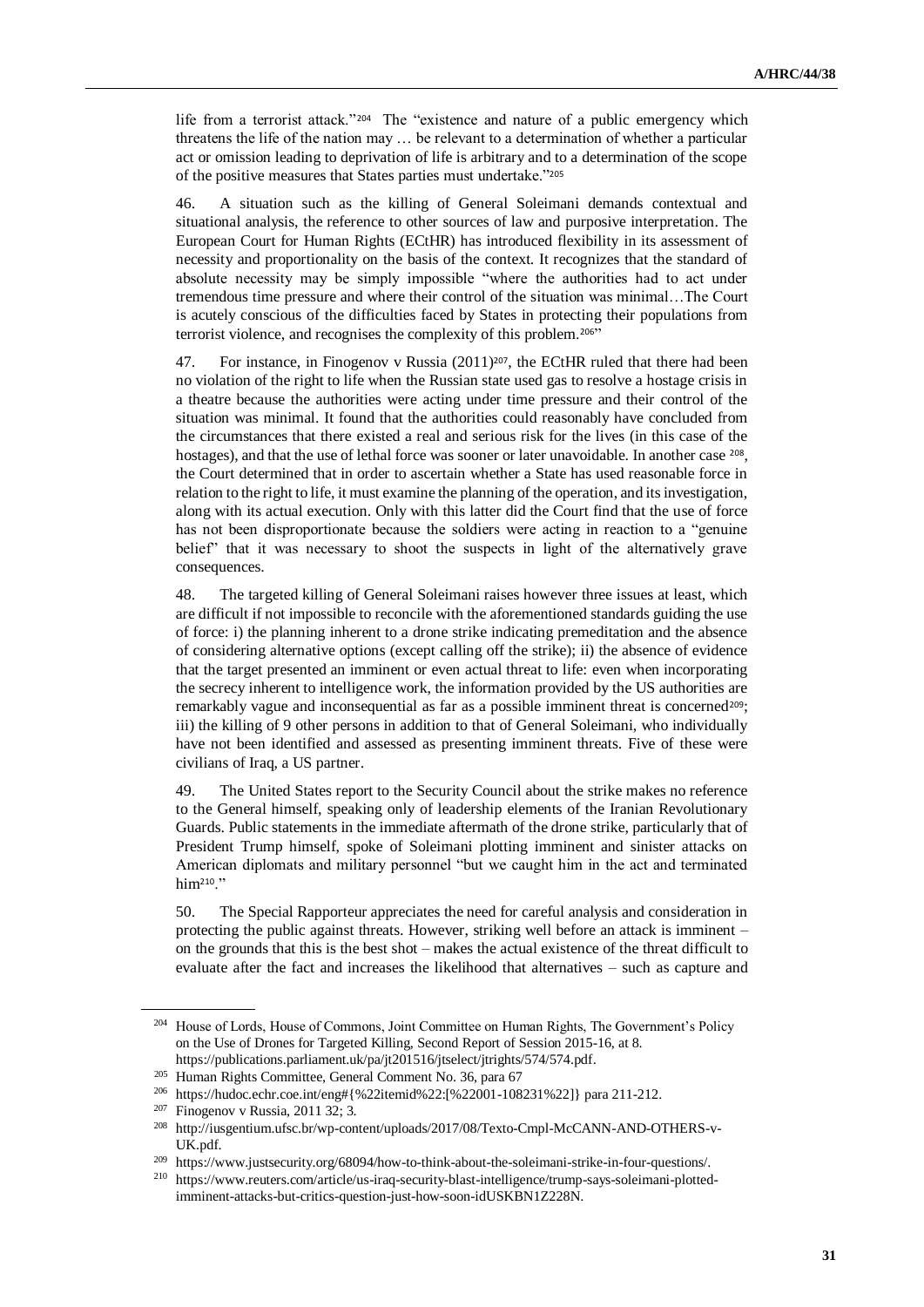detention – are never really considered. A threat to life is not imminent if it has "not yet crystallized" but "might materialize at some time in the future". Otherwise, one excludes "any possibility of an ex post facto judgment of lawfulness by the very fact that it aims to deal in advance with threats that have not yet materialized."<sup>211</sup>

51. The right to life imposes procedural obligations as well. The "use of lethal force by the state must be effectively regulated by a clear legal framework and the planning and control of any particular operation must be such as to minimize the risk of loss of life."<sup>212</sup> In addition, "there must be an effective independent investigation capable of leading to accountability for any unlawful deprivation of life."<sup>213</sup>

52. Attention to procedural obligations would help alleviate concerns about substantive violations. If the US, or other States, were more transparent as to the evidence on which their determinations were made, and allowed those determinations to be investigated and challenged, then concerns about potential unlawful killings could be addressed. Moreover, these procedures would aid in developing more robust standards for imminence, necessity and proportionality by giving facts and substance to the decisions made.

53. The Special Rapporteur is mindful of the variety of sanctions and designations attached to General Soleimani, including the 2007 UN Security Council Resolution 1747 against Iran nuclear and ballistic program (24 March 2007)214, the US Executive Order 13382 against "Proliferation Activities and Support for terrorism" (25 October 2007) <sup>215</sup> , the European Union Regulation 611/2011 concerning restrictive measures in view of the situation in Syria (23 June 2011)<sup>216</sup>, and the US "Foreign Terrorist Organization" designation of 15 April 2019<sup>217</sup>. The IRGC were reportedly involved in shooting Iranian protestors in 2019<sup>218</sup> while the al-Qads forces were implicated in the ground-offensive to besiege eastern Aleppo city<sup>219</sup>. The Special rapporteur is also aware of the extent to which he appeared to be revered in Iran. Meeting the procedural obligations of IHRL would have allowed evidence to be presented regarding the human rights violations he may have been responsible for, incited or permitted. The proper course was to join forces with others to bring him and others associated with him to justice in the appropriate international forum. Any concerns the US or other countries might have had about possible inadequacies of international justice should have been addressed through strengthening those institutions, not disregarding them altogether.

# **V. Lawfulness of the killing under** *jus ad bellum*

54. Under the UN Charter, States are expected to commit to "refrain in their international relations from the threat or use of force against the territorial integrity or political Independence" of any State and to "settle their international disputes by peaceful means". Art. 2(3), 2(4). However, a State retains the right "of individual or collective self-defence if an armed attack occurs" (Art. 51). Although there is continuous debate over the precise contours of this right (to self-defence) there appears to be a consensus that a State can defend itself against a current, ongoing attack as well as an attack that is imminent, where the attack is "instant, overwhelming and leaving no choice of means, no moment of deliberation."<sup>220</sup>

<sup>211</sup> Elisabeth Wilmhurst, Principles of International Law on the Use of Force in Self-defence, p.9.

<sup>212</sup> <https://publications.parliament.uk/pa/jt201516/jtselect/jtrights/574/574.pdf> p.53.

<sup>213</sup> Ibid.

<sup>214</sup> <https://www.un.org/securitycouncil/s/res/1747-%282007%29>

<sup>215</sup> <https://2001-2009.state.gov/r/pa/prs/ps/2007/oct/94193.htm>

<sup>216</sup> <https://eur-lex.europa.eu/LexUriServ/LexUriServ.do?uri=OJ:L:2011:164:0001:0003:EN:PDF>

<sup>217</sup> <https://www.state.gov/designation-of-the-islamic-revolutionary-guard-corps/>

<sup>218</sup> <https://www.ohchr.org/FR/NewsEvents/Pages/DisplayNews.aspx?NewsID=25393&LangID=E> <sup>219</sup> A/HRC/34/64

<sup>220</sup> R. Y. Jennings, "The *Caroline* and *McLeod* cases", *American Journal of International Law*, January 1938. See also UN Doc A/59/565, at para. 188,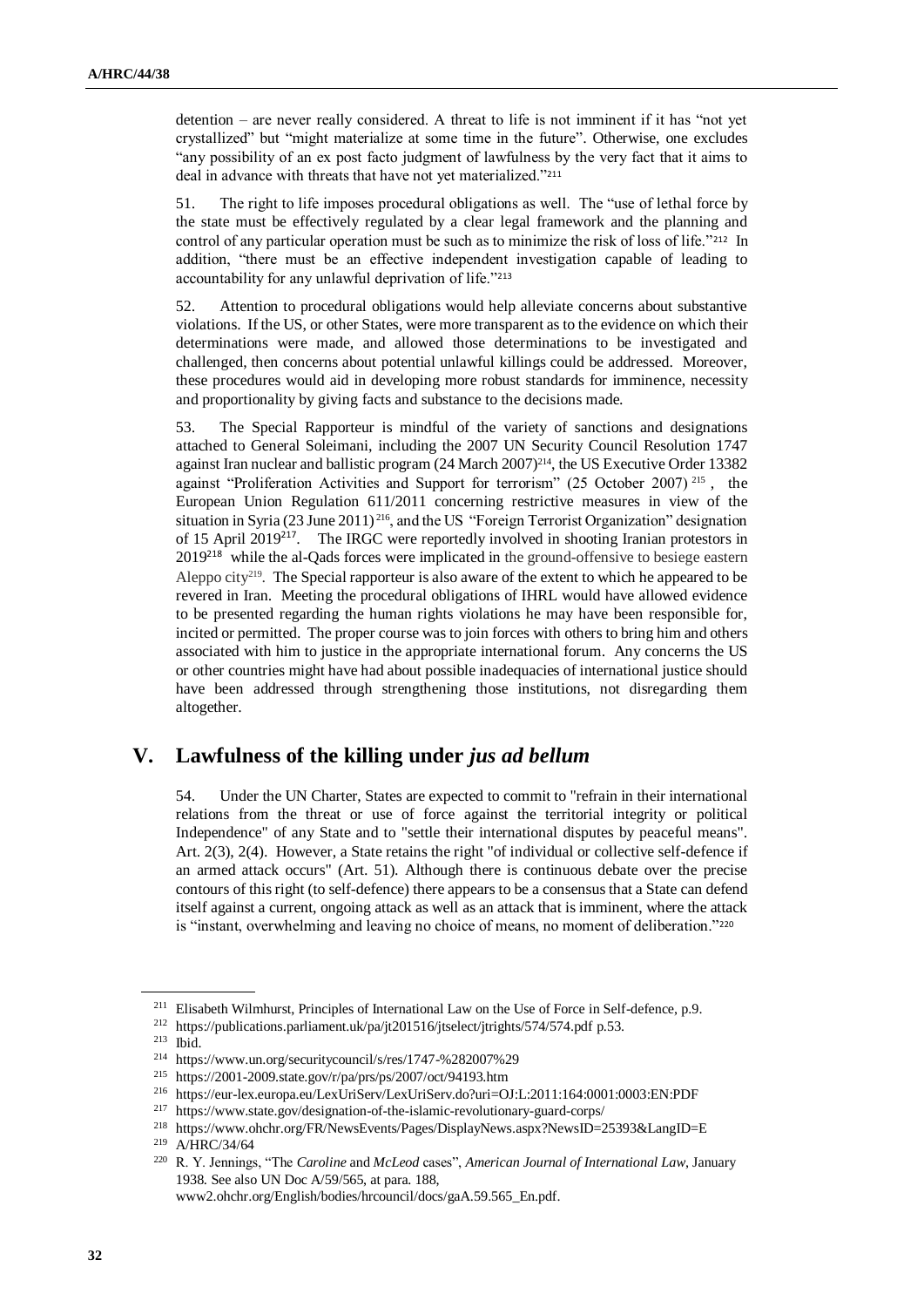55. On January 8, 2020, the United States submitted a letter to the Security Council about the strike against General Soleimani, fulfilling an obligation under Art. 51. This letter provides the US formal explanation as to why its strike constituted an act of self-defence. As such, this letter should be the sole basis in determining the legality of the strike under the Charter. One must not "ascribe to State's legal views which they do not themselves formulate."<sup>221</sup>

56. The United States asserts that the strike was "in response to an escalating series of armed attacks in recent months by the Islamic Republic of Iran and Iran-supported militias on U.S. forces and interests in the Middle East region, in order to deter the Islamic Republic of Iran from conducting or supporting further attacks against the United States or U .S. interests, and to degrade the Islamic Republic of Iran and Islamic Revolutionary Guard Corps Qods Force-supported militias' ability to conduct attacks."<sup>222</sup>

57. This statement alleges an ongoing series of attacks, thereby entitling the United States to defend itself.<sup>223</sup> The ICJ has intimated that a series of attacks, collectively, could amount to an armed attack.<sup>224</sup> But on its face, the letter fails to describe even one ongoing attack. It describes separate and distinct attacks, not necessarily escalating, that are not related in time or even targets.<sup>225</sup>

58. The first incident listed, which occurred almost 5 months prior to the strike, was a "threat," not an attack, against a US ship by an Iranian unmanned aerial system: a threat is not an attack for purposes of Art. 51, unless it is recent and provides evidence that indicates an imminent attack. The second incident listed, which occurred almost 6 months prior to the strike, was the shooting down of a US drone by an Iranian missile; Iran claimed the drone entered its airspace. Even if such an attack sufficed under Art. 51, which is questionable, the attack had clearly concluded well before January 2020 <sup>226</sup> .

59. The letter generically identifies "attacks on commercial vessels off the port of Fujairah and in the Gulf of Oman that threaten freedom of navigation and the security of international commerce," as well as "missile and unmanned aircraft attacks on the territory of Saudi Arabia." However, the United States was not the target of these attacks, and none of the countries involved asked the United States to use force against Iran in their defense. They do not provide grounds to the United States itself for a claim of self-defense.<sup>227</sup>

60. The core of any argument that there was an ongoing attack seems to turn on attacks by "Qods Force-backed militia groups in Iraq, including Kata'ib Hizballah"<sup>228</sup> against bases where US personnel were present. However, nowhere in the letter does the United States state that Iran had "overall control"<sup>229</sup> over these groups;<sup>230</sup> instead the United States claims

<sup>221</sup> Nicaragua v United States of America, Merits, Judgment, ICJ Reports 1986, 14 at 134, para 266.

<sup>222</sup> [https://www.justsecurity.org/wp-content/uploads/2020/01/united-states-article-51-letter](https://www.justsecurity.org/wp-content/uploads/2020/01/united-states-article-51-letter-soleimani.pdf)[soleimani.pdf.](https://www.justsecurity.org/wp-content/uploads/2020/01/united-states-article-51-letter-soleimani.pdf)

<sup>223</sup> https://gpil.jura.uni-bonn.de/2020/01/the-u-s-killing-of-iranian-general-qasem-soleimani-of-wrongtrees-and-red-herrings-and-why-the-killing-may-be-lawful-after-all/.

<sup>&</sup>lt;sup>224</sup> Oil Platforms (Islamic Republic of Iran v. United States of America), Judgment, ICJ Reports 2003, para 64.

<sup>225</sup> https://www.justsecurity.org/68008/u-s-legal-defense-of-the-soleimani-strike-at-the-united-nations-acritical-assessment/.

<sup>226</sup> Ibid.

<sup>227</sup> Ibid. See als[o https://www.justsecurity.org/68094/how-to-think-about-the-soleimani-strike-in-four](https://www.justsecurity.org/68094/how-to-think-about-the-soleimani-strike-in-four-questions/)[questions/.](https://www.justsecurity.org/68094/how-to-think-about-the-soleimani-strike-in-four-questions/)

<sup>228</sup> https://www.justsecurity.org/wp-content/uploads/2020/01/united-states-article-51-lettersoleimani.pdf.

<sup>229</sup> ICTY, Prosecutor v. Tadic, 15 July 1999, paras. 120, 131, 137.

<sup>&</sup>lt;sup>230</sup> The US Department of Defense statement on January 2, 2020 stated that he "orchestrated" and "approved" the attacks in December in Iraq.

[https://www.defense.gov/Newsroom/Releases/Release/Article/2049534/statement-by-the-department](https://www.defense.gov/Newsroom/Releases/Release/Article/2049534/statement-by-the-department-of-defense/)[of-defense/.](https://www.defense.gov/Newsroom/Releases/Release/Article/2049534/statement-by-the-department-of-defense/) However, while it is certainly possible that the US has evidence to this effect, this allegation is not made in the subsequent US official letter to the UN, nor was this evidence provided.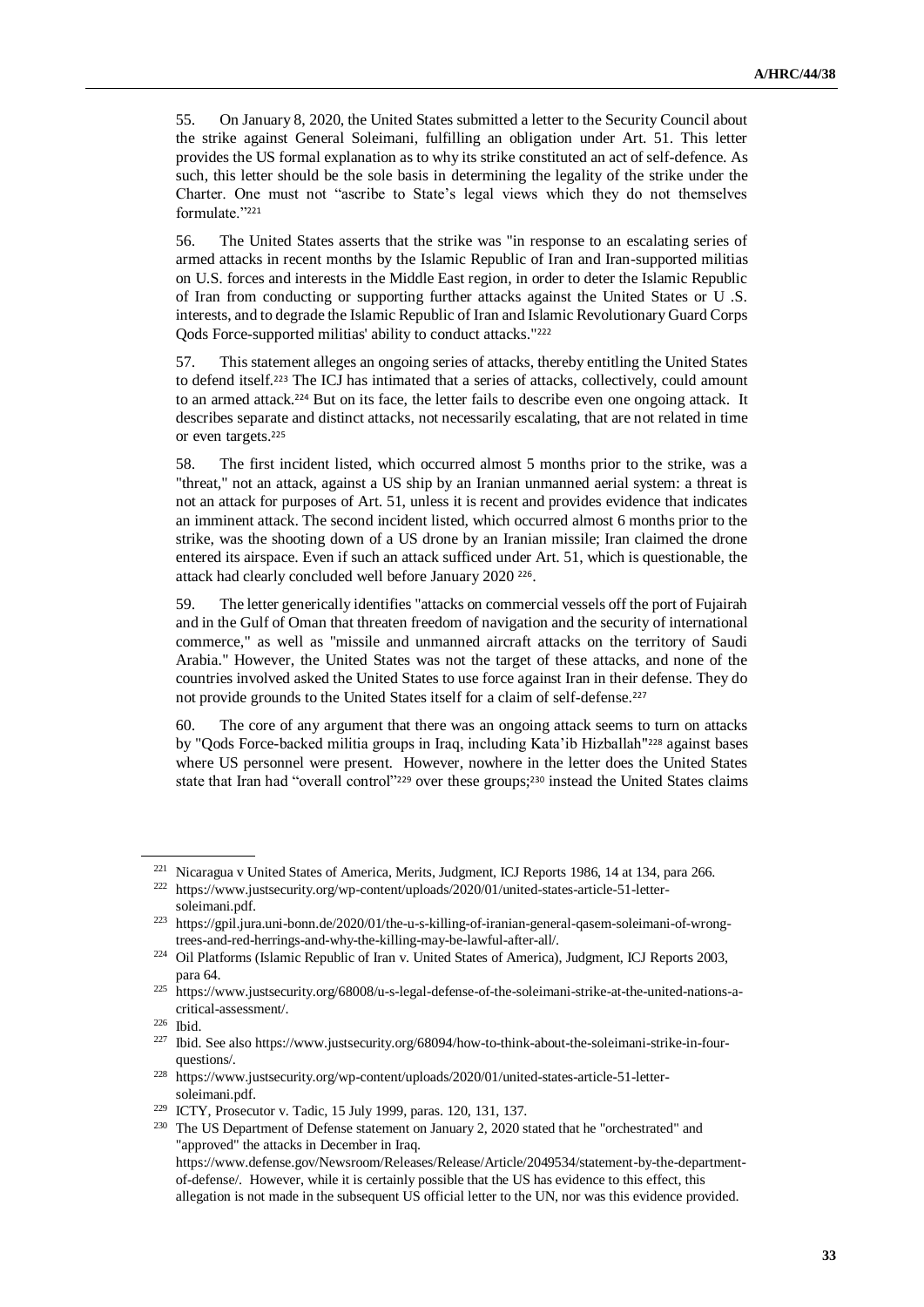that Iran "backed" them. According to the ICJ, assistance to armed groups "in the form of the provision of weapons or logistical or other support" does not constitute an armed attack.<sup>231</sup>

61. At no point in its Art. 51 letter, filed a full 5 days after the strike, does the United States state that it was defending against an imminent attack. In public statements, the US President<sup>232</sup>, Secretary of State<sup>233</sup> and the National Security Advisor<sup>234</sup> did mention the "imminence" of *future* attacks, but none provided a basis for the claim. Indeed, the Attorney General of the United States has stated that imminence was a "red herring," relying instead on the past attacks as adequate grounds for the strike.<sup>235</sup> But all of these attacks, to the extent that they were directed against the United States, had all concluded in the past. If an "attack is clearly over, then the legal "clock" resets. If no further attack is imminent, then there is nothing to lawfully defend against. This is the time for negotiation, Security Council intervention, diplomatic relations and possibly military preparation. This is not the time for armed force."<sup>236</sup>

62. The US administration reiterated its reliance on past attacks in correspondence to the US Congress in which it argued that regardless of the threat of further attacks, the "series of attacks that preceded the January 2 strike" justified sufficiently the conduct of self-defense.<sup>237</sup> Such argument appears in effect to suggest that retaliation after an armed attack has occurred is permissible – without any need to prevent further imminent attack.

63. This argument weakens the distinction between *jus ad bellum* and *jus in bello*: the use of force under Art. 51 is narrowly constructed to be an exception from the general prohibition of the use of force under Art. 2(4). The existence of previous attacks could be a legal argument for the legality of the use of force under international humanitarian law  $-$  if an international armed conflict between the states existed prior to the strike. However, the strike itself cannot be justified on the basis of retaliation/reprisal/degrading forces under *jus ad bellum*. Were the blurring of these lines to be allowed, states could cherry-pick rationalizations from the different legal frameworks to justify acts of aggression. A clear distinction between jus ad bellum and *jus in bello*, as well as between self-defense and retaliation/international armed conflict, must be maintained to secure the safeguards of each system and their complementary function.

64. It is possible that the US may have had intelligence indicating Iran's control and direction over Kata'ib Hizballah and the existence of imminent attacks. This intelligence might also have shown that the US had no alternative to intervene to prevent an attack planned by General Soleimani, other than this strike. The divergent public statements by US officials as to the grounds for the attack makes this possibility somewhat remote. Nonetheless, if this were the case, the US should have brought this evidence, in a form that protected its sources, to the Security Council for public examination.<sup>238</sup> Otherwise, Art. 51

<sup>231</sup> [https://www.justsecurity.org/68008/u-s-legal-defense-of-the-soleimani-strike-at-the-united-nations-a](https://www.justsecurity.org/68008/u-s-legal-defense-of-the-soleimani-strike-at-the-united-nations-a-critical-assessment/)[critical-assessment/.](https://www.justsecurity.org/68008/u-s-legal-defense-of-the-soleimani-strike-at-the-united-nations-a-critical-assessment/)

<sup>232</sup> Stracqualursi/Hansler, Pompeo: Strike on Soleimani disrupted an 'imminent attack' and 'saved American lives', CNN, Jan. 3, 2020, [https://edition.cnn.com/2020/01/03/politics/mike-pompeo-iran](https://edition.cnn.com/2020/01/03/politics/mike-pompeo-iran-soleimani-strike-cnntv/index.html)[soleimani-strike-cnntv/index.html.](https://edition.cnn.com/2020/01/03/politics/mike-pompeo-iran-soleimani-strike-cnntv/index.html)

<sup>233</sup> Stracqualursi/Hansler, Pompeo: Strike on Soleimani disrupted an 'imminent attack' and 'saved American lives', CNN, Jan. 3, 2020, [https://edition.cnn.com/2020/01/03/politics/mike-pompeo-iran](https://edition.cnn.com/2020/01/03/politics/mike-pompeo-iran-soleimani-strike-cnntv/index.html)[soleimani-strike-cnntv/index.html.](https://edition.cnn.com/2020/01/03/politics/mike-pompeo-iran-soleimani-strike-cnntv/index.html)

<sup>234</sup> Brice-Saddler, Trump says Iranian military leader was killed by drone strike 'to stop a war,' warns Iran not to retaliate, Washington Post, Jan. 4, 2020.

<sup>235</sup> [https://www.washingtonpost.com/politics/four-embassies-the-anatomy-of-trumps-unfounded-claim](https://www.washingtonpost.com/politics/four-embassies-the-anatomy-of-trumps-unfounded-claim-about-iran/2020/01/13/2dcd6df0-3620-11ea-bf30-ad313e4ec754_story.html)[about-iran/2020/01/13/2dcd6df0-3620-11ea-bf30-ad313e4ec754\\_story.html.](https://www.washingtonpost.com/politics/four-embassies-the-anatomy-of-trumps-unfounded-claim-about-iran/2020/01/13/2dcd6df0-3620-11ea-bf30-ad313e4ec754_story.html)

<sup>236</sup> [https://www.justsecurity.org/68008/u-s-legal-defense-of-the-soleimani-strike-at-the-united-nations-a](https://www.justsecurity.org/68008/u-s-legal-defense-of-the-soleimani-strike-at-the-united-nations-a-critical-assessment/)[critical-assessment/.](https://www.justsecurity.org/68008/u-s-legal-defense-of-the-soleimani-strike-at-the-united-nations-a-critical-assessment/)

<sup>&</sup>lt;sup>237</sup> Notice on the Legal and Policy Frameworks Guiding the United States' Use of Military Force and Related National Security Operations[, https://www.justsecurity.org/wp](https://www.justsecurity.org/wp-content/uploads/2020/02/notice-on-the-legal-and-policy-frameworks-guiding-the-united-states-use-of-military-force-and-related-national-security-operations.pdf)[content/uploads/2020/02/notice-on-the-legal-and-policy-frameworks-guiding-the-united-states-use](https://www.justsecurity.org/wp-content/uploads/2020/02/notice-on-the-legal-and-policy-frameworks-guiding-the-united-states-use-of-military-force-and-related-national-security-operations.pdf)[of-military-force-and-related-national-security-operations.pdf.](https://www.justsecurity.org/wp-content/uploads/2020/02/notice-on-the-legal-and-policy-frameworks-guiding-the-united-states-use-of-military-force-and-related-national-security-operations.pdf); see also [https://www.justsecurity.org/69163/the-trump-administrations-latest-failed-attempt-to-justify-the](https://www.justsecurity.org/69163/the-trump-administrations-latest-failed-attempt-to-justify-the-soleimani-strike)[soleimani-strike/.](https://www.justsecurity.org/69163/the-trump-administrations-latest-failed-attempt-to-justify-the-soleimani-strike)

<sup>238</sup> See Wilmhurst, Op cit., p 9.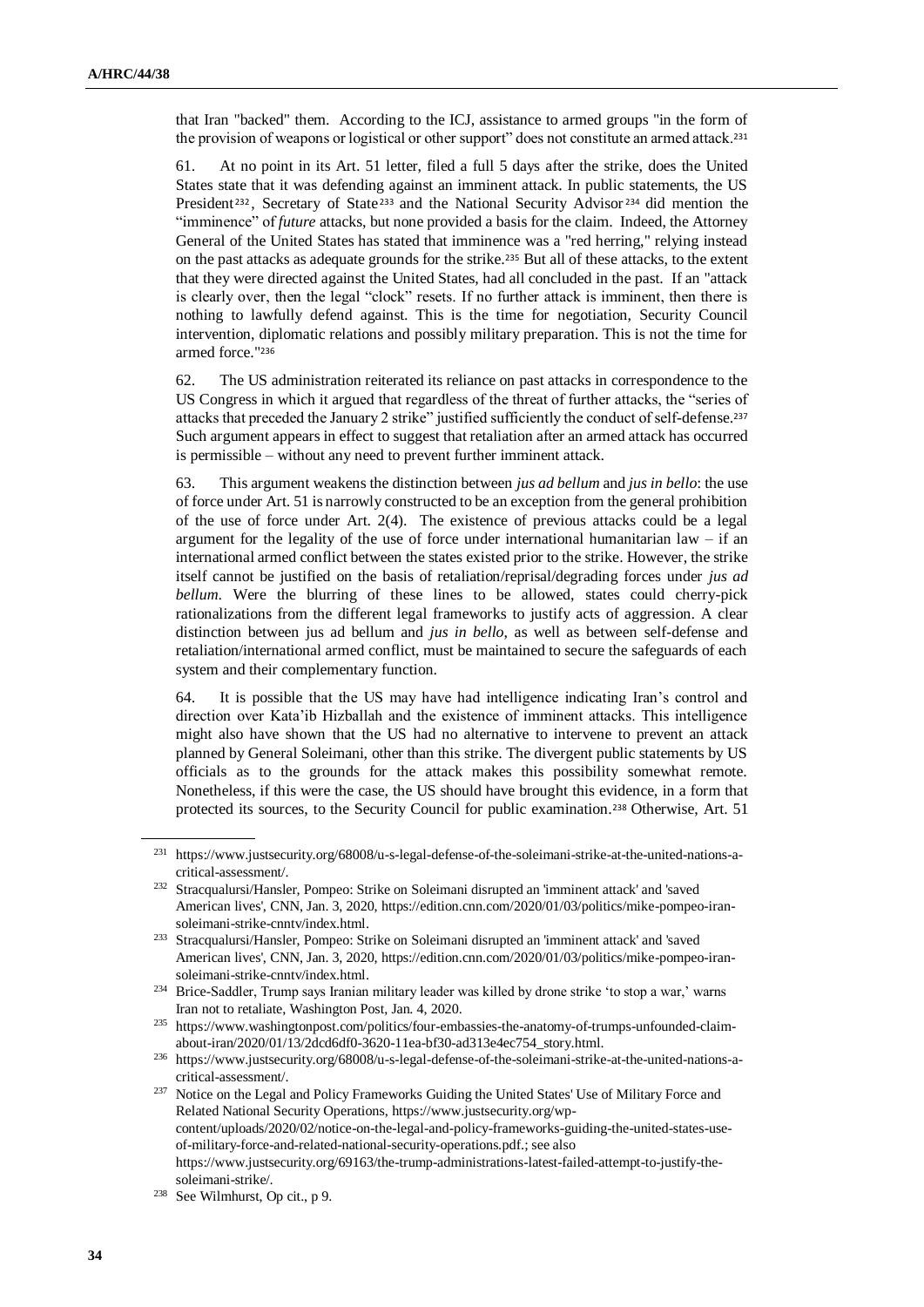becomes a convenient excuse for any use of force at the whims of a State against another State.

65. It is worth noting that only some States have sought to defend the legality of the strike against General Soleimani while most "were more reluctant to express views in legal terms" and the "majority of States remain(ed) silent."<sup>239</sup>

66. Although this case study concerns the strike against General Soleimani, it is important to note that this strike did not justify Iran's subsequent actions against the United States. On January 8, Iran launched more than a dozen missiles at military bases in Iraq hosting US forces. In their communication to the Security Council, Iran claimed its right to self-defence under Article 51 but made no reference to an imminent or ongoing armed attack by the US. These Iranian attacks also fail to qualify as self-defense under Art. 51.

67. It may well be that these acts of military force between the US and Iran signal further normative dislocation and disintegration of the framework upon which global peace and security has been based and normatively regulated for the past 75 years. However, and for immediate purpose, the one certitude derived from both the US and Iranian official statements is that their respective strikes were unlawful under *jus ad bellum*. Both armed attacks appear designed to retaliate, and the top officials in both countries focused primarily on that goal in their public statements.<sup>240</sup> Under the UN Charter, armed attacks for purposes of retaliation are never permissible.<sup>241</sup>

### **VI. Involvement of a third state in the drone strike**

68. The attack against General Soleimani occurred in Iraq, a sovereign State, without its consent. As such, it was a use of force against Iraq and a violation of its sovereignty. A senior Iraqi military official was killed, Abu Mahdi al-Mohandes, deputy commander of Iraq's Popular Mobilization Forces (PMFs), as well as 4 men from PMF's forces.<sup>242</sup> In its letter to the UNSC, the United States failed to address or justify the killing of these men or explain why its violation of Iraqi sovereignty was justified. There have been no official explanations to the UNSC indicating whether these men were targets because considered part of the ongoing or imminent attack that the United States claimed to have defended itself against, or whether they were deemed "collateral damage".<sup>243</sup>

69. Iraq formally protested this strike to the UNSC.<sup>244</sup> Speaking of Iran and the US, it stated that it had "repeatedly asked our allies in the war on ISIL to refrain from drawing Iraq into their bilateral conflict. We have stressed that Iraq must not become the theatre of that conflict; its sole focus is on combating ISIL, and it earnestly endeavours to maintain strong

<sup>239</sup> [https://www.justsecurity.org/68173/compilation-of-states-reactions-to-u-s-and-iranian-uses-of-force](https://www.justsecurity.org/68173/compilation-of-states-reactions-to-u-s-and-iranian-uses-of-force-in-iraq-in-january-2020/)[in-iraq-in-january-2020/.](https://www.justsecurity.org/68173/compilation-of-states-reactions-to-u-s-and-iranian-uses-of-force-in-iraq-in-january-2020/)

<sup>240</sup> On January 4, 2020, President Trump tweeted: "*They attacked us, & we hit back. If they attack again, which I would strongly advise them not to do, we will hit them harder than they have ever been hit before!"* The day before, on January 3, 2020, President Rouhani had stated: "*There is no doubt that the great nation of Iran and the other free nations of the region will take revenge on this horrible crime from criminal America.*" Se[e https://www.justsecurity.org/68173/compilation-of-states](https://www.justsecurity.org/68173/compilation-of-states-reactions-to-u-s-and-iranian-uses-of-force-in-iraq-in-january-2020/)[reactions-to-u-s-and-iranian-uses-of-force-in-iraq-in-january-2020/.](https://www.justsecurity.org/68173/compilation-of-states-reactions-to-u-s-and-iranian-uses-of-force-in-iraq-in-january-2020/)

<sup>241</sup> [https://www.ejiltalk.org/iran-unlawfully-retaliates-against-the-united-states-violating-iraqi](https://www.ejiltalk.org/iran-unlawfully-retaliates-against-the-united-states-violating-iraqi-sovereignty-in-the-process/)[sovereignty-in-the-process/.](https://www.ejiltalk.org/iran-unlawfully-retaliates-against-the-united-states-violating-iraqi-sovereignty-in-the-process/)

<sup>&</sup>lt;sup>242</sup> The PMF militias were incorporated into the Iraqi military in 2016. All five men were members of Kata'ib Hezbollah (KH), and Mr. Al-Mohandes had been its founder. [https://www.justsecurity.org/67917/united-states-killed-iraqi-military-official-and-iraqi-military](https://www.justsecurity.org/67917/united-states-killed-iraqi-military-official-and-iraqi-military-personnel-in-the-two-recent-attacks/)[personnel-in-the-two-recent-attacks/.](https://www.justsecurity.org/67917/united-states-killed-iraqi-military-official-and-iraqi-military-personnel-in-the-two-recent-attacks/) 

<sup>&</sup>lt;sup>243</sup> News reports suggest that the US knew that these men had come into the target zone; it would have called off the strike if "Iraqi government officials allied with the US" had been there. KH is on the US State Department list of Foreign Terrorist Organizations. [https://www.justsecurity.org/67917/united-states-killed-iraqi-military-official-and-iraqi-military](https://www.justsecurity.org/67917/united-states-killed-iraqi-military-official-and-iraqi-military-personnel-in-the-two-recent-attacks/)[personnel-in-the-two-recent-attacks/.](https://www.justsecurity.org/67917/united-states-killed-iraqi-military-official-and-iraqi-military-personnel-in-the-two-recent-attacks/) It should be noted that KH launched the attacks in December against US outposts, so one could argue that Iraq forces fired the first shot.

<sup>244</sup> [https://digitallibrary.un.org/record/3846366?ln=en.](https://digitallibrary.un.org/record/3846366?ln=en)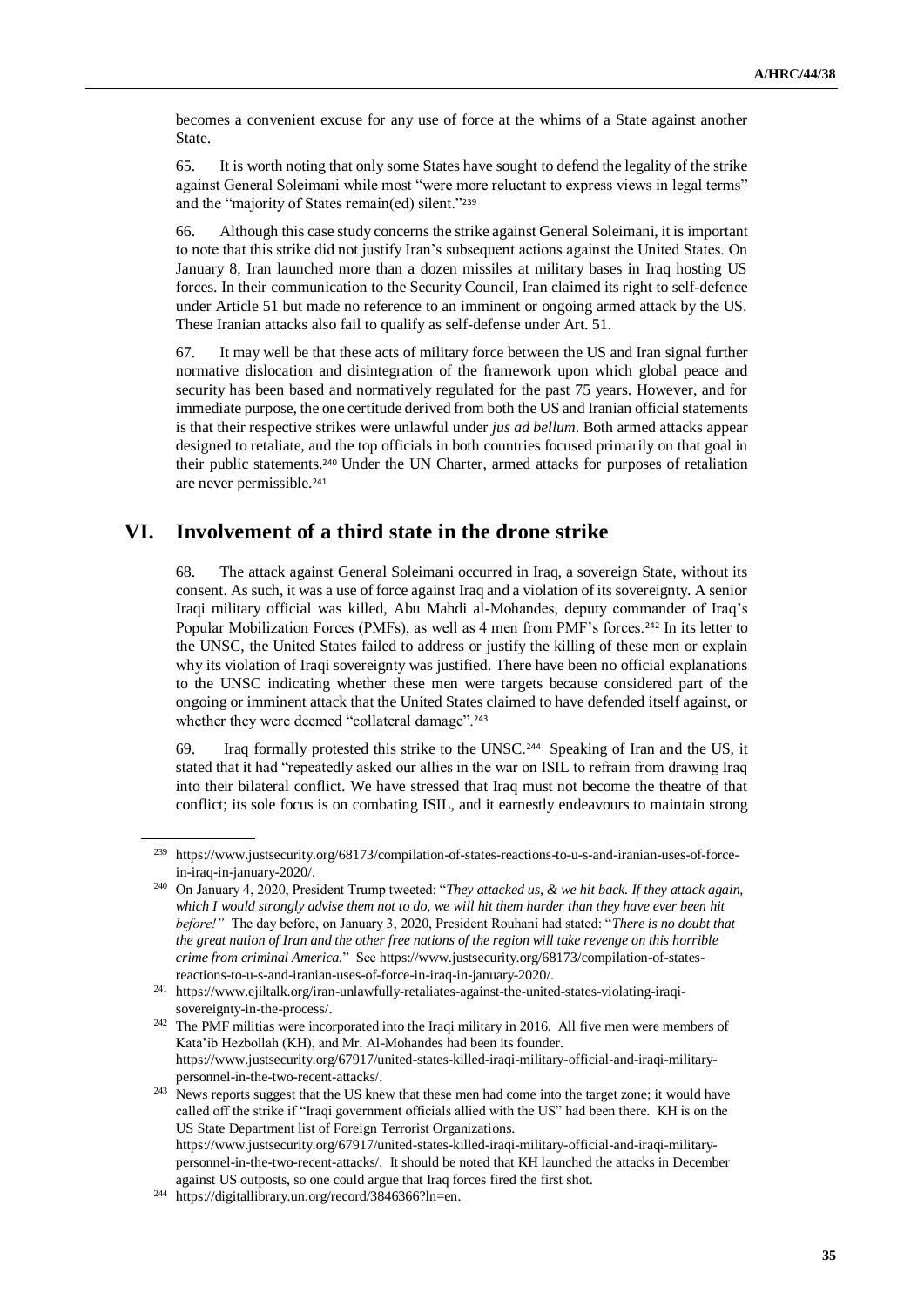relations with the two parties." It stated that the US drone strike "amounts to an aggression against the State, Government and people of Iraq" and "a flagrant violation of the terms under which United States forces are present in the country". Iraq called on the "Security Council to condemn the air strike and assassination, which amount to extra-judicial killings and contravene with the human rights obligations of the United States." On January 9, 2020, Iraq formally protested the strikes by Iran on Iraqi territory.

70. International law has traditionally required either valid consent of the State for the use of force in its territory or the acts of the target must somehow be attributable to the territorial State. Iraq did not consent, and while one could argue that the Kata'ib Hezbollah attacks in December were attributable to Iraq, none of the other attacks in the US Art 51 letter, justifying the strike, related to Iraq at all. The US has not provided any evidence that any attacks by Kata'ib Hezbollah were imminent. The failure of the United States to justify and formally explain its violation of Iraqi sovereignty should end the analysis. Without justification, this constitutes, as Iraq claims, an act of aggression, and all resulting deaths arbitrary deaths for which the United States bears responsibility.

71. Nonetheless, the US Secretary of Defense has suggested the US felt justified to strike General Soleimani in Iraq because of Iraq's alleged failure to prevent Iranian attacks. On January 2, 2020, he issued a statement that he had "urged the Iraqi government to take all necessary steps to protect American forces in their country. I personally have spoken to Iraqi leadership multiple times over recent months, urging them to do more."<sup>245</sup>

72. Since 9/11, the US and other States have articulated the "unwilling and unable" doctrine to permit strikes within a territorial State without consent: according to the US, as articulated with respect to attacks on ISIL in Syria, "States must be able to defend themselves, in accordance with the inherent right of individual and collective self-defence, as reflected in Article 51 of the Charter of the United Nations, when … the government of the State where the threat is located is unwilling or unable to prevent the use of its territory for such attacks."<sup>246</sup> This doctrine has been used by the US, the UK, and others to justify targeting inter alia the Taliban in Afghanistan, and ISIL in Syria or providing support for those attacks. To the extent that other states have taken any position, the support for this doctrine is mixed,<sup>247</sup> but it has been used to justify the use of military force.<sup>248</sup> Russia has articulated this doctrine with respect to the Chechen in Georgia, but has rejected it with respect to Syria; Turkey has defended its actions against the PKK and Daesh in Iraq on the basis of this doctrine249; and Israel has similarly defended its actions against Hezbollah in Lebanon and against alleged Iran-backed forces in Syria.<sup>250</sup>

73. Even if valid, the "unwilling and unable" doctrine does not justify the strike within Iraq. First, as an initial matter, the extension of this doctrine to State actors, as opposed to armed non-state actors (ANSAs), appears fundamentally untenable, at least under the circumstances of this case. The threat of Iran was not "located" in Iraq, as this doctrine requires. The attacks listed by the US as justification for the strike occurred throughout the Middle East, not just in Iraq, and only two of those listed in the US Art. 51 notification were launched from Iraq. General Soleimani was traveling in Iraq on January 3, 2020, and the US took that opportunity to attack him there. However, despite travel bans imposed by the US, General Soleimani travelled throughout the Middle-East and also, apparently, to Russia.

<sup>245</sup> [https://www.defense.gov/Newsroom/Releases/Release/Article/2049227/statement-by-secretary-of](https://www.defense.gov/Newsroom/Releases/Release/Article/2049227/statement-by-secretary-of-defense-dr-mark-t-esper-as-prepared/)[defense-dr-mark-t-esper-as-prepared/;](https://www.defense.gov/Newsroom/Releases/Release/Article/2049227/statement-by-secretary-of-defense-dr-mark-t-esper-as-prepared/) see also [https://www.defense.gov/Explore/News/Article/Article/2050341/senior-dod-official-describes](https://www.defense.gov/Explore/News/Article/Article/2050341/senior-dod-official-describes-rationale-for-attack-on-quds-force-commander/)[rationale-for-attack-on-quds-force-commander/](https://www.defense.gov/Explore/News/Article/Article/2050341/senior-dod-official-describes-rationale-for-attack-on-quds-force-commander/) (quoting unnamed senior defense officials stating "We have been very clear with Iran and our Iraqi partners that these increasing attacks need to stop and that we would hold Iran directly responsible for any harm to U.S. personnel").

<sup>246</sup> Letter dated 23 September 2014 from the Permanent Representative of the United States of America to the United Nations addressed to the Secretary General.

<sup>247</sup> https://www.ejiltalk.org/a-plea-against-the-abusive-invocation-of-self-defence-as-a-response-toterrorism/.

<sup>248</sup> <https://www.lawfareblog.com/which-states-support-unwilling-and-unable-test>

<sup>249</sup> <https://www.documentcloud.org/documents/3125882-TURKEY-IRAQ-Pkk-Isil-12-18-2015.html>

<sup>250</sup> Se[e http://opiniojuris.org/2011/12/15/ashley-deeks-failure-to-defend-the-unwilling-or-unable-test/;](http://opiniojuris.org/2011/12/15/ashley-deeks-failure-to-defend-the-unwilling-or-unable-test/)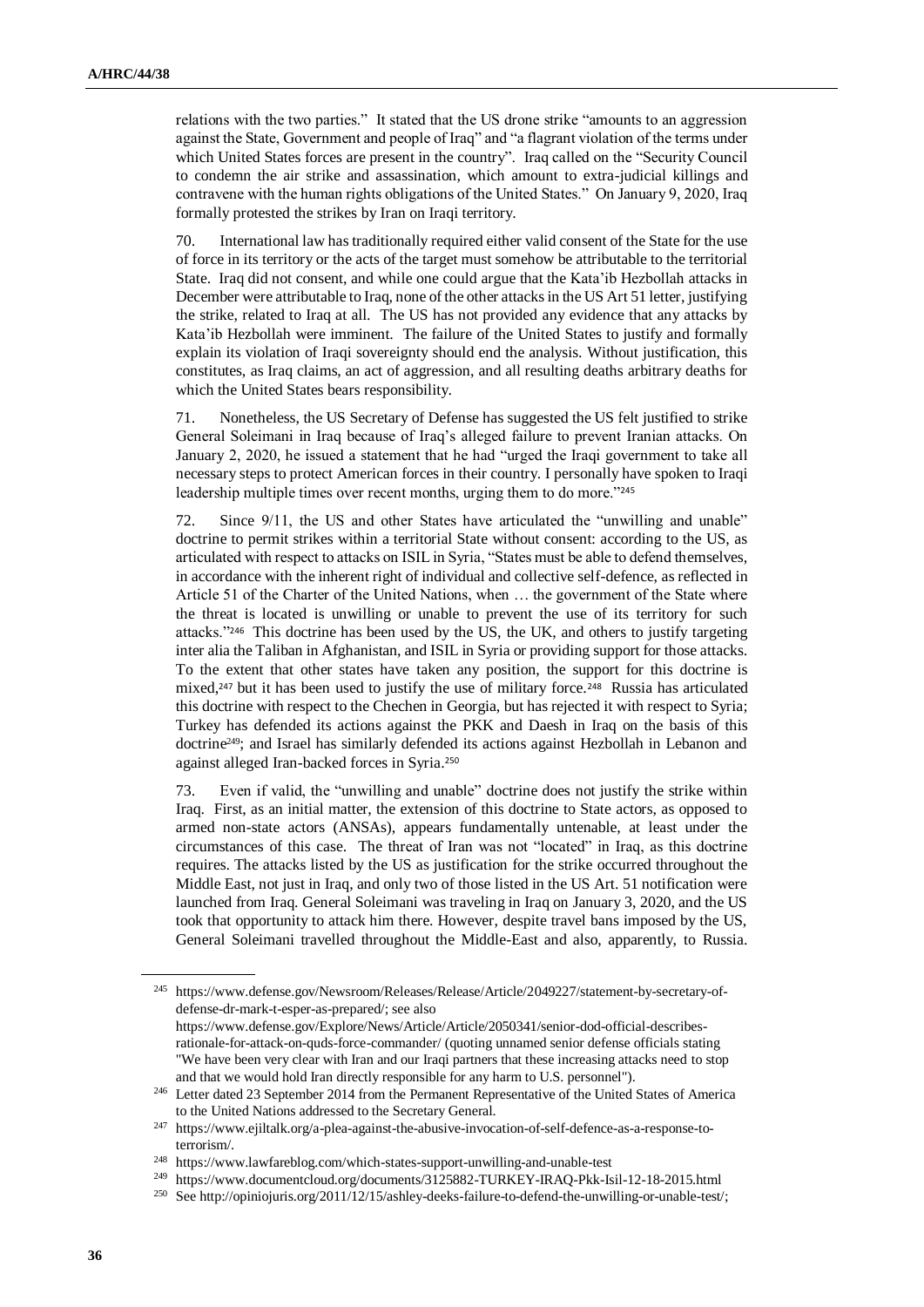Does this mean that the US is justified in targeting General Soleimani and other Iranian officials in any State to which they travel? Would the threat from Iran then be "located" in those countries, making those countries subject to attacks? What would be the basis for determining whose territory could be targeted?<sup>251</sup>

74. It is possible that the US is attempting to expand this "unwilling and unable" doctrine to State actors by expanding its terrorist designations from ANSAs to State entities. The U.S. declared the Islamic Revolutionary Guard Corps (IRGC), which is part of the Iranian government, as a foreign terrorist organization in April 2019.<sup>252</sup> This framing may place the conduct of the US against General Soleimani and any member of that force within its counterterrorism measures. However, it must be understood that neither Art. 51 justifications nor human rights obligations are modified by virtue of the classification by one or several States of a particular individual or group as "terrorist". Such classifications have no binding effect on other States, including in this case Iraq. While the U.S. had classified the IRGC as a foreign terrorist organization in April 2019253, there was no duty placed on any other nation to adopt that same classification and certainly no obligation to act against members of the group so identified or its leaders through the use of force. Iraq was not, in other words, obligated to take any action against General Soleimani.

75. Second, to justify a strike against the sovereignty of a third State, the US must show that the State was unwilling or unable to prevent an ongoing or imminent attack and that the strike in that State was necessary and proportionate. Yet, most of the prior attacks listed in the US Art 51 notification did not involve Iraq and, as noted, the US has presented no evidence nor has any emerged, to suggest that Iraq was the intended location of any imminent attack by Iran and the IRGC. Although President Trump at one point suggested that the US embassy in Iraq was a target of Iran, he quickly expanded this to four embassies, and neither claim was confirmed by administration officials. Instead, it appears that officials believed that General Soleimani intended generally to "escalate hostilities toward U.S. interests in the Middle East, to include possible attacks on diplomatic and military facilities."254

76. At base, the primary US justification for the strike in Iraq seems to be deterrence: it was necessary, in the US view, to kill General Soleimani now to deter future attacks, even though their time and place were not known. This focus on the imminent need for a strike in self-defense reflects the recent attempt by some countries to delink imminence from a temporal definition – an attack will occur soon. Instead, it is connected to necessity – whenever or wherever an attack might occur, self-defense must necessarily occur now to prevent it.<sup>255</sup> But even this expanded notion of imminence and necessity fails in this case.

77. To make this claim of imminence and necessity, "the US would need to demonstrate that Soleimani posed an imminent threat, that it had to strike at the general when and where it did, that it could not ask the Iraqi government for permission (eg, on the basis of its alleged collusion with Iran) and that it could not wait to strike at Soleimani elsewhere." <sup>256</sup> Not

<sup>251</sup> https://www.ejiltalk.org/the-killing-of-soleimani-the-use-of-force-against-iraq-and-overlooked-ius-adbellum-questions.

<sup>&</sup>lt;sup>252</sup> Statement from the President on the Designation of the Islamic Revolutionary Guard Corps as a Foreign Terrorist Organization, Issued on April 8, 2019, [https://www.whitehouse.gov/briefings](https://www.whitehouse.gov/briefings-statements/statement-president-designation-islamic-revolutionary-guard-corps-foreign-terrorist-organization/)[statements/statement-president-designation-islamic-revolutionary-guard-corps-foreign-terrorist](https://www.whitehouse.gov/briefings-statements/statement-president-designation-islamic-revolutionary-guard-corps-foreign-terrorist-organization/)[organization/.](https://www.whitehouse.gov/briefings-statements/statement-president-designation-islamic-revolutionary-guard-corps-foreign-terrorist-organization/)

<sup>&</sup>lt;sup>253</sup> Canada listed Revolutionary Guard Qods Force as a terrorist entity in December 2012; Saudi Arabia designated them as a group suspected of terrorism in October 2018; the European Union levied financial sanctions on them in March 2012.

<sup>254</sup> [https://www.washingtonpost.com/politics/four-embassies-the-anatomy-of-trumps-unfounded-claim](https://www.washingtonpost.com/politics/four-embassies-the-anatomy-of-trumps-unfounded-claim-about-iran/2020/01/13/2dcd6df0-3620-11ea-bf30-ad313e4ec754_story.html)[about-iran/2020/01/13/2dcd6df0-3620-11ea-bf30-ad313e4ec754\\_story.html;](https://www.washingtonpost.com/politics/four-embassies-the-anatomy-of-trumps-unfounded-claim-about-iran/2020/01/13/2dcd6df0-3620-11ea-bf30-ad313e4ec754_story.html) see also [https://www.nytimes.com/2020/01/04/us/politics/trump-suleimani.html.](https://www.nytimes.com/2020/01/04/us/politics/trump-suleimani.html)

<sup>255</sup> [https://www.ejiltalk.org/the-soleimani-strike-and-self-defence-against-an-imminent-armed-attack/.](https://www.ejiltalk.org/the-soleimani-strike-and-self-defence-against-an-imminent-armed-attack/) The US applies the Bethlehem Principles which list a variety of factors to consider in determining imminence. One critical factor is "What is the last feasible window of opportunity to act against the threatened armed attack?" See explanation of application of Bethlehem Principles by Attorney-General of Australia, [https://www.ejiltalk.org/the-right-of-self-defence-against-imminent-armed](https://www.ejiltalk.org/the-right-of-self-defence-against-imminent-armed-attack-in-international-law/)[attack-in-international-law/.](https://www.ejiltalk.org/the-right-of-self-defence-against-imminent-armed-attack-in-international-law/)

<sup>256</sup> [https://www.ejiltalk.org/the-soleimani-strike-and-self-defence-against-an-imminent-armed-attack.](https://www.ejiltalk.org/the-soleimani-strike-and-self-defence-against-an-imminent-armed-attack)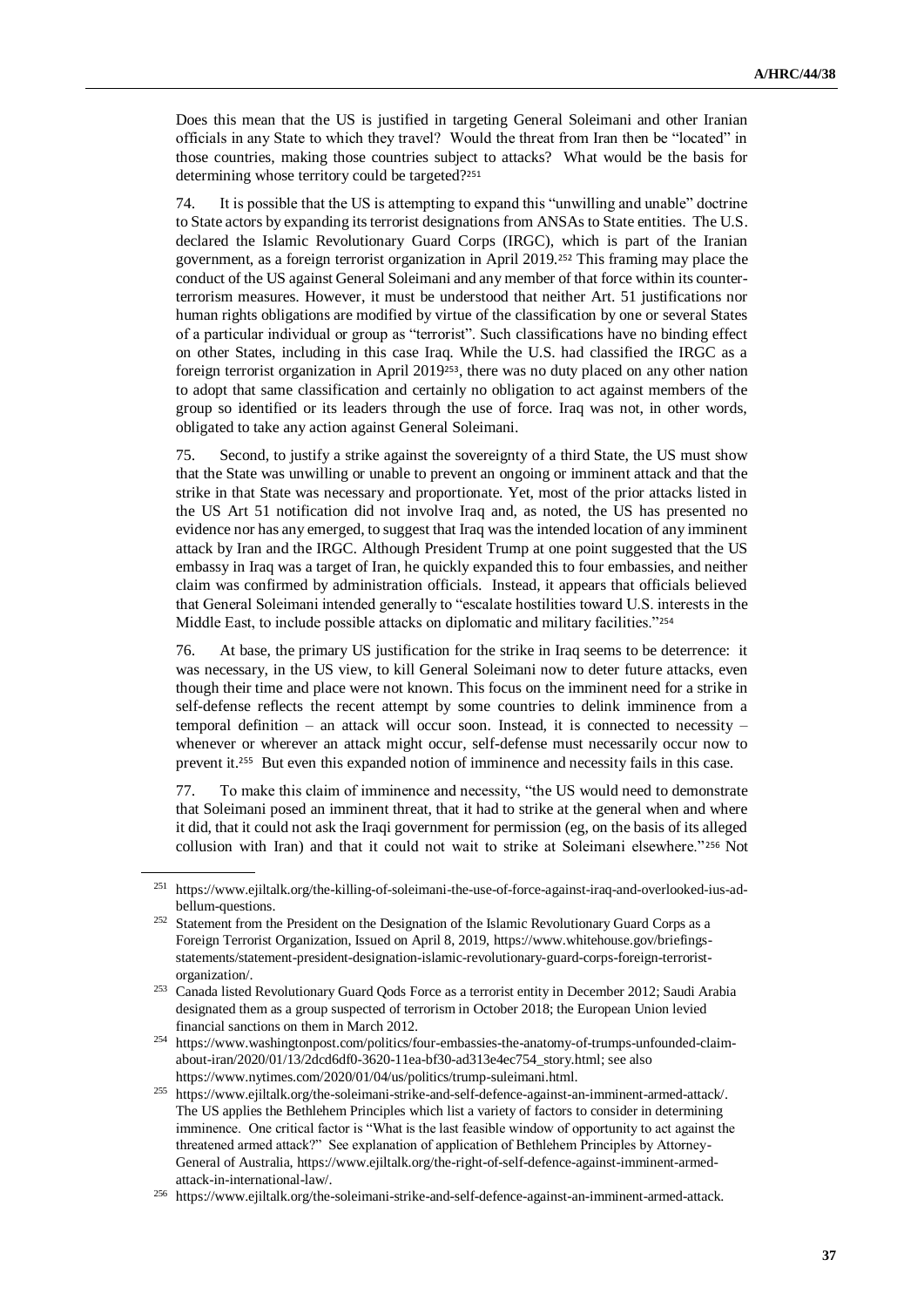surprisingly, the US has not attempted to make these claims. Even at the most basic level, the US did not demonstrate that striking Soleimani was "necessary": unlike an attack on the actual person or people carrying out the attack, or on the equipment to be used in the attack, an attack on the leader in an attempt to deter further attacks may not be effective as future attacked could still occur without him, although possibly not in the short-term.<sup>257</sup>

78. Thirdly, there is no evidence that Iraq was unable or unwilling to defend US forces on its territory. This doctrine historically has been used in circumstances where a State is unable to control actors or regions of the country or where it is in some way complicit in allowing the target to operate and plan attacks. Iraq in contrast is a US ally and has been actively cooperating with the US in combatting ISIL; yet the US did not even consult Iraq before this strike. There has been no evidence brought forward by the US as to what steps it had taken to seek Iraq's involvement and protection before taking the strike. Vague comments about conversations by one US official had with Iraq do not suffice.<sup>258</sup>

79. There is an obligation on a State considering conducting a targeted killing on another State's official on the territory of a third State to also factor into their assessment of necessity and proportionality the third state's sovereignty, as well as the risks to the population and infrastructure of the third State. The equal sovereignty of States is one of the highest principles of international law and a cornerstone of the UN. So weighty is the test of this obligation that involving a non-consenting state in any act of self-defense may well be always disproportionate<sup>259</sup> and thus, always unjustified.

80. What is most telling is the failure of the US to even address the rights of Iraq and explain, and provide evidence for, its use of force against the country and its citizens. Until such an explanation is made, the conclusion must be that the strike is an act of aggression against Iraq, and the killing of its citizens and of non-citizens on its territory was unlawful and arbitrary under international law.<sup>260</sup>

81. The implication as far as the targeted killing of General Soleimani is concerned is that it was an arbitrary killing for which the US is responsible: "States parties engaged in acts of aggression as defined in international law, resulting in deprivation of life, violate ipso facto article 6 of the Covenant." <sup>261</sup> This is an approach backed up by almost universal jurisprudence<sup>262</sup> and expert comments.<sup>263</sup>

### **VII. In conclusion**

82. Accordingly, in light of the evidence that the US has provided to date, the targeting of General Soleimani, and the deaths of those accompanying him, constitute an arbitrary killing for which, under IHRL, the US is responsible. The strike was in violation of Art. 2(4) of the UN Charter with insufficient evidence provided of an ongoing or imminent attack. No evidence has been provided that General Soleimani specifically was planning an imminent attack against US interests, particularly in Iraq, for which immediate action was necessary and would have been justified. No evidence has been provided that a drone strike in a third country was necessary or that the harm caused to that country was proportionate to the harm allegedly averted. While there is information suggesting that the US requested, at least in December 2019, that Iraq take action against Kata'ib Hezbollah, no evidence has been

<sup>257</sup> Ibid.

<sup>258</sup> [https://www.defense.gov/Newsroom/Releases/Release/Article/2049227/statement-by-secretary-of](https://www.defense.gov/Newsroom/Releases/Release/Article/2049227/statement-by-secretary-of-defense-dr-mark-t-esper-as-prepared/)[defense-dr-mark-t-esper-as-prepared/.](https://www.defense.gov/Newsroom/Releases/Release/Article/2049227/statement-by-secretary-of-defense-dr-mark-t-esper-as-prepared/)

<sup>&</sup>lt;sup>259</sup> Akande and Liefländer, Clarifying Necessity, Imminence, and Proportionality in the Law of Self-Defense, 107 The American Journal of International Law 563, 568 (July 2013).

<sup>&</sup>lt;sup>260</sup> International Law Association Conference, Sydney (2018), Final Report on Aggression and the Use of Force, p. 16.

<sup>261</sup> General Comment No. 36, at 70.

<sup>262</sup> See e.g. Inter-American Commission on Human Rights, Abella v. Argentina, November 18, 1997, at 161; Inter-American Court on Human Rights, Santo Domingo Massacre v. Colombia, pp. 211–236; ICJ, Democratic Republic of the Congo v. Uganda (Judgment of 19 December 2005), paras 216.

<sup>263</sup> Human Rights Committee, General Comment (GC) No. 36, at 64.